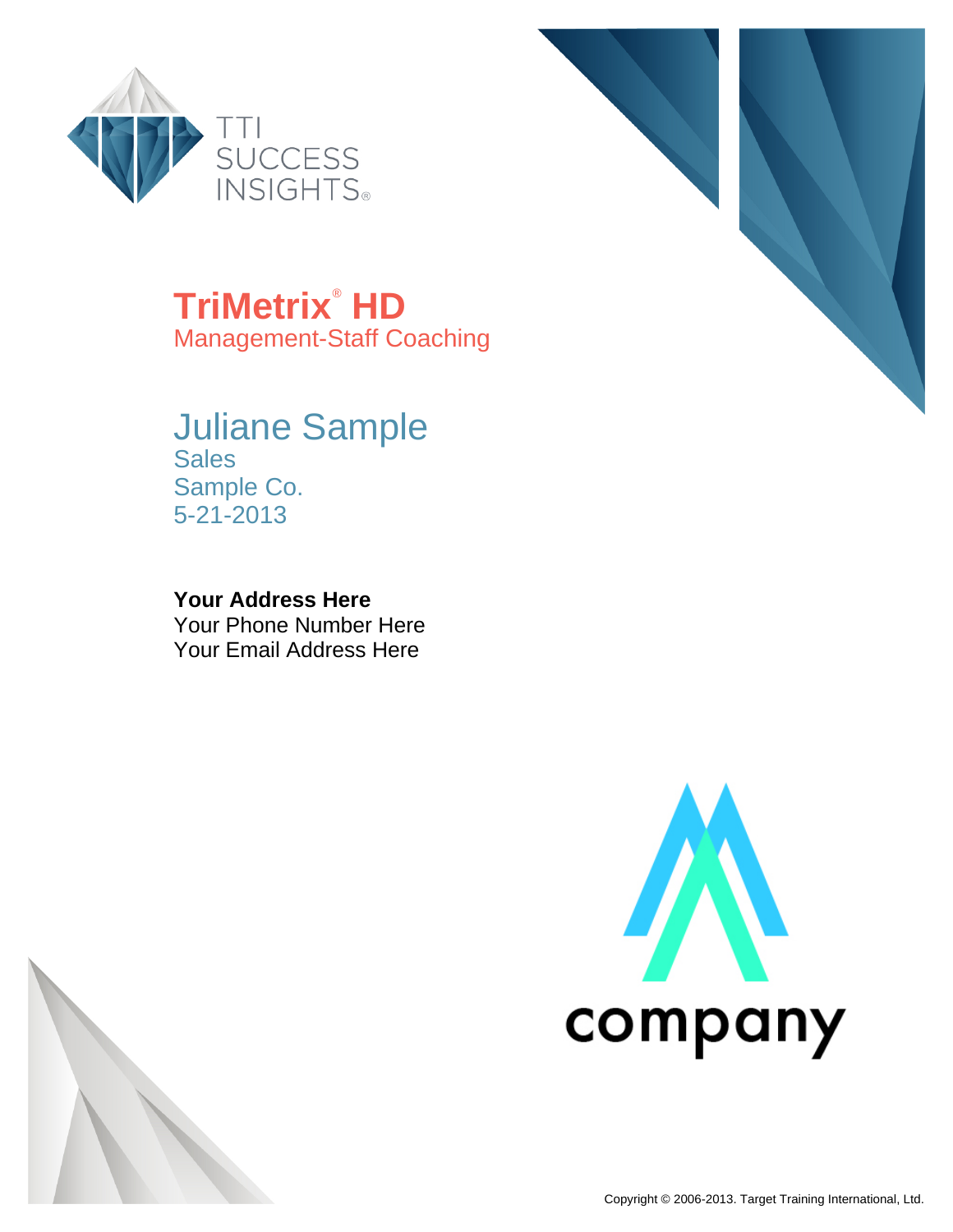



## Introduction Where Opportunity Meets Talent<sup>®</sup>

The TriMetrix® HD Coaching Report was designed to increase the understanding of an individual's talents. The report provides insight to four distinct areas: behaviors, motivators, acumen and competencies. Understanding strengths and weaknesses in each of the four areas will lead to personal and professional development and a higher level of satisfaction.

**The following is an in-depth look at your personal talents in the four main sections:**

### **Behaviors**

This section of the report is designed to help you attain a greater knowledge of yourself as well as others. The ability to interact effectively with people may be the difference between success and failure in your work and personal life. Effective interaction starts with an accurate perception of oneself.

### **Motivators**

This section of the report provides information on the why of your actions, which with application and coaching, can tremendously impact your valuing of life. Once you know the motivations that drive your actions, you will immediately be able to understand the causes of conflict.

## Integrating Behaviors And Motivators

This section of the report will help you blend the how and the why of your actions. Once you can understand how your behaviors and motivators blend together, your performance will be enhanced and you will experience an increase in satisfaction.

## Acumen Indicators

This section of the report will help you truly understand how you analyze and interpret your experiences. Your acumen, keenness and depth of perception or discernment, is directly related to your level of performance.

## **Competencies**

This section presents 25 key competencies and ranks them from top to bottom, defining your major strengths. The skills at the top highlight well-developed capabilities and reveal where you are naturally most effective in focusing your time.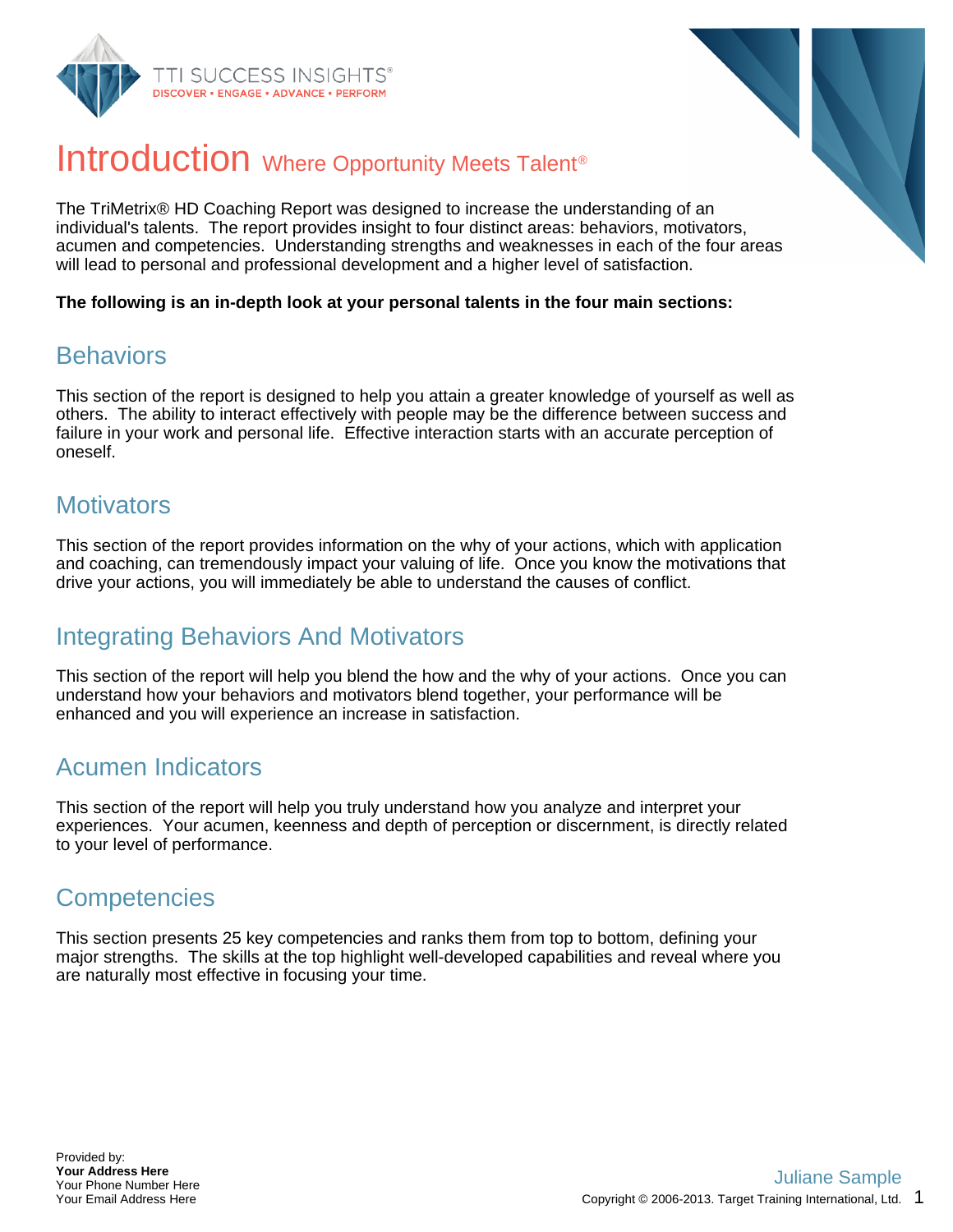



## Introduction Behaviors Section

#### **Behavioral research suggests that the most effective people are those who understand themselves, both their strengths and weaknesses, so they can develop strategies to meet the demands of their environment.**

A person's behavior is a necessary and integral part of who they are. In other words, much of our behavior comes from "nature" (inherent), and much comes from "nurture" (our upbringing). It is the universal language of "how we act," or our observable human behavior.

### **In this report we are measuring four dimensions of normal behavior. They are:**

- how you respond to problems and challenges.  $\bullet$
- how you influence others to your point of view.  $\bullet$
- how you respond to the pace of the environment.  $\bullet$
- how you respond to rules and procedures set by others.  $\bullet$

This report analyzes behavioral style; that is, a person's manner of doing things. Is the report 100% true? Yes, no and maybe. We are only measuring behavior. We only report statements from areas of behavior in which tendencies are shown. To improve accuracy, feel free to make notes or edit the report regarding any statement from the report that may or may not apply, but only after checking with friends or colleagues to see if they agree.

> "All people exhibit all four behavioral factors in varying degrees of intensity." –W.M. Marston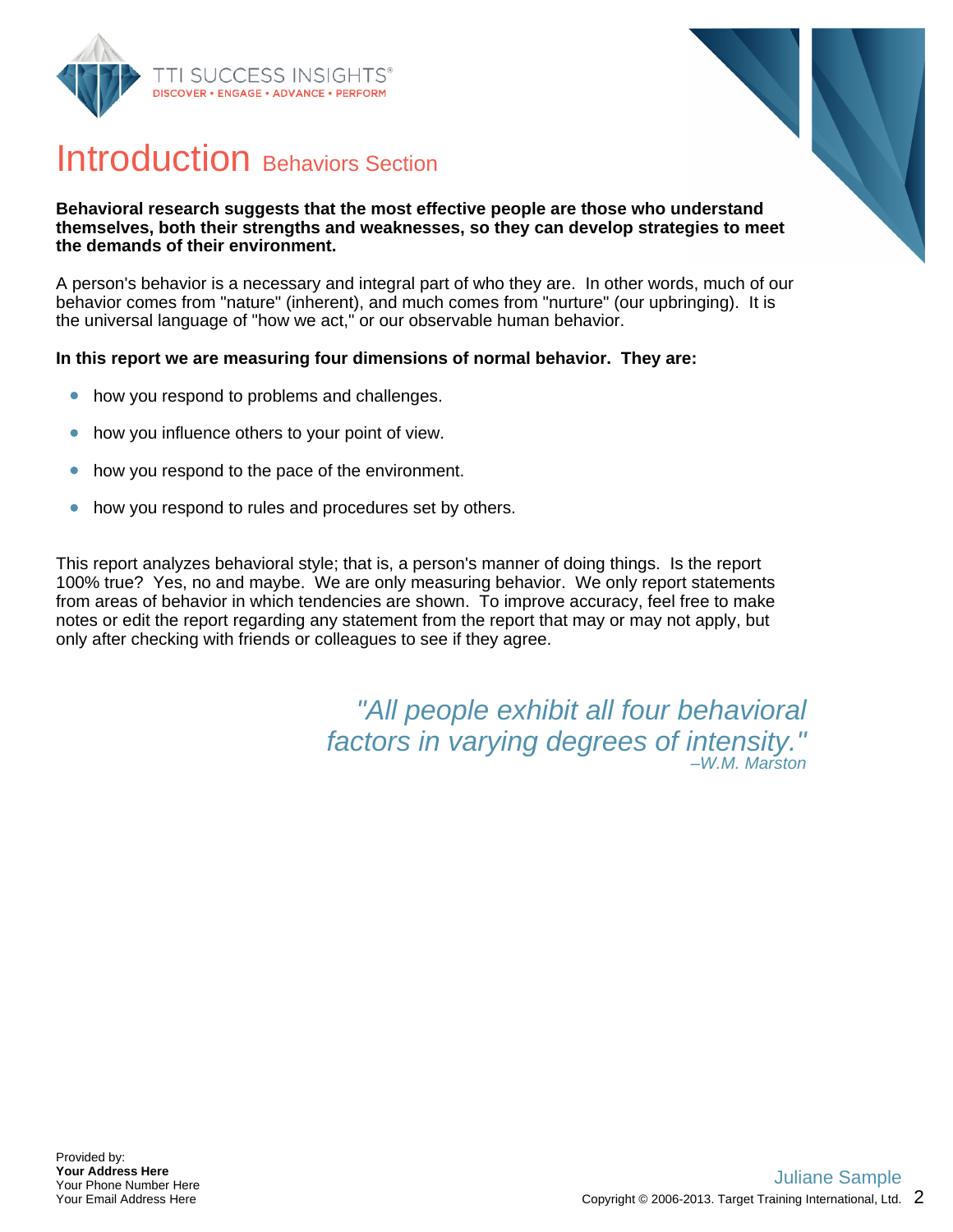

## General Characteristics

Based on Juliane's responses, the report has selected general statements to provide a broad understanding of her work style. These statements identify the basic natural behavior that she brings to the job. That is, if left on her own, these statements identify HOW SHE WOULD CHOOSE TO DO THE JOB. Use the general characteristics to gain a better understanding of Juliane's natural behavior.

Juliane likes to work behind the scene and be seen as someone who is organized and has her life in order. Rules and procedures provide security for her job performance. Juliane can devote all her energy to the job, and that offers security to her work situation. She resists change if she feels the change will lower the quality of her work. If change is inevitable, she may need reassurances that her standards will continue to be met. She can overanalyze a problem which tends to slow down the decision-making process. When Juliane sees something that is wrong she wants to fix it. She is oriented toward achieving practical results. She tends to be her own worst critic constantly reminding herself that she could have done better if given more time. Because of high expectations of her own job performance, Juliane may sometimes feel that other workers cannot perform up to her standards. She wants to make certain that detailed reports are accurately completed. This tendency can be reassuring to Juliane's supervisors. Juliane wants the safety features on her equipment to be in good working order. She is alert and sensitive to her errors and mistakes. She constantly seeks to avoid errors in her work.

Juliane gets frustrated when well-established rules are not observed by others. She prefers to have everyone adhere to the same rules and regulations. She usually judges others by the quality of their work. She may find it difficult to recognize others' strengths, if their work does not meet her high standards. She is skilled at observing and collecting data on different subjects. If she has a real passion for a given subject, she will read and listen to all the available information on the subject. She feels tension when forced to make major decisions quickly. Juliane is the type of person who will accept challenges, and accept them seriously. She has an acute awareness of social, economic and political implications of her decisions. She is good at analyzing situations that can be felt, touched, seen, heard, personally observed or experienced. Her motto is, "facts are facts." She tends to base decisions on the quality of work--not on efficiency.





Provided by: **Your Address Here** Your Phone Number Here Your Email Address Here

### Copyright © 2006-2013. Target Training International, Ltd.  $\,$   $3\,$ Juliane Sample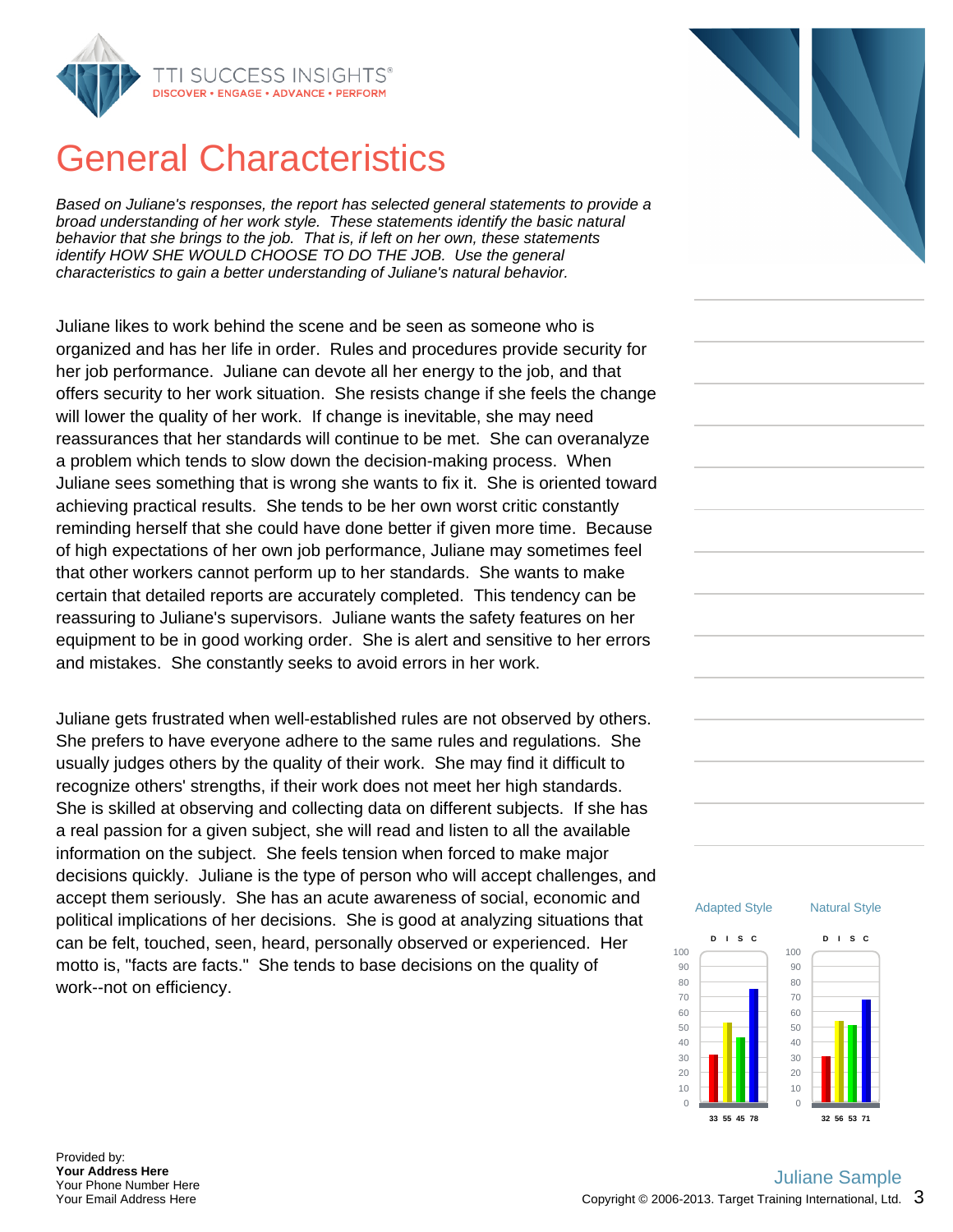

## **General Characteristics Continued**

Juliane can be outgoing at times. Basically introverted, she will engage in social conversation when the occasion warrants. She likes to ask questions to clarify the communications. She gathers data in order to be certain she is correct in her work, communications or decision making. She does not seek confrontation, but if she is confronted, she will present her case with enough supportive data that she will probably win. Because Juliane prefers logical information, she likes people who communicate all the facts in logical order. Random facts in a haphazard format tend to distract and annoy her. Juliane does not like to work for a manager who uses a confrontational management style. She tends to withdraw and not express herself, and may become unproductive if she feels threatened. She enjoys analyzing the motives of others. This allows her to develop her intuitive skills. She is patient and persistent in her approach to achieving goals. She responds to challenges in a cooperative manner and wants the "team" to win without the need of a perceived "shining star." She wants to establish good will with others and to influence them in a friendly and sociable manner.



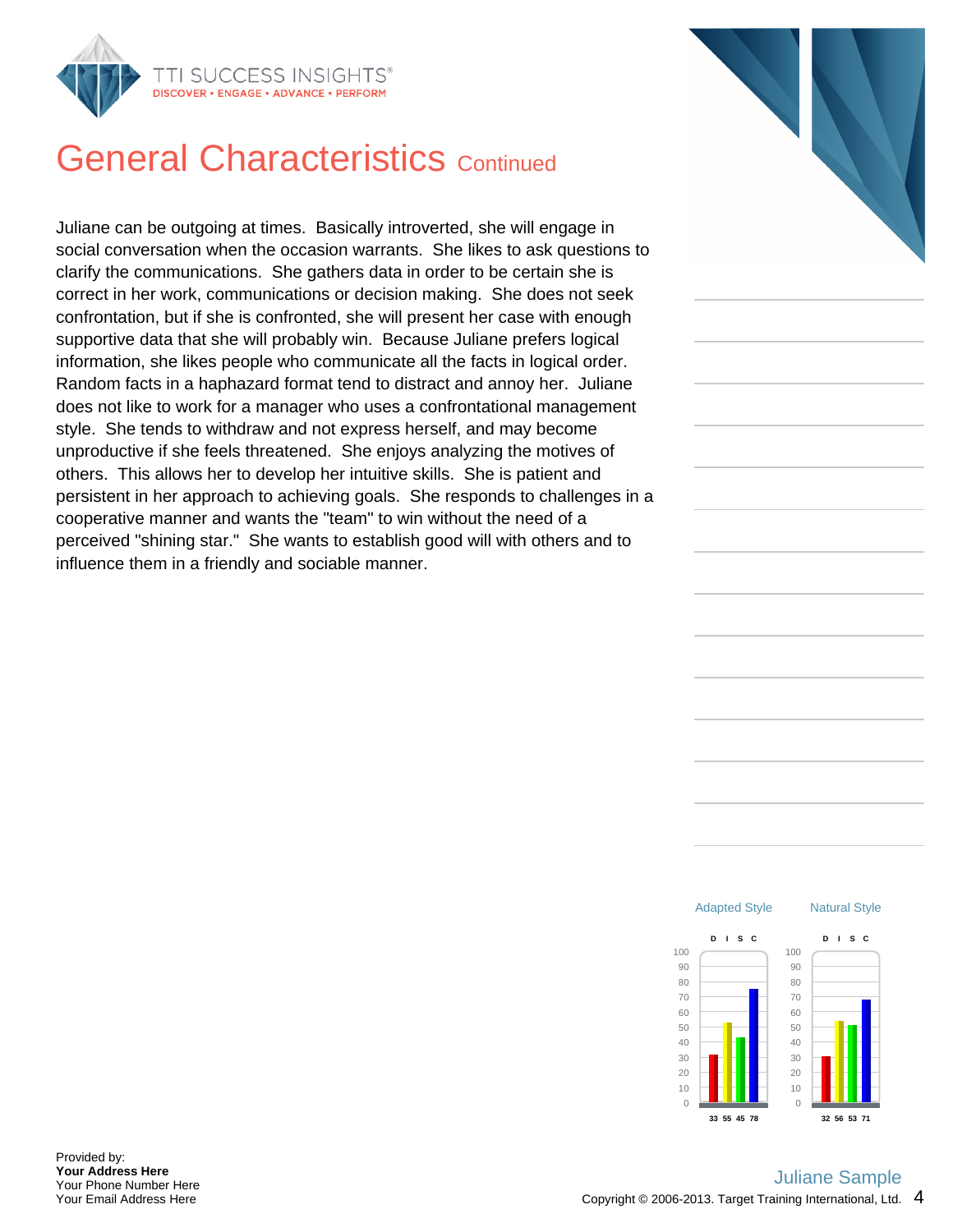

# Value to the Organization

This section of the report identifies the specific talents and behavior Juliane brings to the job. By looking at these statements, one can identify her role in the organization. The organization can then develop a system to capitalize on her particular value and make her an integral part of the team.

- Maintains standards. Ŏ
- Turns confrontation into positives.  $\bullet$
- Always concerned about quality work.  $\bullet$
- Accurate and intuitive.  $\bullet$
- Respect for authority and organizational structure.  $\bullet$
- Defines, clarifies, gets information, criticizes and tests.  $\bullet$
- $\bullet$ Conscientious and steady.
- Proficient and skilled in her technical specialty.  $\bullet$



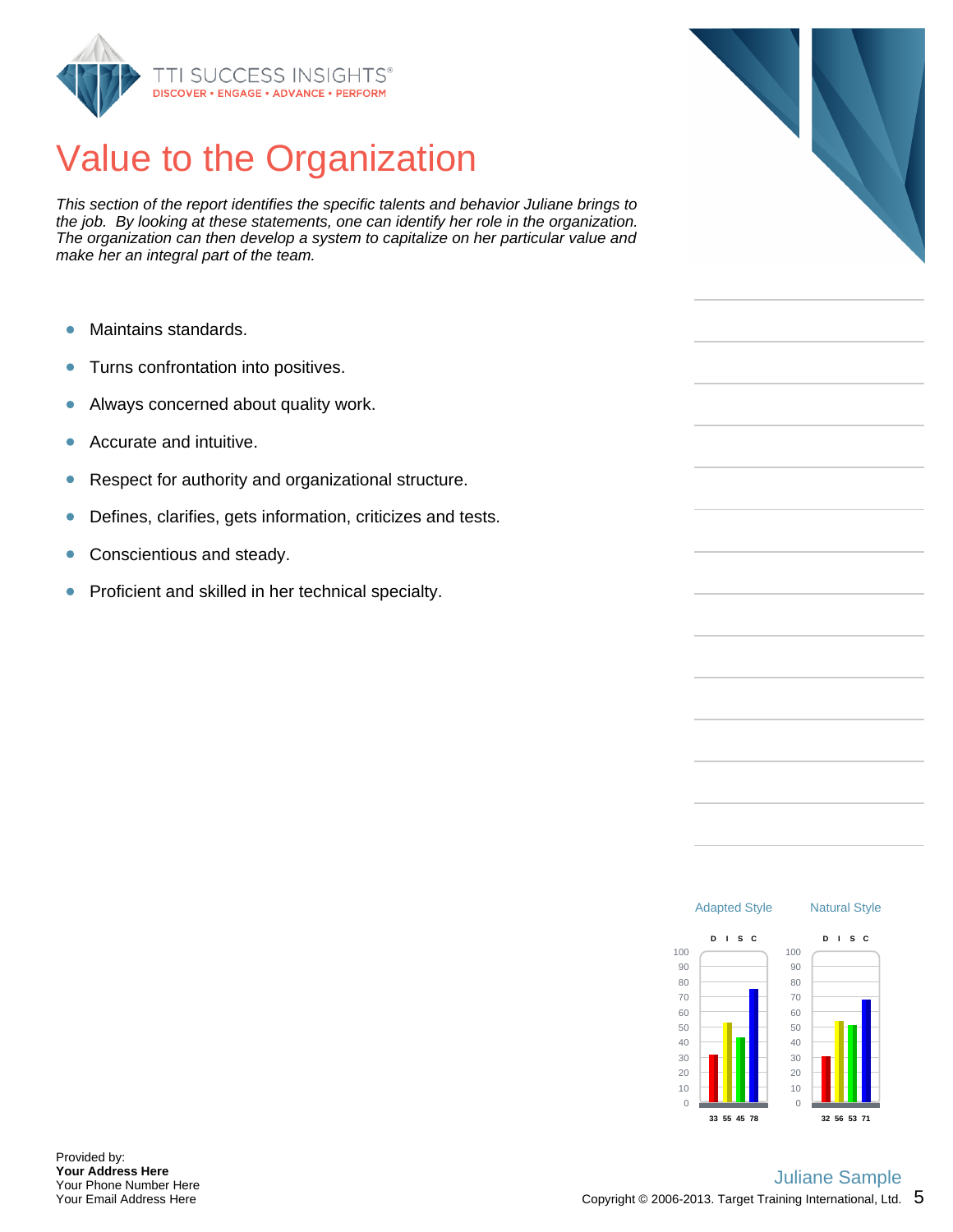

# Checklist for Communicating

Most people are aware of and sensitive to the ways with which they prefer to be communicated. Many people find this section to be extremely accurate and important for enhanced interpersonal communication. This page provides other people with a list of things to DO when communicating with Juliane. Read each statement and identify the 3 or 4 statements which are most important to her. We recommend highlighting the most important "DO's" and provide a listing to those who communicate with Juliane most frequently.

### Ways to Communicate

- $\Box$  Support your communications with correct facts and data.
- $\Box$  Give her time to verify reliability of your comments--be accurate and realistic.
- $\Box$  Give her time to verify reliability of your actions; be accurate, realistic.
- $\Box$  Support her principles; use a thoughtful approach; build your credibility by listing pros and cons to any suggestion you make.
- $\Box$  Take time to be sure that she is in agreement and understands what you said.
- $\Box$  Be sincere and use a tone of voice that shows sincerity.
- $\Box$  Give her time to be thorough, when appropriate.
- $\Box$  Make an organized contribution to her efforts, present specifics and do what you say you can do.
- $\Box$  Prepare your "case" in advance.
- $\Box$  Follow through, if you agree.
- $\Box$  Draw up a scheduled approach to implementing action with a step-by-step timetable; assure her that there won't be surprises.
- $\Box$  Make an organized presentation of your position, if you disagree.



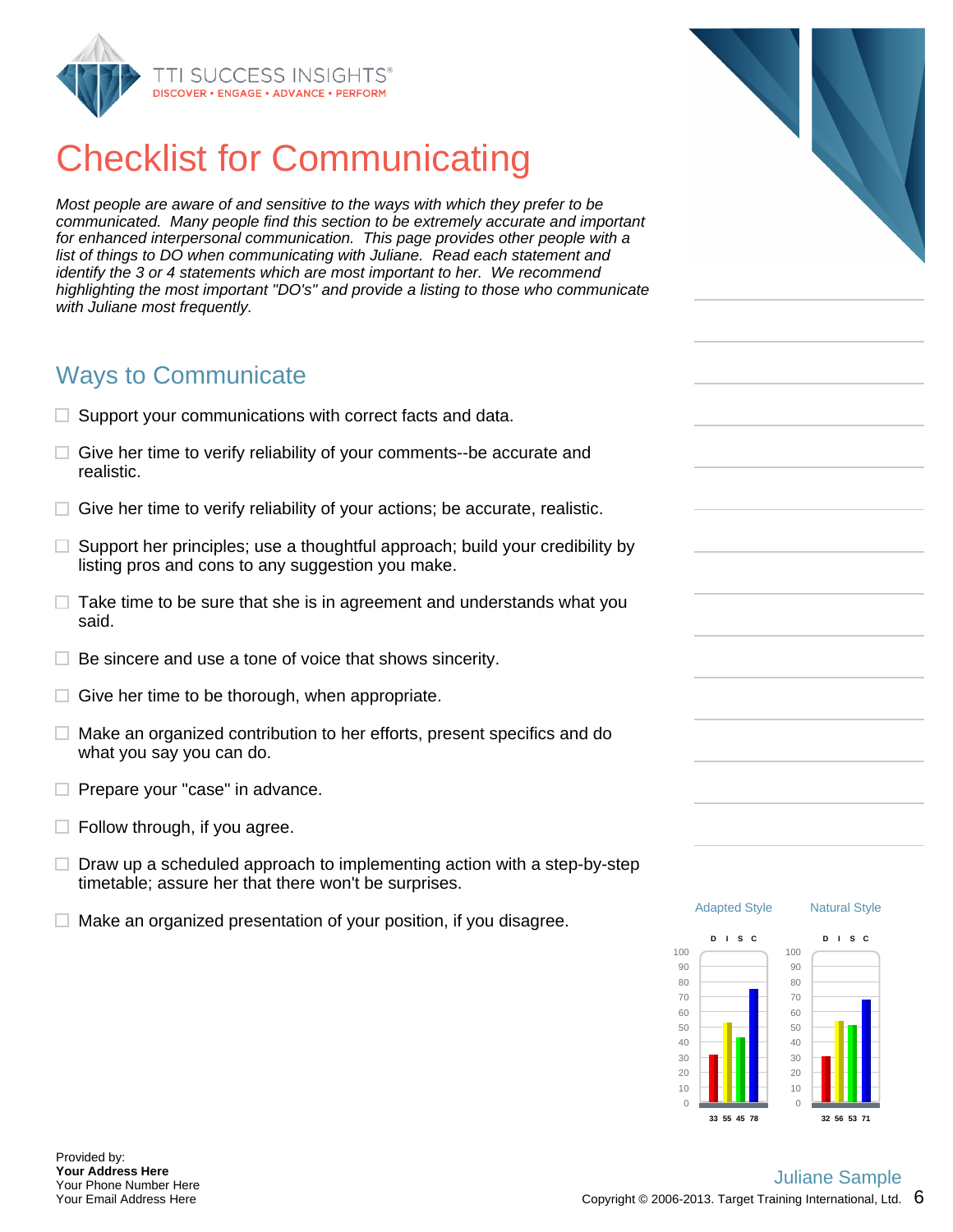

# **Checklist for Communicating Continued**

This section of the report is a list of things NOT to do while communicating with Juliane. Review each statement with Juliane and identify those methods of communication that result in frustration or reduced performance. By sharing this information, both parties can negotiate a communication system that is mutually agreeable.

## Ways **NOT** to Communicate

- $\Box$  Use gimmicks or clever, quick manipulations.
- $\Box$  Talk in a loud voice or use confrontation.
- $\Box$  Rush the decision-making process.
- $\Box$  Use testimonies of unreliable sources; don't be haphazard.
- $\Box$  Threaten, cajole, wheedle, coax or whimper.
- $\Box$  Make conflicting statements.
- $\Box$ Make promises you cannot deliver.
- $\Box$  Don't be haphazard.
- $\Box$  Make statements about the quality of her work unless you can prove it.
- $\Box$  Push too hard, or be unrealistic with deadlines.
- $\Box$  Dillydally, or waste time.
- $\Box$  Talk to her when you're extremely angry.
- $\Box$  Be vague about what's expected of either of you; don't fail to follow through.



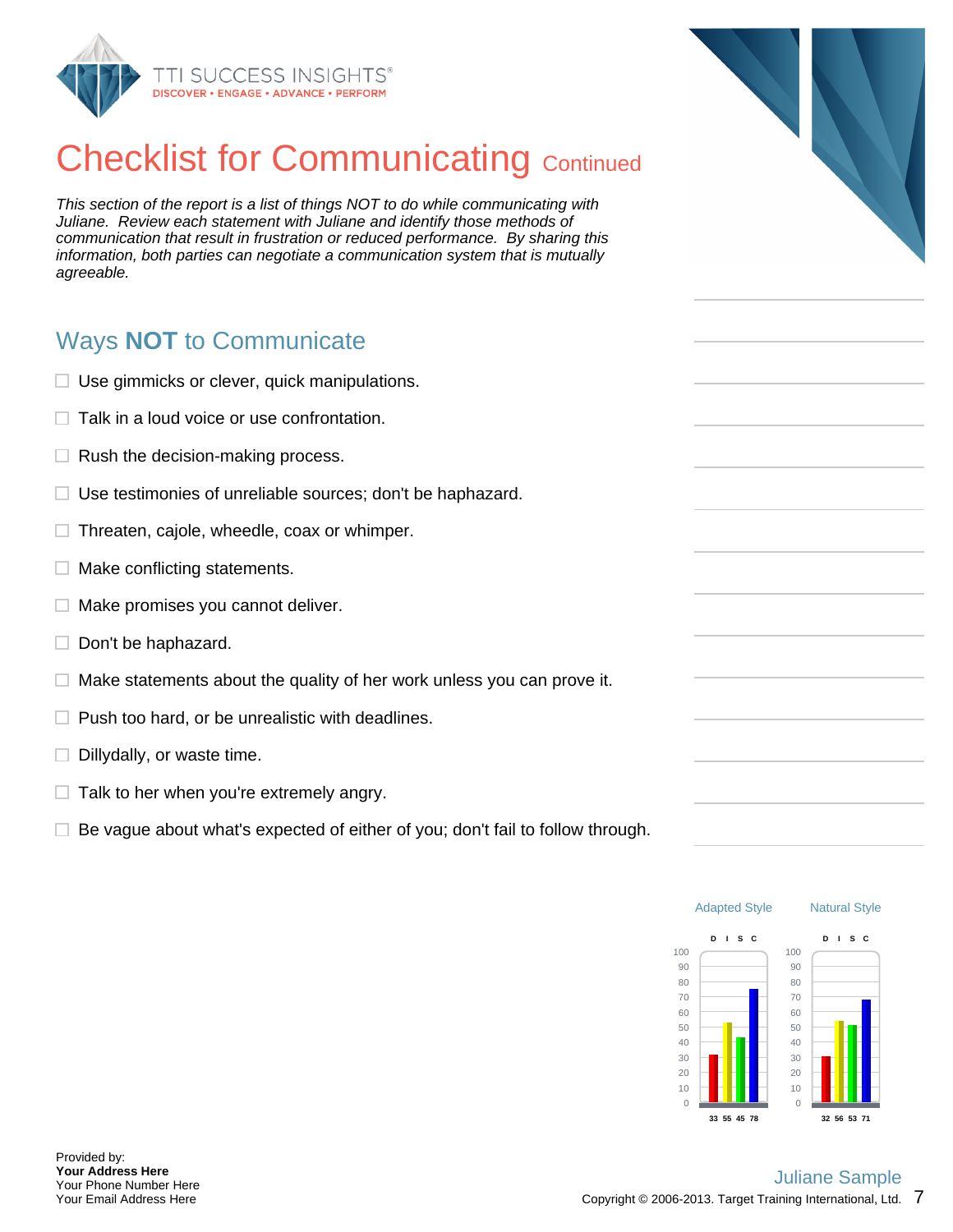



This section provides suggestions on methods which will improve Juliane's communications with others. The tips include a brief description of typical people with whom she may interact. By adapting to the communication style desired by other people, Juliane will become more effective in her communications with them. She may have to practice some flexibility in varying her communication style with others who may be different from herself. This flexibility and the ability to interpret the needs of others is the mark of a superior communicator.

#### **When communicating with a person who is ambitious, forceful, decisive, strong-willed, independent and goal-oriented:** Be clear, specific, brief and to the point. • Stick to business. • Be prepared with support material in a well-organized "package." **Factors that will create tension or dissatisfaction:** Talking about things that are not relevant to the issue. Leaving loopholes or cloudy issues. • Appearing disorganized. **When communicating with a person who is magnetic, enthusiastic, friendly, demonstrative and political:** • Provide a warm and friendly environment. Don't deal with a lot of details (put them in writing). Ask "feeling" questions to draw their opinions or comments. **Factors that will create tension or dissatisfaction:** ● Being curt, cold or tight-lipped. Controlling the conversation. Driving on facts and figures, alternatives, abstractions. **When communicating with a person who is patient, predictable, reliable, steady, relaxed and modest:** Begin with a personal comment--break the ice. • Present your case softly, nonthreateningly. Ask "how?" questions to draw their opinions. **Factors that will create tension or dissatisfaction:** • Rushing headlong into business. • Being domineering or demanding. • Forcing them to respond quickly to your objectives. **When communicating with a person who is dependent, neat, conservative, perfectionist, careful and compliant: Prepare your "case" in advance.** • Stick to business. Be accurate and realistic. **Factors that will create tension or dissatisfaction:** Being giddy, casual, informal, loud. • Pushing too hard or being unrealistic with deadlines. • Being disorganized or messy.

### Copyright © 2006-2013. Target Training International, Ltd.  $8$ Juliane Sample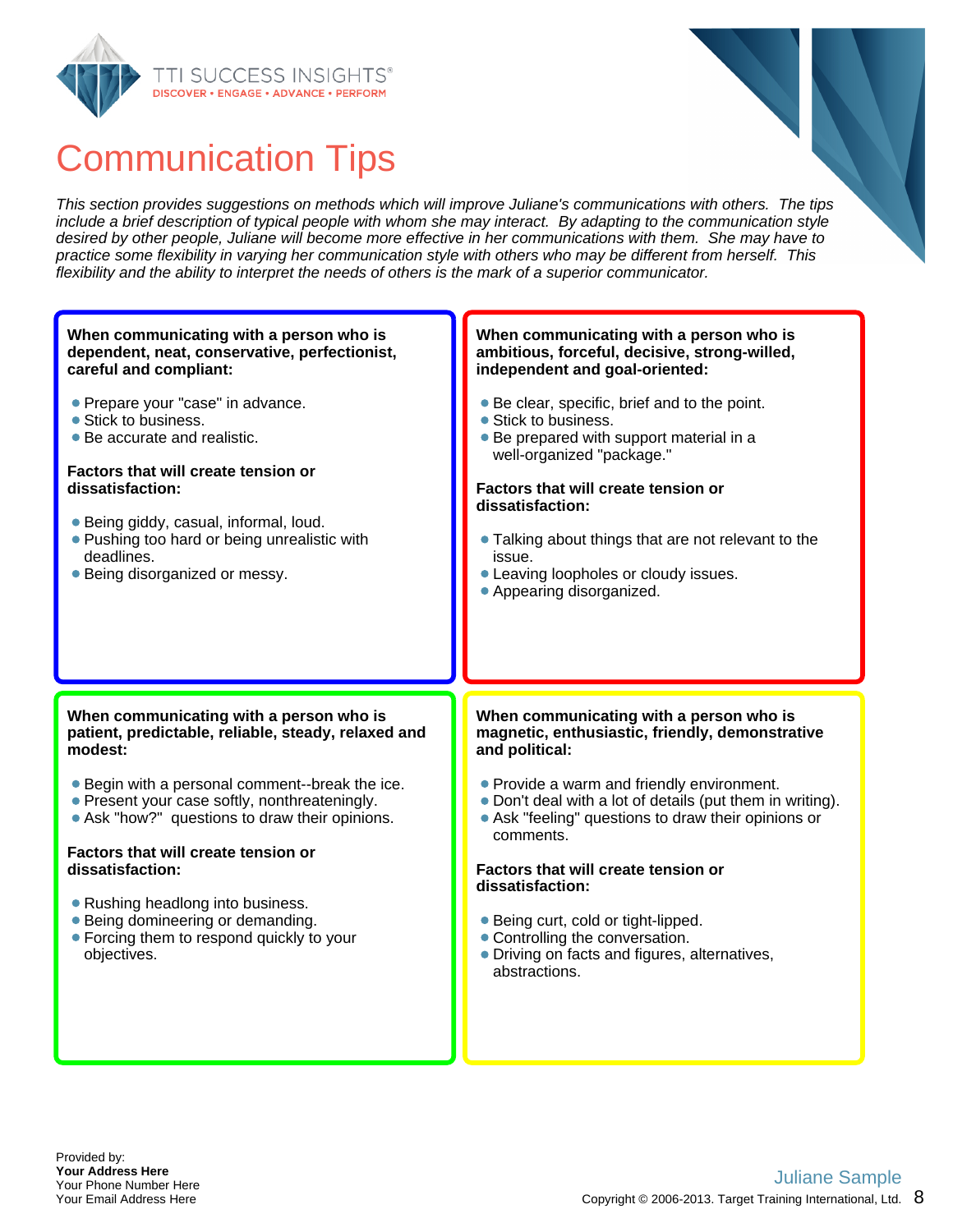

## **Perceptions** See Yourself as Others See You

A person's behavior and feelings may be quickly telegraphed to others. This section provides additional information on Juliane's self-perception and how, under certain conditions, others may perceive her behavior. Understanding this section will empower Juliane to project the image that will allow her to control the situation.

## Self-Perception

Juliane usually sees herself as being:

- 
- Precise **Thorough**
- Moderate **Diplomatic**
- 
- Knowledgeable **Analytical** 
	-

### Others' Perception - Moderate

Under moderate pressure, tension, stress or fatigue, others may see her as being:

- Pessimistic **Picky** Picky
	-
- Worrisome  **Fussy**
- 

## Others' Perception - Extreme

Under extreme pressure, stress or fatigue, others may see her as being:

- Perfectionistic and the Hard-to-Please
	-

- 
- Strict Defensive





Natural Style

Adapted Style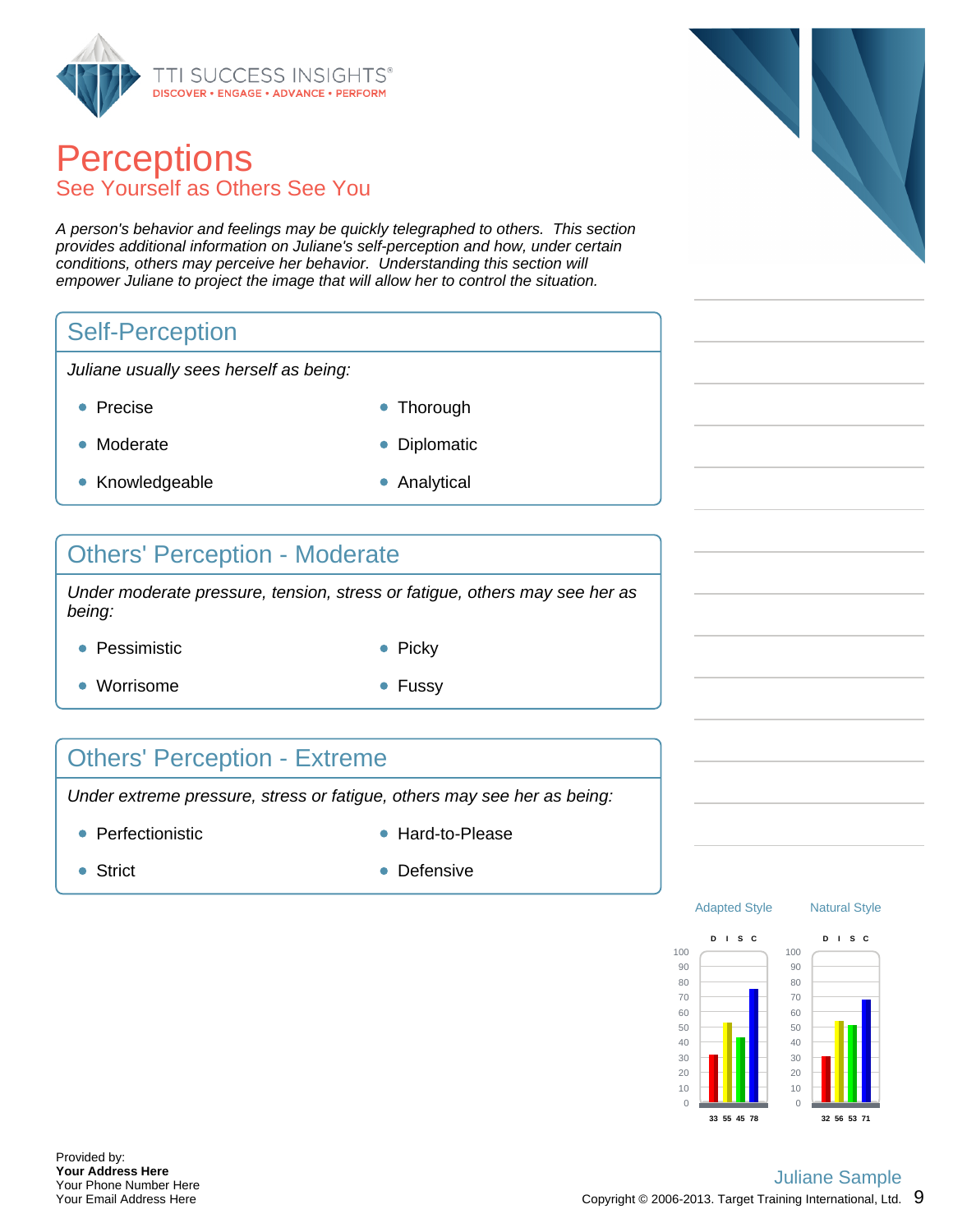

# The Absence of a Behavioral Fact

The absence of a behavioral factor may provide insight into situations or environments that may cause tension or stress. Based on research, we are able to identify situations that should be avoided or minimized in a person's day-to-day environme By understanding the contribution of a low behavioral style, we are able to better articulate a person's talents and create environments where people can be more effective.

#### **Situations and circumstances to avoid or aspects needed within the environment in order to minimize behavioral stress.**

- Needs meeting and planning sessions with pre-disclosed agenda iter in order to feel prepared.
- Avoid environments that focus on constant innovation.
- $\bullet$ Needs a manager or accountability partner that can appreciate the need for reflective problem solving but can also manage the time spent on each situation.

**Understanding that the need to adapt is unavoidable at times, below are tips for adapting to those with D above the energy line and/or tips for seeking environments that will be conducive to the low D.**

- Seek partnership when forced to make decisions that do not have a procedure or set precedence.
- Focus on one task at a time to assure quality in problem solving.
- Seek positions that do not require a strong need for self-starting.

| or   |  |
|------|--|
| ents |  |
| nt.  |  |
|      |  |
|      |  |
|      |  |
| ms   |  |
|      |  |
| eed  |  |
|      |  |
|      |  |
| are  |  |
|      |  |
|      |  |
|      |  |
|      |  |
|      |  |
|      |  |

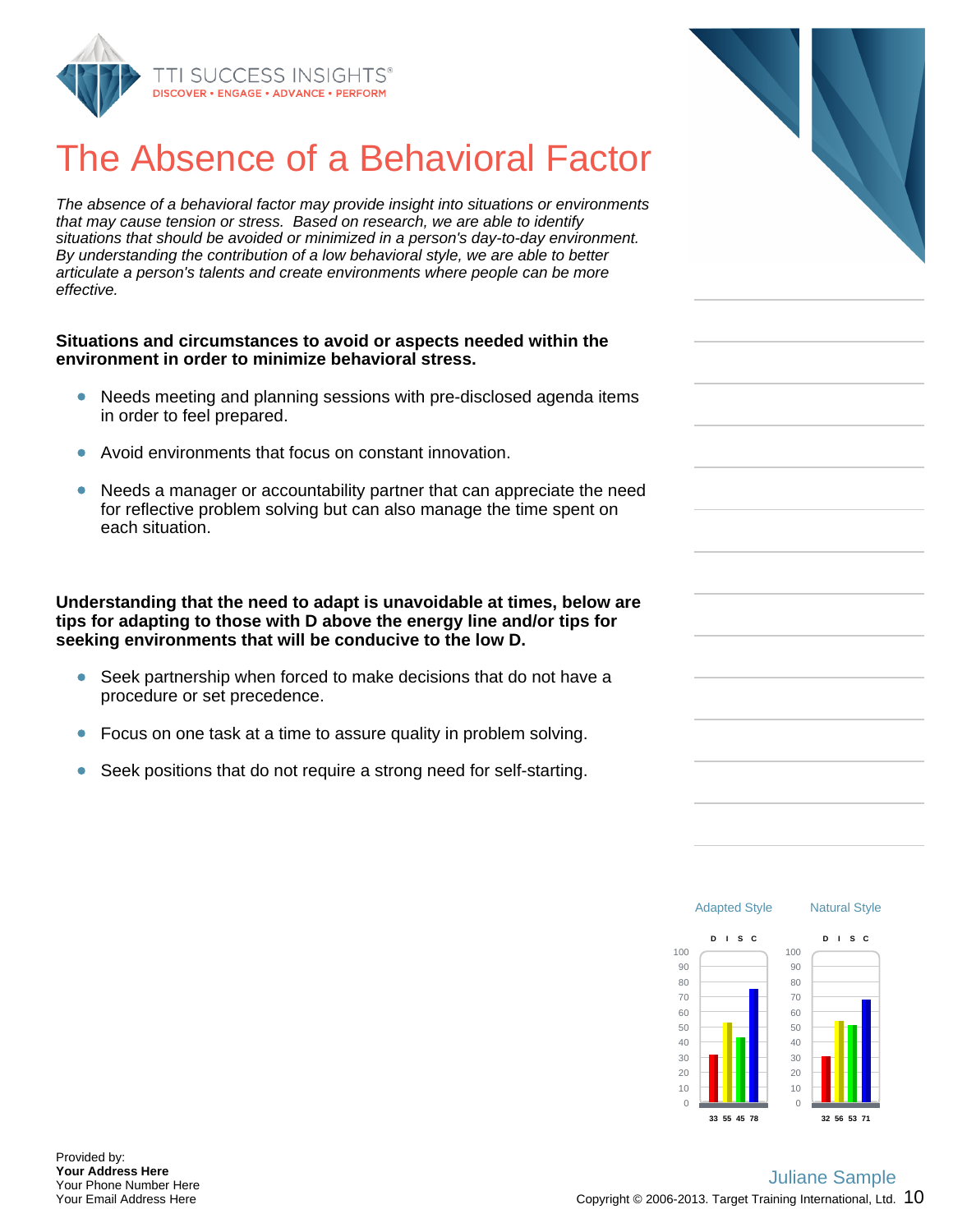

## **Descriptors**

Based on Juliane's responses, the report has marked those words that describe her personal behavior. They describe how she solves problems and meets challenges, influences people, responds to the pace of the environment and how she responds to rules and procedures set by others.

| Demanding                      | Effusive                        | Phlegmatic                            | Evasive                                 |
|--------------------------------|---------------------------------|---------------------------------------|-----------------------------------------|
| Egocentric                     | Inspiring                       | Relaxed<br><b>Resistant to Change</b> | Worrisome<br>Careful                    |
| Driving<br>Ambitious           | Magnetic<br>Political           | Nondemonstrative                      | Dependent<br>Cautious                   |
| Pioneering<br>Strong-Willed    | Enthusiastic<br>Demonstrative   | Passive                               | Conventional<br>Exacting                |
| Forceful<br>Determined         | Persuasive<br>Warm              | Patient                               | <b>Neat</b>                             |
| Aggressive                     | Convincing<br>Polished          | Possessive                            | Systematic                              |
| Competitive<br>Decisive        | Poised                          | Predictable                           | Diplomatic<br>Accurate                  |
| Venturesome                    | Optimistic                      | Consistent<br><b>Deliberate</b>       | <b>Tactful</b>                          |
| Inquisitive<br>Responsible     | <b>Trusting</b><br>Sociable     | <b>Steady</b><br><b>Stable</b>        | Open-Minded<br><b>Balanced Judgment</b> |
|                                |                                 |                                       |                                         |
|                                |                                 |                                       |                                         |
| <b>Dominance</b>               | <b>Influencing</b>              | <b>Steadiness</b>                     | <b>Compliance</b>                       |
|                                |                                 |                                       |                                         |
| Conservative                   | Reflective                      | Mobile                                | Firm                                    |
| Calculating                    | Factual                         | Active                                | Independent                             |
| Cooperative<br><b>Hesitant</b> | Calculating<br><b>Skeptical</b> | <b>Restless</b><br>Alert              | Self-Willed<br>Stubborn                 |
| Low-Keyed                      |                                 | Variety-Oriented                      |                                         |
| Unsure<br>Undemanding          | Logical<br>Undemonstrative      | Demonstrative                         | Obstinate                               |
| Cautious                       | <b>Suspicious</b>               | Impatient                             | Opinionated                             |
| Mild                           | Matter-of-Fact<br>Incisive      | Pressure-Oriented<br>Eager            | Unsystematic<br>Self-Righteous          |
| Agreeable<br>Modest            | Pessimistic                     | Flexible<br>Impulsive                 | Uninhibited<br>Arbitrary                |
| Peaceful                       | Moody                           | Impetuous                             | Unbending                               |

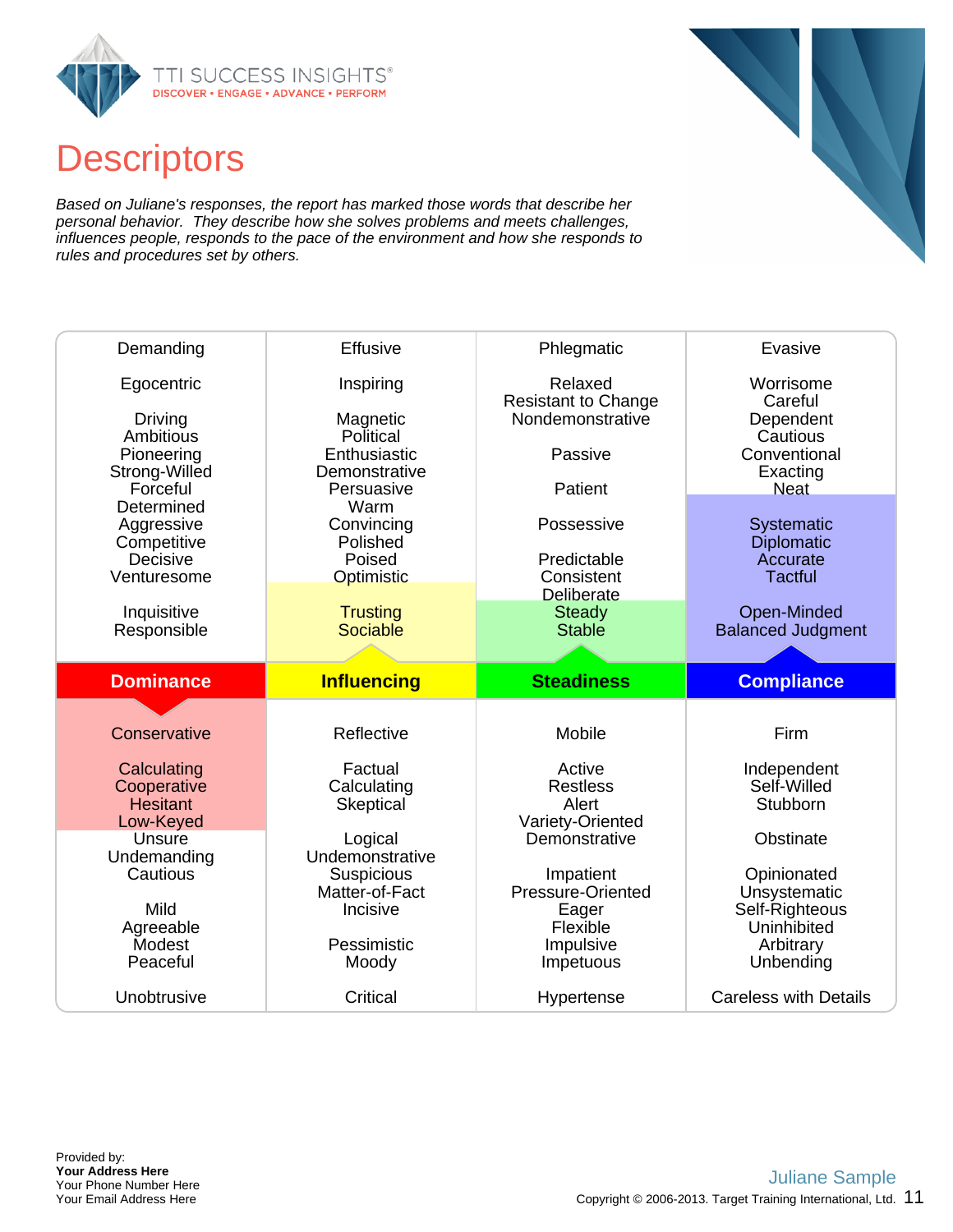

# Natural and Adapted Style

Juliane's natural style of dealing with problems, people, pace of events and procedures may not always fit what the environment needs. This section will provide valuable information related to stress and the pressure to adapt to the environment.

## Problems - Challenges

| <b>Natural</b>                                                                                                                                                                                                                                                                                                     | <b>Adapted</b>                                  |
|--------------------------------------------------------------------------------------------------------------------------------------------------------------------------------------------------------------------------------------------------------------------------------------------------------------------|-------------------------------------------------|
| Juliane is cautious in her approach to<br>problem solving and does not<br>attempt to demand that her view, or<br>opinion, be accepted at face value.<br>Juliane likes to solve problems within<br>the framework of a team<br>environment. She will look for a<br>compromise as opposed to a<br>win-lose situation. | Juliane s<br>approach<br>dealing w<br>present e |

liane sees no need to change her proach to solving problems or aling with challenges in her esent environment.

### People - Contacts

| <b>Natural</b> |
|----------------|
|----------------|

Juliane is sociable and optimistic. She is able to use an emotional appeal to convince others of a certain direction. She likes to be on a team and may be the spokesman for the team. She will trust others and likes a positive environment in which to relate.

### **Natural Adapted**

Juliane sees no need to change her approach to influencing others to her way of thinking. She sees her natural style to be what the environment is calling for.





Provided by: **Your Address Here** Your Phone Number Here Your Email Address Here

### Copyright © 2006-2013. Target Training International, Ltd.  $12$ Juliane Sample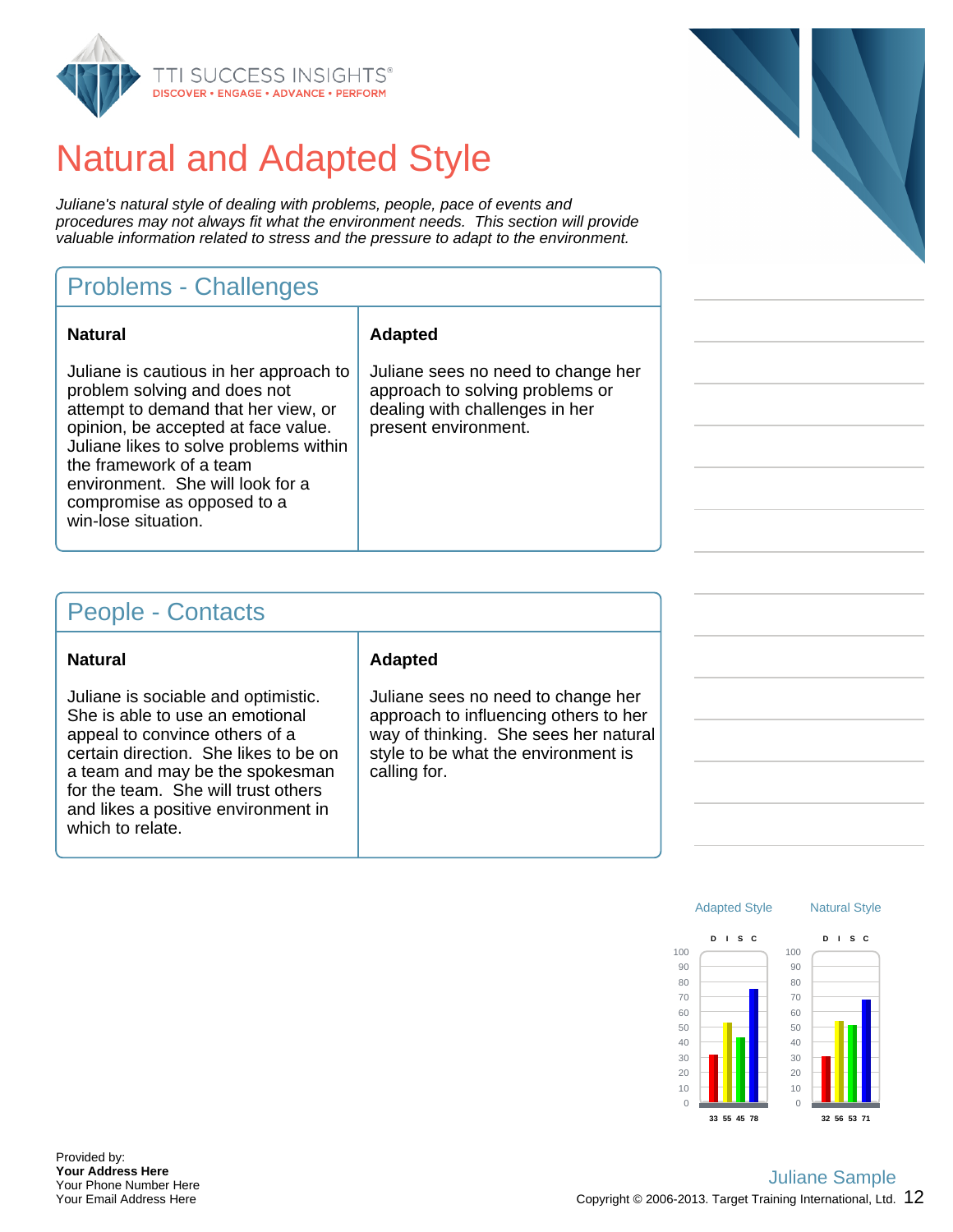

# **Natural and Adapted Style Continued**

| <b>Pace - Consistency</b>                                                                                                                                                          |                                                                                                                                                                                                                 |  |
|------------------------------------------------------------------------------------------------------------------------------------------------------------------------------------|-----------------------------------------------------------------------------------------------------------------------------------------------------------------------------------------------------------------|--|
| Natural                                                                                                                                                                            | <b>Adapted</b>                                                                                                                                                                                                  |  |
| Juliane is deliberate and steady.<br>She is willing to change, if the new<br>direction is meaningful and<br>consistent with the past. She will<br>resist change for change's sake. | Juliane sees her natural activity style<br>to be just what the environment<br>needs. What you see is what you get<br>for activity level and consistency.<br>Sometimes she would like the world<br>to slow down. |  |

## Procedures - Constraints

#### **Natural Adapted**

Juliane naturally is cautious and concerned for quality. She likes to be on a team that takes responsibility for the final product. She enjoys knowing the rules and can become upset when others fail to comply with the rules.

Juliane shows little discomfort when comparing her basic (natural) style to her response to the environment (adapted) style. The difference is not significant and Juliane sees little or no need to change her response to the environment.

> Adapted Style 100 90 80 70 60 50 40 30 20 10  $\Omega$ **D I S C 33 55 45 78** Natural Style 100 90 80 70 60 50 40 30 20 10  $\theta$ **D I S C 32 56 53 71**

Provided by: **Your Address Here** Your Phone Number Here Your Email Address Here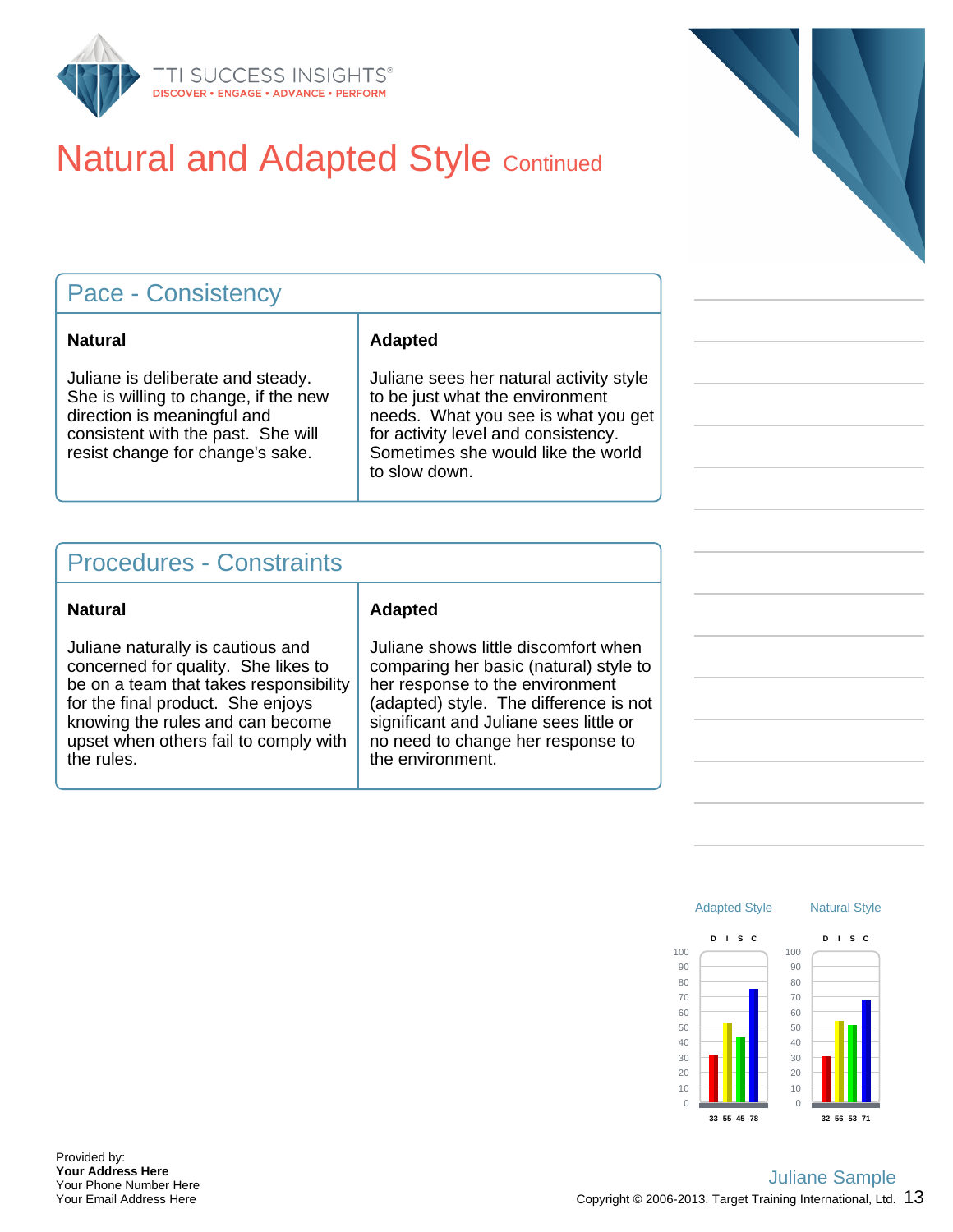

# Adapted Style

Juliane sees her present work environment requiring her to exhibit the behavior listed on this page. If the following statements DO NOT sound job related, explore the reasons why she is adapting this behavior.

- $\bullet$ Careful, thoughtful approach to decision making.
- Precise, analytical approach to work tasks.  $\bullet$
- Sensitivity to existing rules and regulations.  $\bullet$
- Being cooperative and supportive.  $\bullet$
- Undemanding of others' time and attention.  $\bullet$
- Presenting a practical, proven approach to decision making.  $\bullet$
- $\bullet$ Being cordial and helpful when dealing with new clients or customers.
- Being conservative, not competitive, in nature.  $\bullet$
- $\bullet$ Using restraint when confrontation occurs.
- Precedence of quality over efficiency. ŏ
- Calculation of risks before taking action.  $\bullet$
- Being a good "team player." Ŏ
- Compliance to high standards.  $\bullet$

**33 55 45 78**

 $\Omega$ 





 $\theta$ 

**32 56 53 71**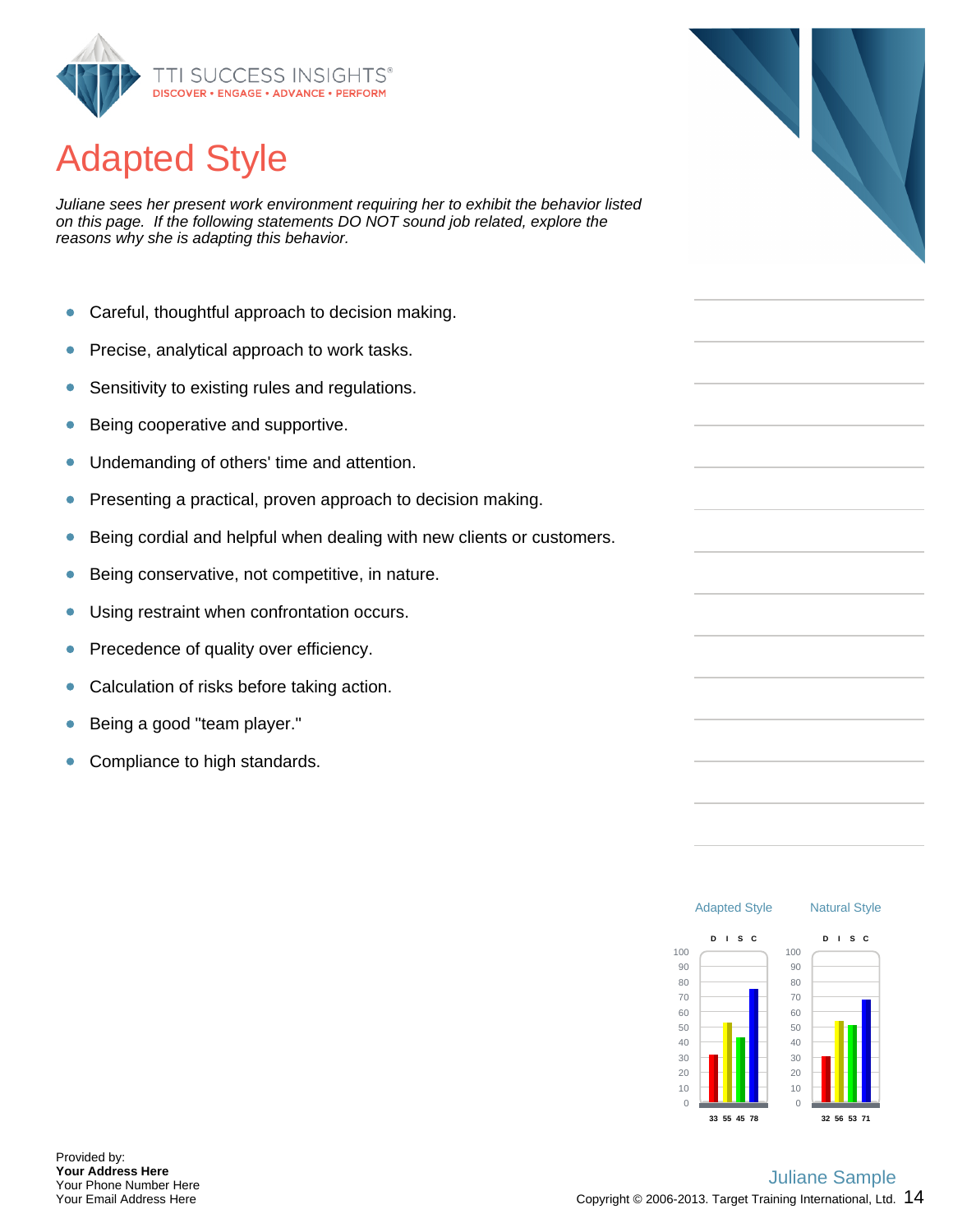

# Time Wasters

This section of your report is designed to identify time wasters that may impact your overall time use effectiveness. Possible causes and solutions will serve as a basis for creating an effective plan for maximizing your use of TIME and increasing your PERFORMANCE.

## Waiting For Events To Happen

Although patience may be a virtue, being pro-active allows the decision-maker to be in better control of events within their scope of influence.

### **Possible Causes:**

- Want to affect the here and now  $\bullet$
- $\bullet$ Fear rushing into something will show unpreparedness
- Need for high standards inhibits getting started  $\bullet$

### **Possible Solutions:**

- Plan alternative solutions ö
- $\bullet$ Determine most likely scenarios
- Implement a plan that best meets those needs without jeopardizing other scenarios

## Seeking "All" of The Facts

Seeking "all" of the facts is thought and action of continually gathering new information and re-evaluating current information.

#### **Possible Causes:**

- Want to be certain/prepared  $\bullet$
- ö Want to avoid mistakes
- Want extended time for getting tasks done  $\bullet$

#### **Possible Solutions:**

- Set a timeline for gathering new information or evaluating old information  $\bullet$ and then take action
- $\bullet$ Evaluate importance or risk factors to how much information is actually needed





 $\Omega$ 

**32 56 53 71**

Provided by: **Your Address Here** Your Phone Number Here Your Email Address Here

### Copyright © 2006-2013. Target Training International, Ltd.  $~15$ Juliane Sample

**33 55 45 78**

 $\Omega$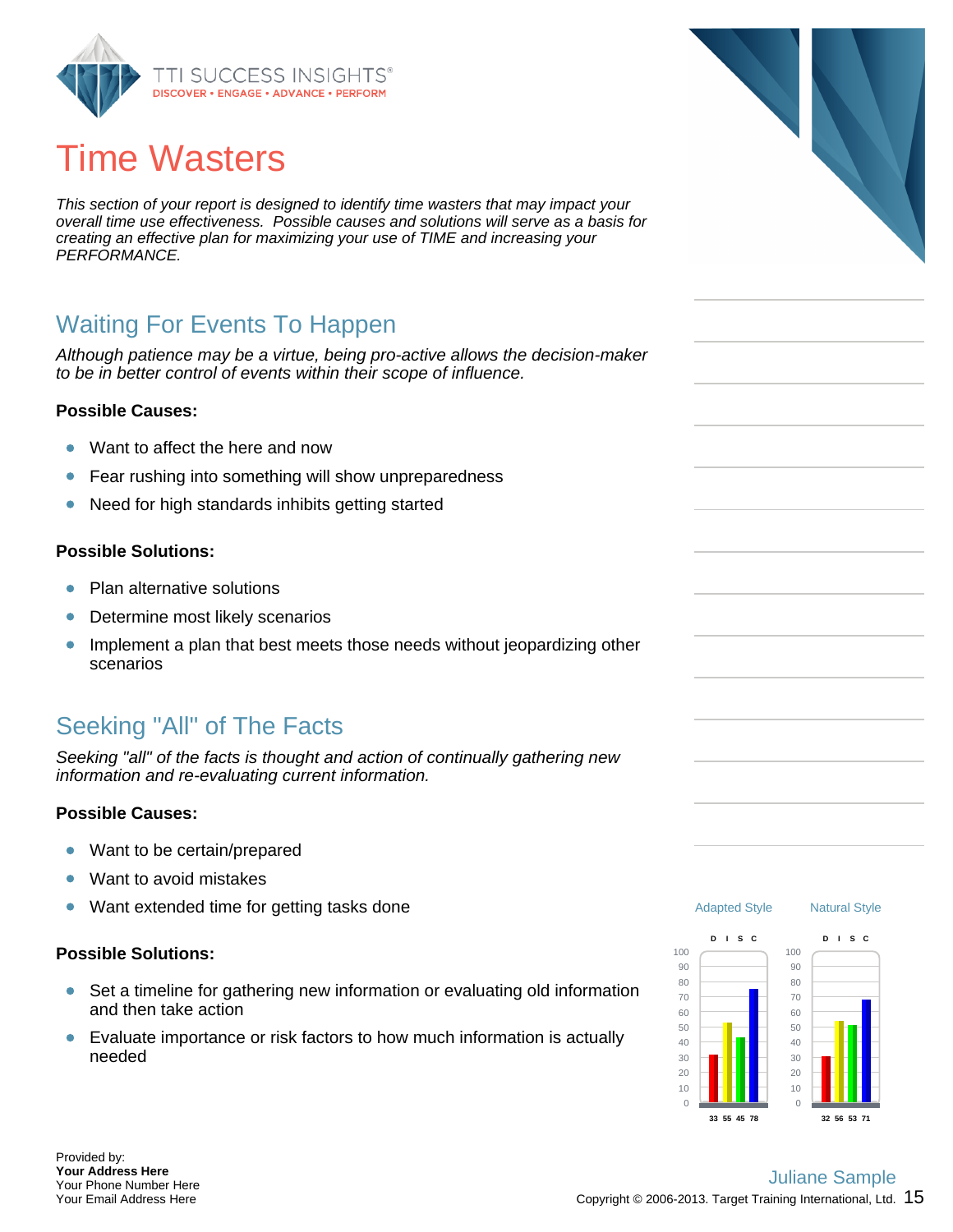

## **Time Wasters Continued**

## Overreacting To Constructive Criticism

Overreacting to constructive criticism is the inappropriate overt or covert response to feedback and recommendations.

### **Possible Causes:**

- $\bullet$ Have a high comfort level with past methods
- Have high standards for work performance  $\bullet$
- Think that your way is the correct way  $\bullet$
- Don't see the benefit of doing things differently  $\bullet$

### **Possible Solutions:**

- Practice listening without evaluating comments from others  $\bullet$
- Begin responding mentally with "that's interesting" or "that's a possibility"  $\bullet$ as a way of controlling immediate negative response
- $\bullet$ Communicate feelings with peers and supervisors

## Prolong Events In Order To Gain Improved Results

Prolonging events in order to gain improved results is the process of doing and redoing, evaluating and re-evaluating and changing to and changing back as a way of "testing" the best possible outcome.

### **Possible Causes:**

- $\bullet$ Want to insure that success is always achieved
- $\bullet$ Feel that if rushed, the results will not be satisfactory
- Hope situations will work out themselves  $\bullet$

### **Possible Solutions:**

- Set realistic schedule and timeline  $\bullet$
- Follow the schedule
- Seek advice or assistance from others





Provided by: **Your Address Here** Your Phone Number Here Your Email Address Here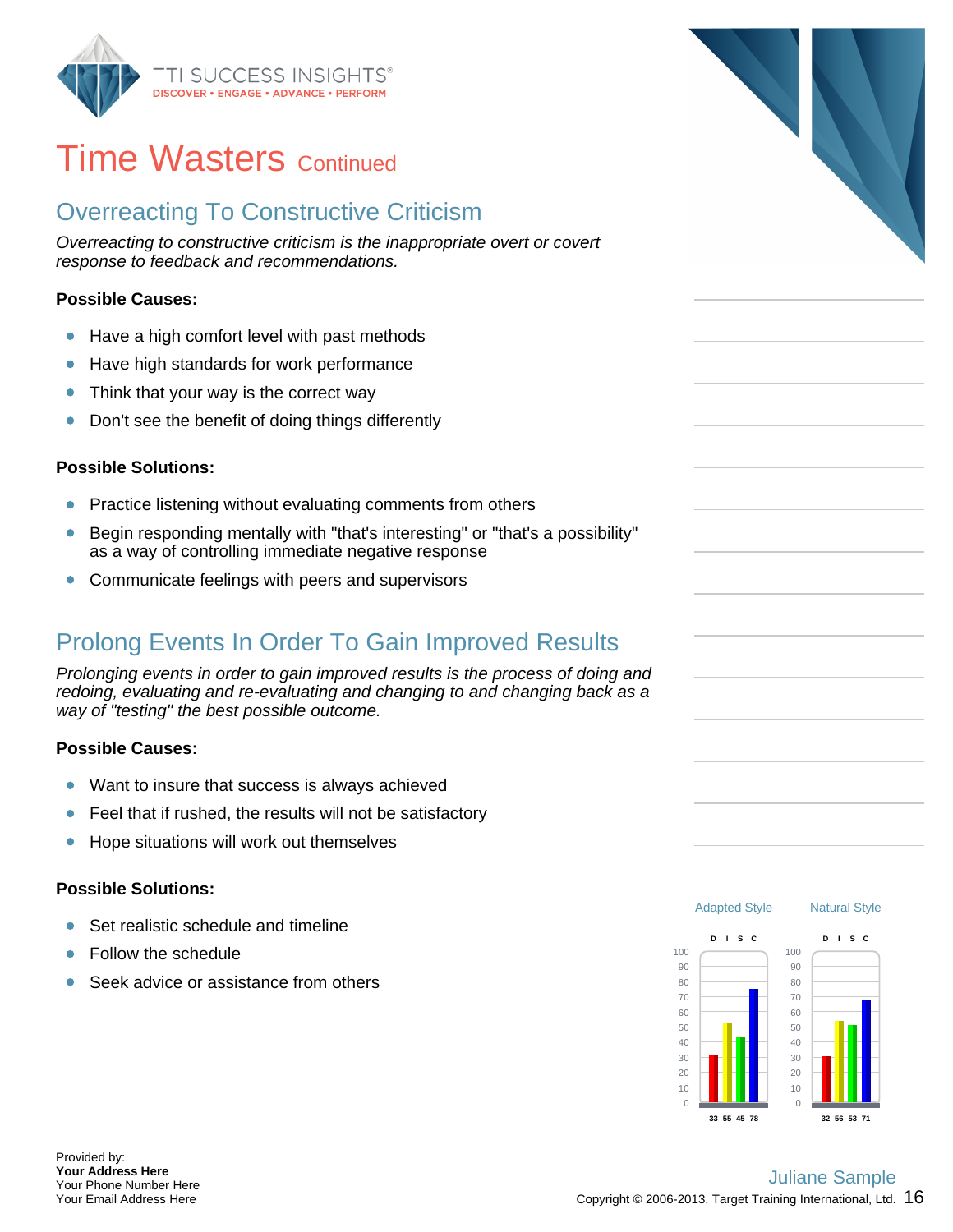

## **Time Wasters Continued**

### Seeking The Best, But Not Necessarily Workable **Solutions**

Always seeking the best solution may prohibit getting the task accomplished. Something better is always on the horizon.

### **Possible Causes:**

- Want to do things right the first time  $\bullet$
- Want personal approval for preciseness of work  $\bullet$
- $\bullet$ Fear criticism if solution doesn't work

### **Possible Solutions:**

- Establish required standards  $\bullet$
- Determine the solution that meets or exceeds those standards Ŏ
- Set a timeline for making a decision or completing a task  $\bullet$

### Fear of Mistakes

Fearing mistakes is the mental process of focusing on negative outcomes and is often a preoccupation with past mistakes.

### **Possible Causes:**

- Want to avoid criticism  $\bullet$
- $\bullet$ Take criticism personally
- Want to be seen as efficient and competent  $\bullet$

#### **Possible Solutions:**

- Practice focusing on past successes  $\bullet$
- For every mistake that you think might happen, write down two positive  $\bullet$ possible outcomes for a completed task
- Focus on several possible future outcomes  $\bullet$



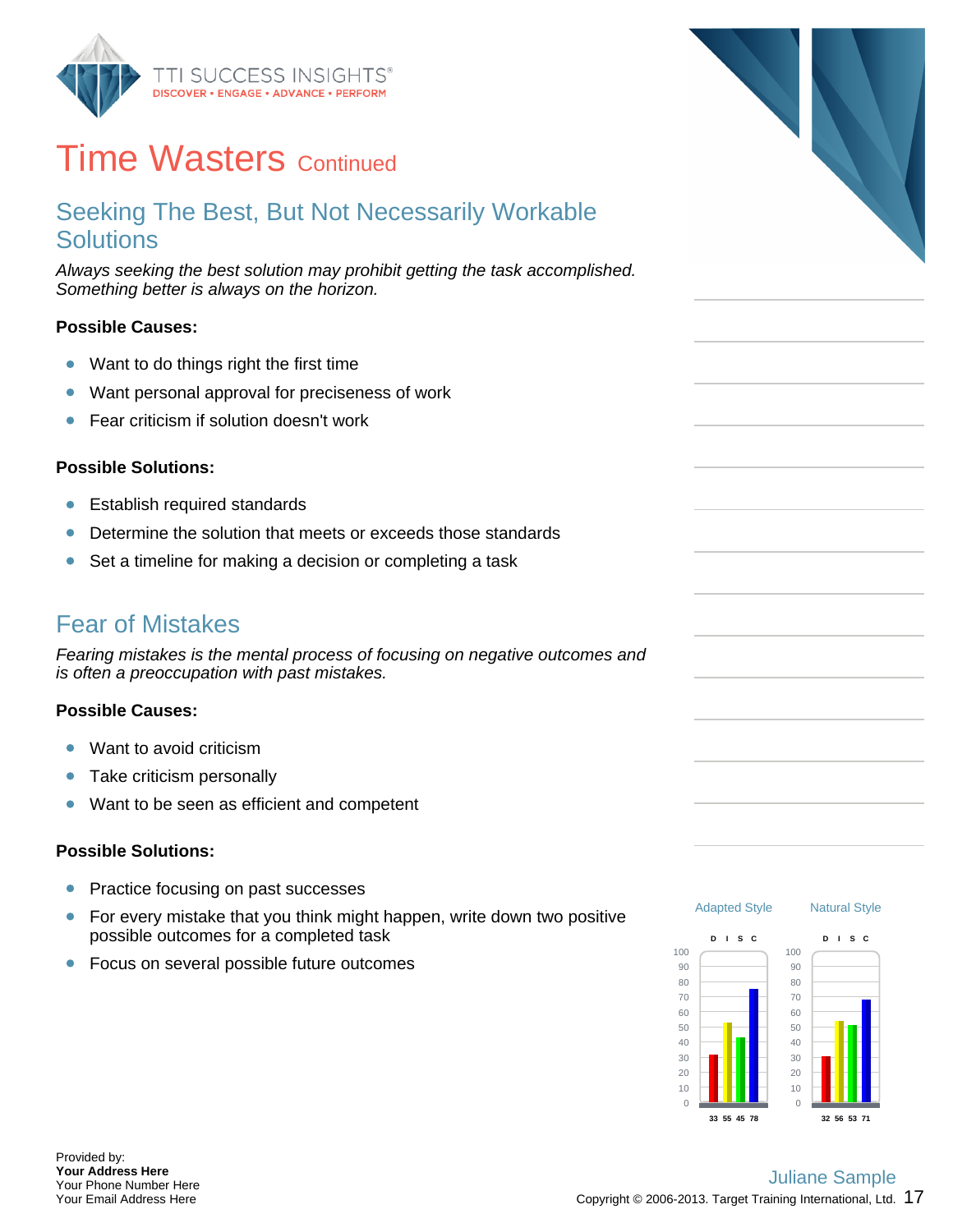

# Areas for Improvement

In this area is a listing of possible limitations without regard to a specific job. Review with Juliane and cross out those limitations that do not apply. Highlight 1 to 3 limitations that are hindering her performance and develop an action plan to eliminate or reduce this hindrance.

### Juliane has a tendency to:

- Prefer not to verbalize feelings unless in a cooperative and noncompetitive environment.
- Yield her position to avoid controversy.  $\bullet$
- Be self-deprecating--doesn't project self-confidence.  $\bullet$
- Select people much like herself.  $\bullet$
- Have difficulty making decisions because she's mostly concerned about  $\bullet$ the "right" decision. If precedent does not give direction, her tendency is to wait for directions.
- Lean on supervisors if information and direction is not clear.  $\bullet$
- $\bullet$ Be defensive when threatened and use the errors and mistakes of others to defend her position.
- Get bogged down in details and use details to protect her position.  $\bullet$
- $\bullet$ Be bound by procedures and methods--especially if she has been rewarded for following these procedures.



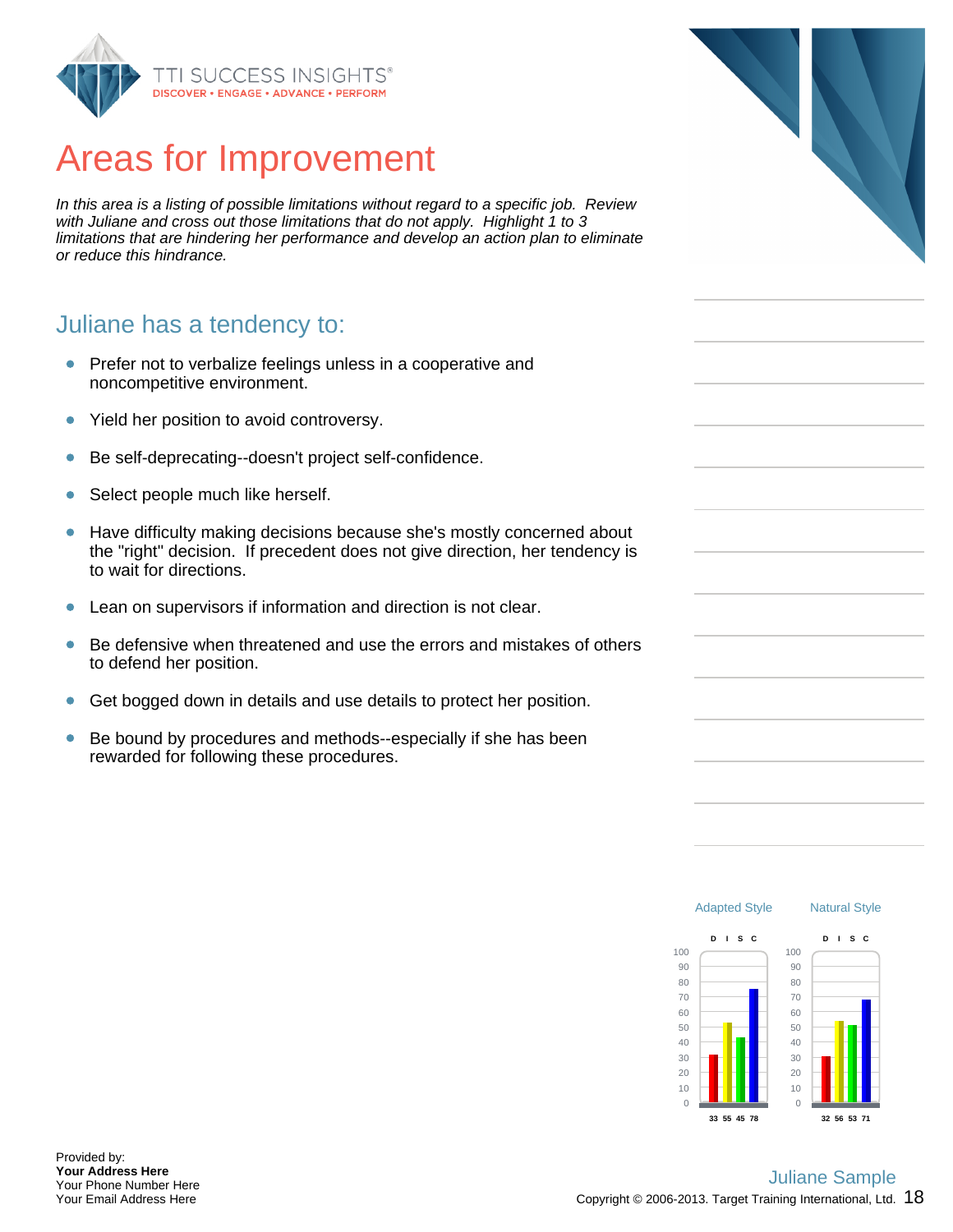

# Behavioral Hierarchy

Your observable behavior and related emotions contribute to your success on the job. When matched to the job, they play a large role in enhancing your performance. The list below ranks your behavioral traits from the strongest to the weakest.



Natural Style

**D I S C**

**32 56 53 71**

**33 55 45 78**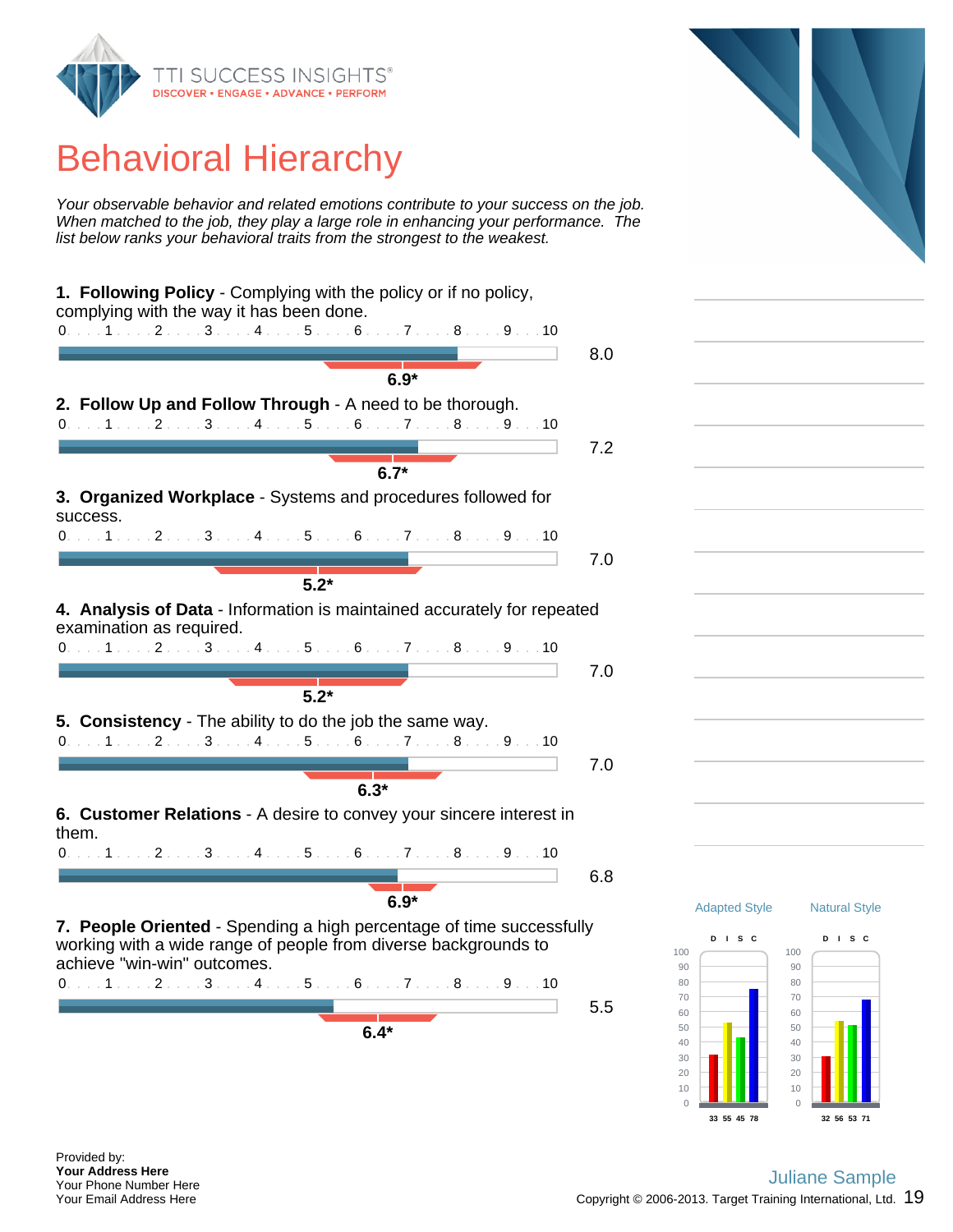

# Behavioral Hierarchy





\* 68% of the population falls within the shaded area. SIA: 33-55-45-78 (60) SIN: 32-56-53-71 (54)

Provided by: **Your Address Here** Your Phone Number Here Your Email Address Here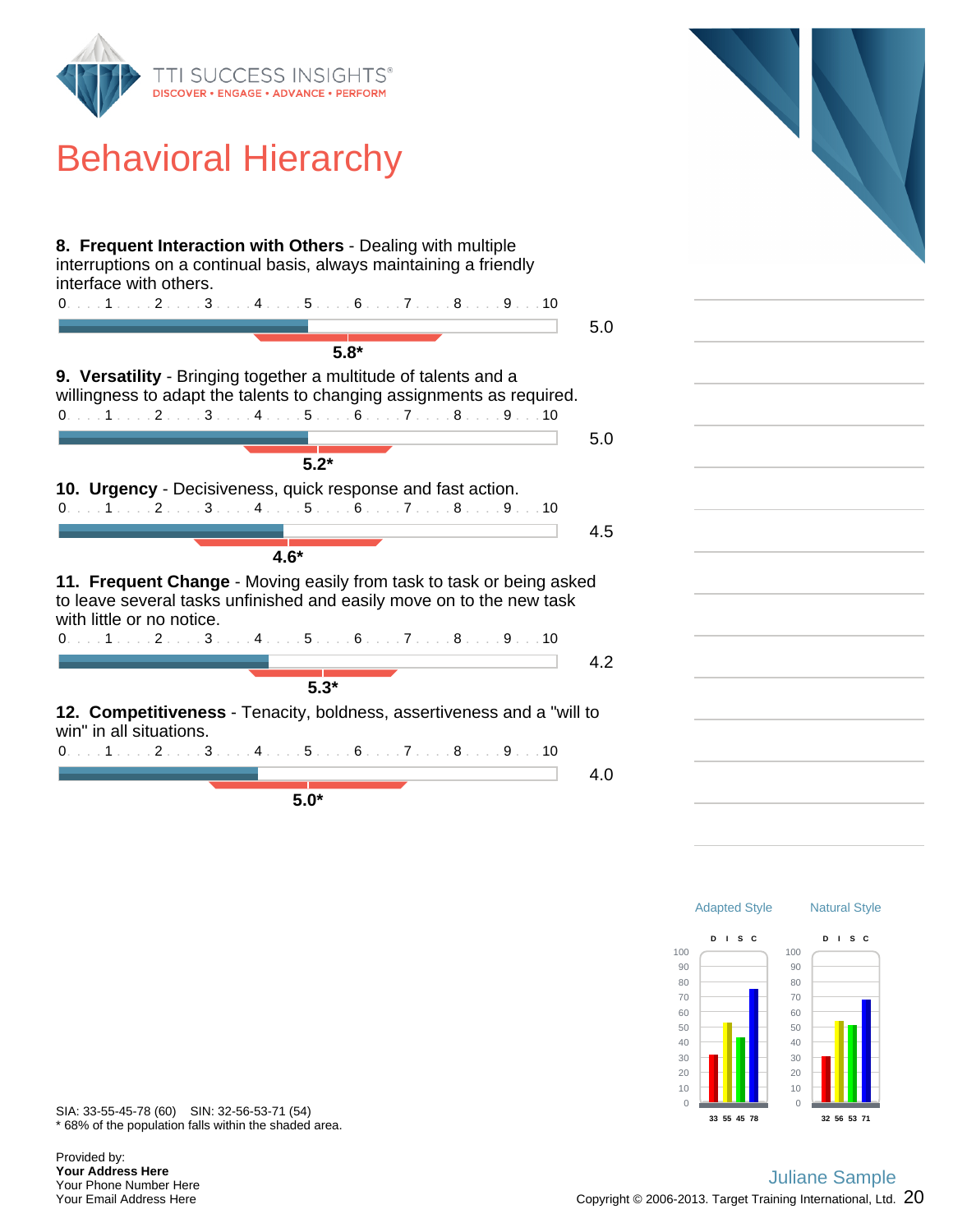

# Style Insights<sup>®</sup> Graphs



## Adapted Style

**Graph I**

## Natural Style

**Graph II**

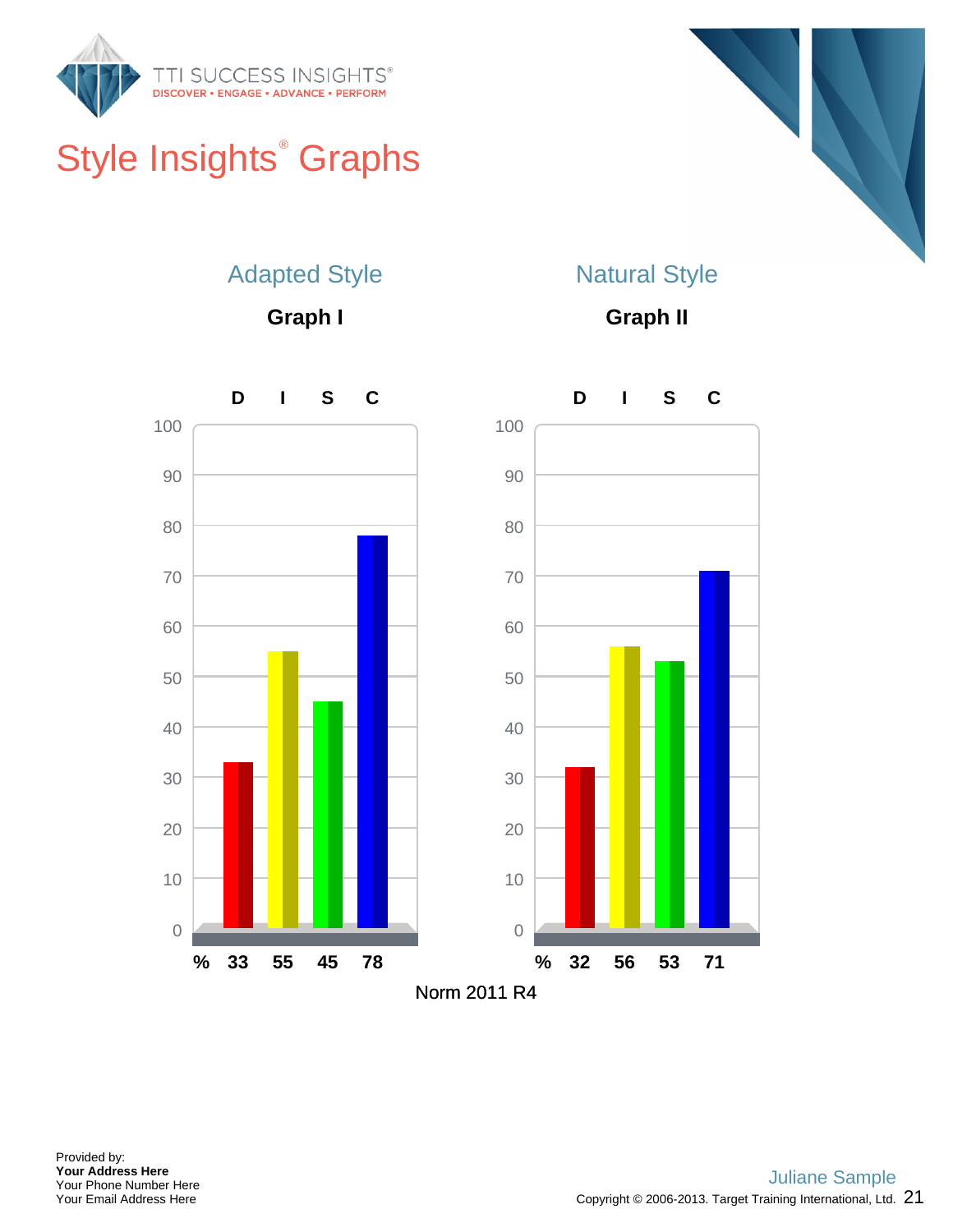



# The Success Insights<sup>®</sup> Wheel

The Success Insights® Wheel is a powerful tool popularized in Europe. In addition to the text you have received about your behavioral style, the Wheel adds a visual representation that allows you to:

- View your natural behavioral style (circle).  $\bullet$
- $\bullet$ View your adapted behavioral style (star).
- Note the degree you are adapting your behavior.  $\bullet$
- $\bullet$ If you filled out the Work Environment Analysis, view the relationship of your behavior to your job.

Notice on the next page that your Natural style (circle) and your Adapted style (star) are plotted on the Wheel. If they are plotted in different boxes, then you are adapting your behavior. The further the two plotting points are from each other, the more you are adapting your behavior.

If you are part of a group or team who also took the behavioral assessment, it would be advantageous to get together, using each person's Wheel, and make a master Wheel that contains each person's Natural and Adapted style. This allows you to quickly see where conflict can occur. You will also be able to identify where communication, understanding and appreciation can be increased.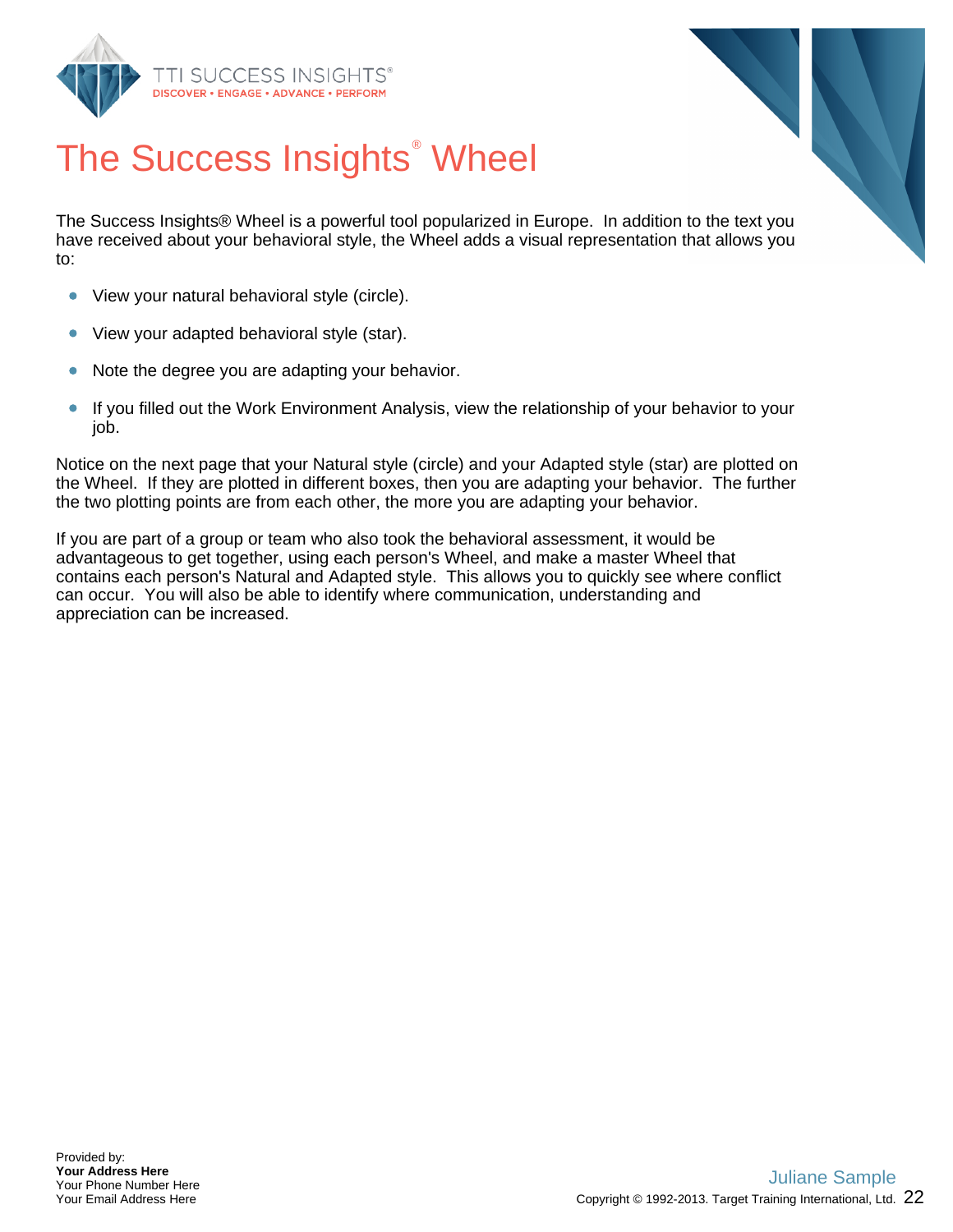

# The Success Insights<sup>®</sup> Wheel



Natural: (64) COORDINATING ANALYZER (ACROSS) Adapted: ★(60) PROMOTING ANALYZER (ACROSS)

Norm 2011 R4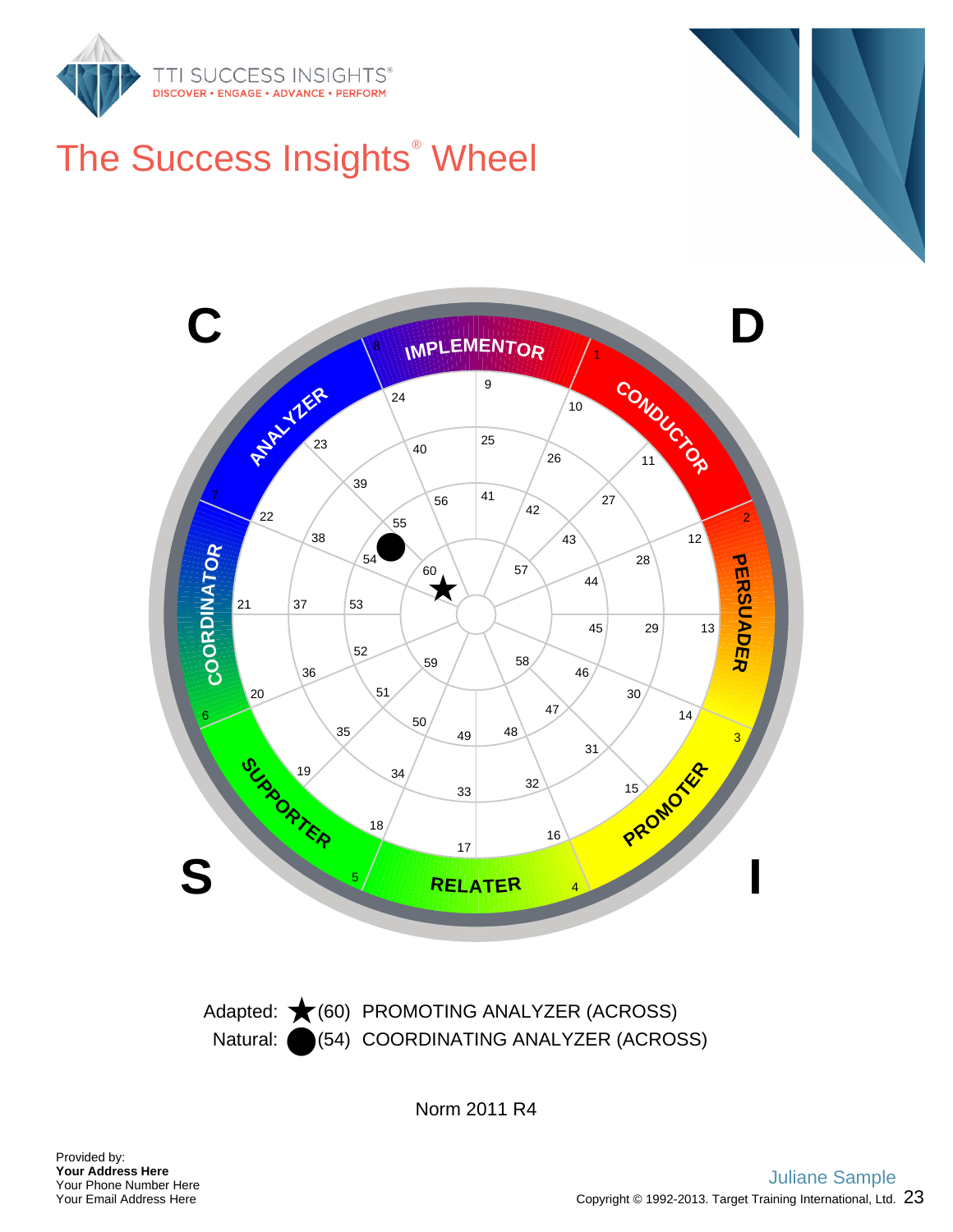



## Introduction Motivators Section

**Knowledge of an individual's motivators help to tell us WHY they do things. A review of an individual's experiences, references, education and training help to tell us WHAT they can do. Behavioral assessments help to tell us HOW a person behaves and performs in the work environment. The Personal Motivators & Engagement report measures the relative prominence of six basic interests or motivators (a way of valuing life): Theoretical, Utilitarian, Aesthetic, Social, Individualistic and Traditional.**

Motivators help to initiate one's behavior and are sometimes called the hidden motivators because they are not always readily observed. It is the purpose of this report to help illuminate and amplify some of those motivating factors and to build on the strengths that each person brings to the work environment.

Based on your choices, this report ranks your relative passion for each of the six motivators. Your top two and sometimes three motivators cause you to move into action. You will feel positive when talking, listening or doing activities that satisfy your top motivators.

The feedback you will receive in this section will reflect one of three intensity levels for each of the six motivators.

- **Strong** positive feelings that you need to satisfy either on or off the job.
- **Situational** where your feelings will range from positive to indifferent based on other priorities in your life at the time. These motivators tend to become more important as your top motivators are satisfied.
- **Indifferent** your feelings will be indifferent when related to your 5th or 6th motivator.

| <b>Your Personal Motivators Ranking</b> |                    |                    |
|-----------------------------------------|--------------------|--------------------|
| 1st                                     | <b>Theoretical</b> | <b>Strong</b>      |
| 2nd                                     | Social             | <b>Strong</b>      |
| 3rd                                     | Individualistic    | <b>Situational</b> |
| 4th                                     | Utilitarian        | <b>Situational</b> |
| 5th                                     | Traditional        | <b>Indifferent</b> |
| 6th                                     | Aesthetic          | <b>Indifferent</b> |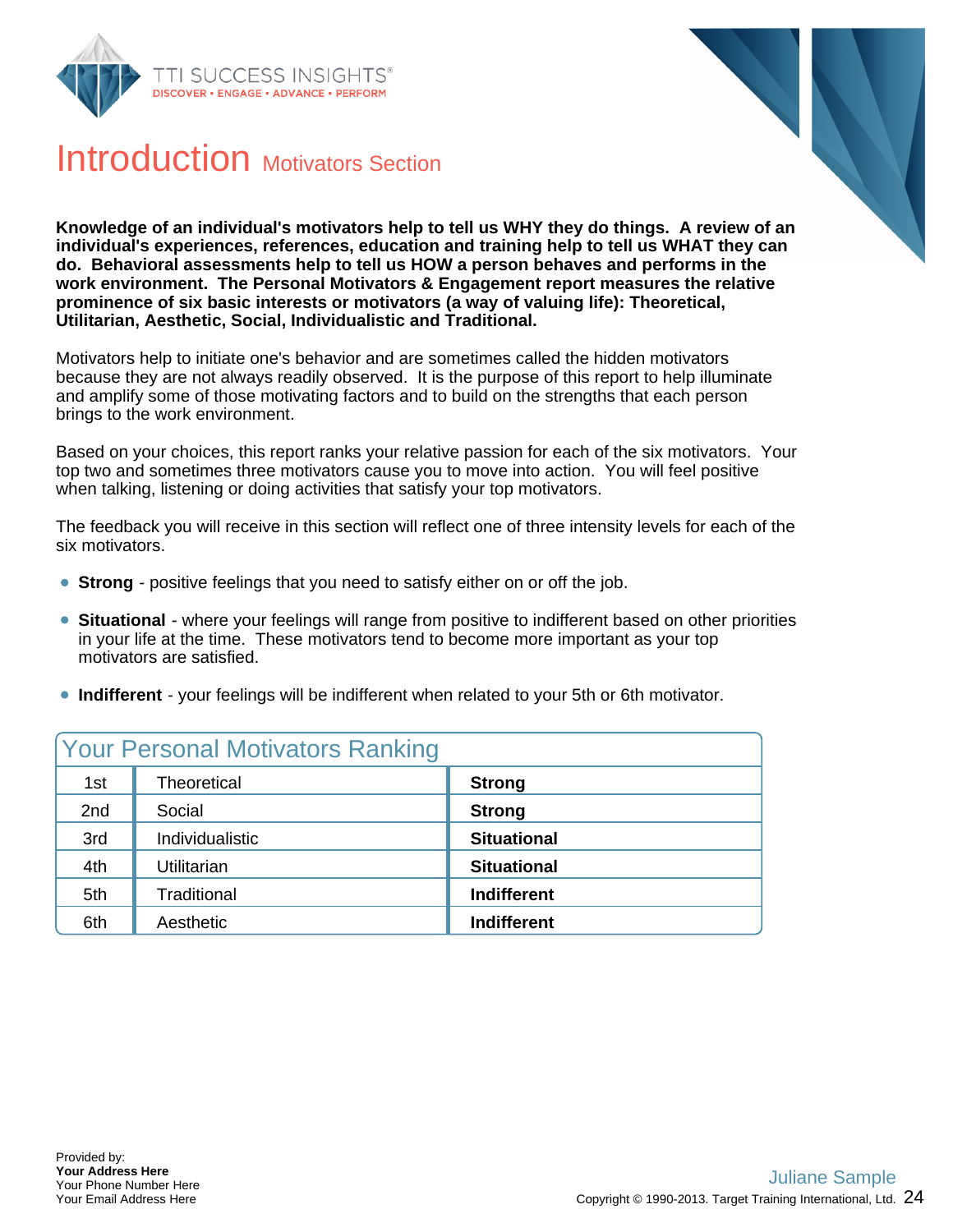

# **Theoretical**

The primary drive with this motivator is the discovery of TRUTH. In pursuit of this drive, an individual takes a "cognitive" attitude. Such an individual is nonjudgmental regarding the beauty or utility of objects and seeks only to observe and to reason. Since the interests of the theoretical person are empirical, critical and rational, the person appears to be an intellectual. The chief aim in life is to order and systematize knowledge: knowledge for the sake of knowledge.

- She may have difficulty putting down a good book.  $\bullet$
- People who talk on a subject without adequate knowledge will frustrate  $\bullet$ her and cause her to lose interest in the conversation.
- Adding to the body of knowledge may be more important than the  $\bullet$ application of the knowledge.
- Juliane will seek the "truth," yet "truth" is relative and will be defined by her  $\bullet$ own standards.
- Juliane never walked by a bookstore or library she didn't want to visit.  $\bullet$
- Understanding social problems and their ramifications is one of her  $\bullet$ strengths.
- Juliane may use her specialized knowledge of a topic to control the  $\bullet$ situation.
- Juliane will spend time and money helping people who have committed  $\bullet$ their lives to educating themselves and others.
- $\bullet$ Juliane will use her knowledge to ensure economic security.
- She has a keen interest in formulating theories and asking questions to  $\bullet$ assist in problem solving.
- $\bullet$ Many may see her as an intellectual.
- She sees the value in having good libraries and bookstores in every  $\bullet$ community.
- $\bullet$ The process is not as important to her as the results.

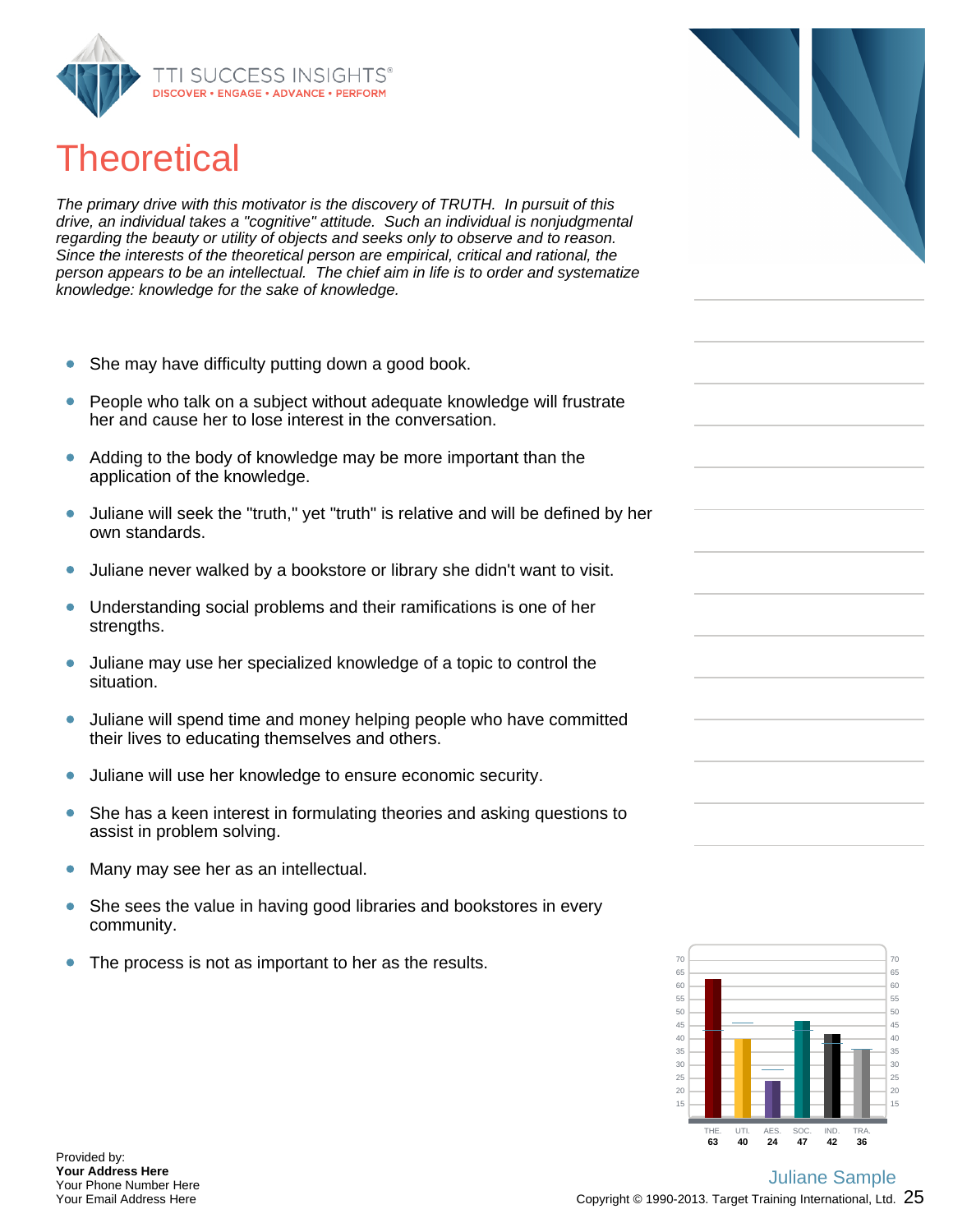

# **Social**

Those who score very high for this motivator have an inherent love of people. The social person prizes other people and is, therefore, kind, sympathetic and unselfish. They are likely to find the Theoretical, Utilitarian and Aesthetic attitudes cold and inhuman. Compared to the Individualistic motivator, the Social person regards helping others as the only suitable form for human relationships. Research indicates that in its purest form, the Social interest is selfless.

- She is generous with her time, talent and resources for those in need.  $\bullet$
- She believes charities should be supported.  $\bullet$
- Juliane is patient and sensitive to others.  $\bullet$
- $\bullet$ Helping the homeless may be one of her concerns.
- Saying "no" is difficult when others need her time or talent.  $\bullet$
- Juliane will be generous with time, research and information on social  $\bullet$ problems.

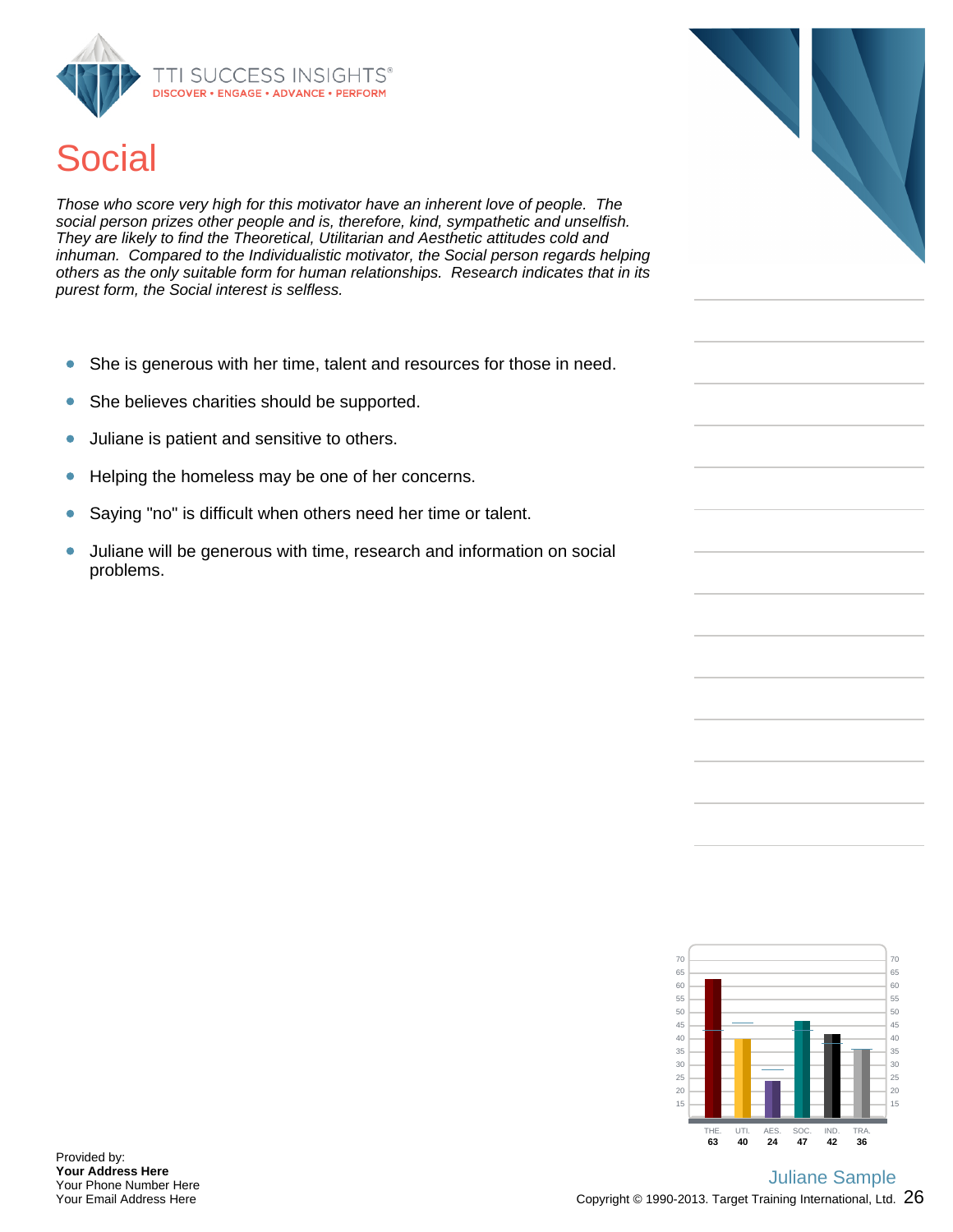

# Individualistic

The primary interest for this motivator is POWER, not necessarily politics. Research studies indicate that leaders in most fields have a high power drive. Since competition and struggle play a large part in all areas of life, many philosophers have seen power as the most universal and most fundamental of motives. There are, however, certain personalities in whom the desire for direct expression of this motive is uppermost; who wish, above all, for personal power, influence and renown.

- At times Juliane can be very competitive.  $\bullet$
- Juliane can be assertive in meeting her needs.  $\bullet$
- The amount of control she attempts will increase if she has strong feelings  $\bullet$ about the issues involved with the situation. If, however, she has little interest in the issues involved, she will not see the need for exercising control.
- She will evaluate each situation individually and determine how much or  $\bullet$ how little control she will want to exercise.



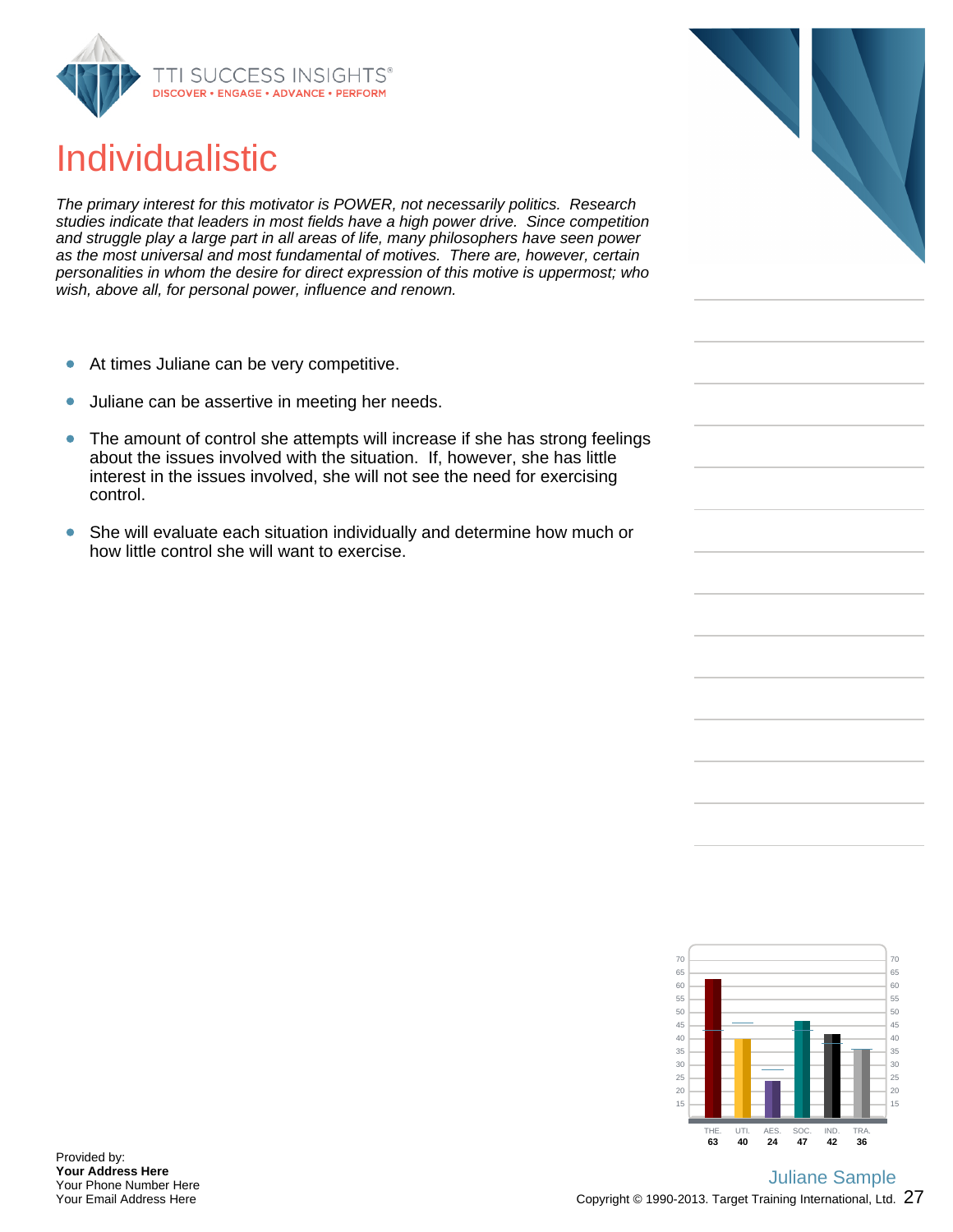

# **Utilitarian**

The Utilitarian score shows a characteristic interest in money and what is useful. This means that an individual wants to have the security that money brings not only for themselves, but for their present and future family. This motivator includes the practical affairs of the business world - the production, marketing and consumption of goods, the use of credit, and the accumulation of tangible wealth. This type of individual is thoroughly practical and conforms well to the stereotype of the average business person. A person with a high score is likely to have a high need to surpass others in wealth.

- She will evaluate some decisions but not necessarily all based on their  $\bullet$ utility and economic return.
- Juliane will become money motivated when she wants to satisfy one of  $\bullet$ the other motivators mentioned in this report.
- $\bullet$ She will use wealth as a yardstick to measure her work effort with certain activities.
- Juliane will not alter her lifestyle in order to acquire something unless  $\bullet$ there is an immediate need (or the situation is critical).
- Juliane can give freely of time and resources to certain causes and feel  $\bullet$ this investment will result in a future return on her investment.
- $\bullet$ Money itself is not as important as what it will buy.

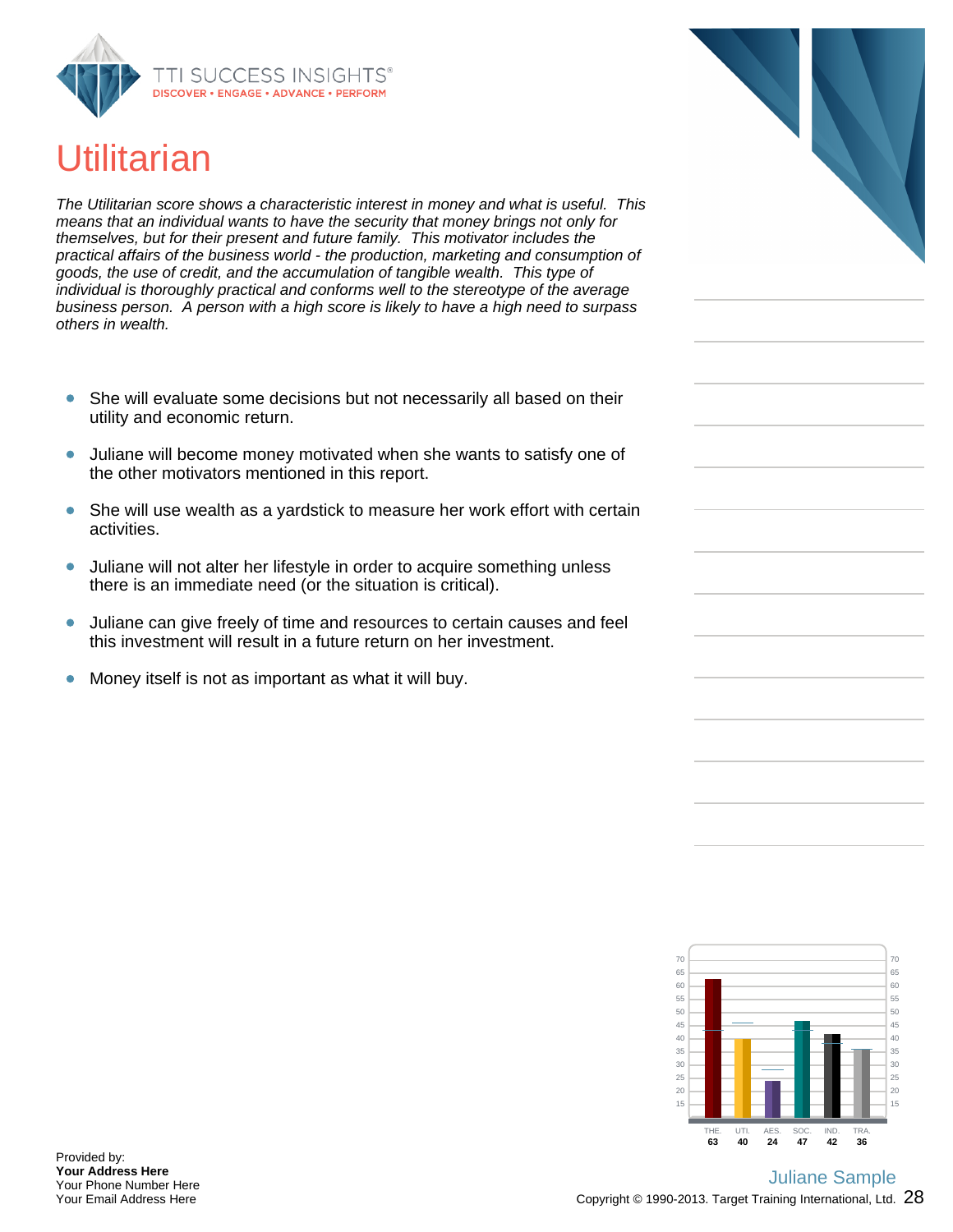

# **Traditional**

The highest interest for this motivator may be called "unity," "order," or "tradition." Individuals with high scores for this motivator seek a system for living. This system can be found in such things as conservatism or any authority that has defined rules, regulations and principles for living.

- Juliane's passion in life will be found in one or two of the other dimensions  $\bullet$ discussed in this report.
- $\bullet$ It may be hard to manipulate Juliane because she has not defined a philosophy or system that can provide immediate answers to every situation.
- In many cases, Juliane will want to set her own rules which will allow her  $\bullet$ own intuition to guide and direct her actions.
- She will not be afraid to explore new and different ways of interpreting her own belief system.
- Juliane can be creative in interpreting other systems or traditions and  $\bullet$ selective in applying those traditions.
- She will work within a broadly defined set of beliefs.  $\bullet$
- $\bullet$ Traditions will not place limits or boundaries on Juliane.



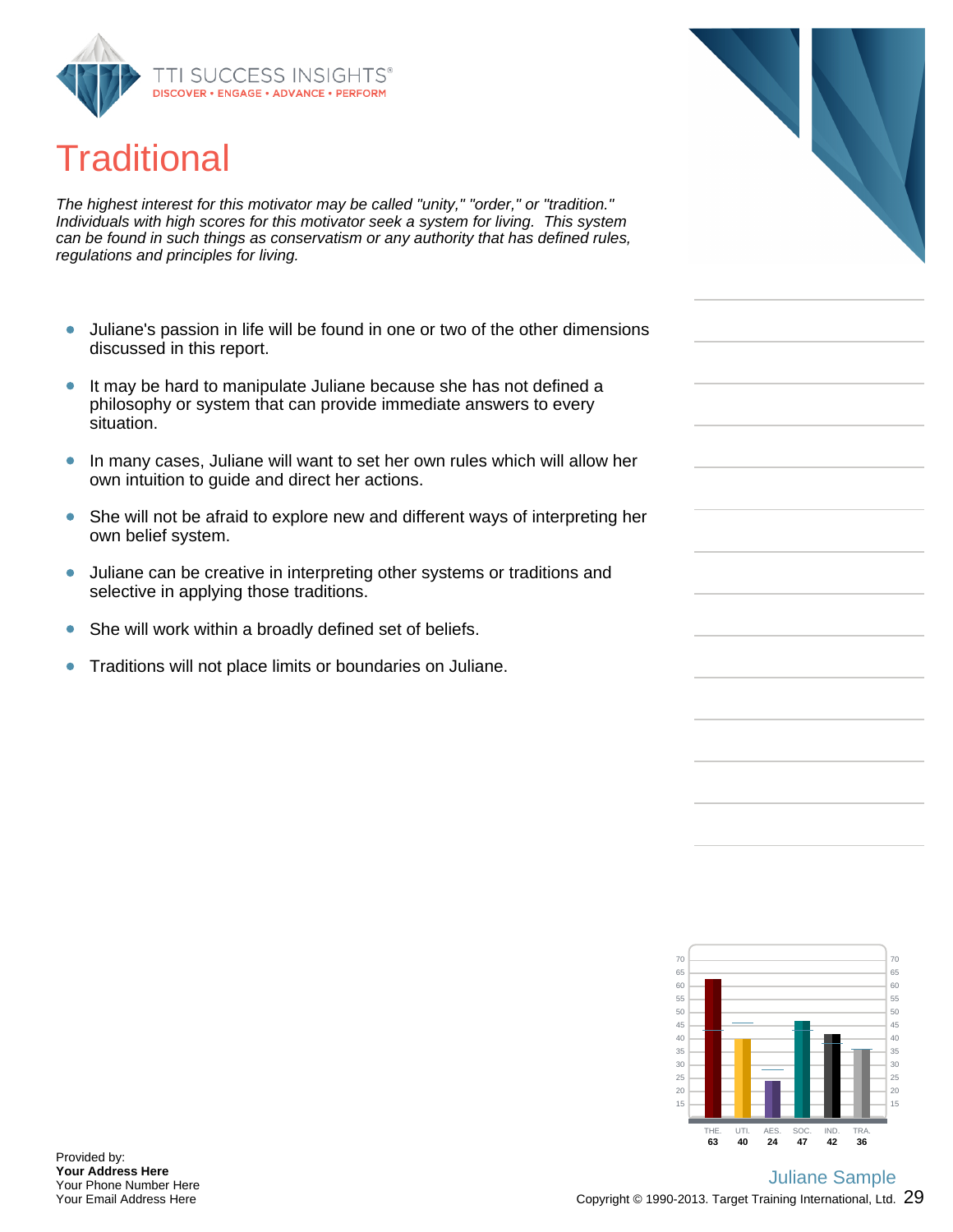

# Aesthetic

A higher Aesthetic score indicates a relative interest in "form and harmony." Each experience is judged from the standpoint of grace, symmetry or fitness. Life may be regarded as a procession of events, and each is enjoyed for its own sake. A high score here does not necessarily mean that the incumbent has talents in creative artistry. It indicates a primary interest in the artistic episodes of life.

- Juliane's passion in life will be found in one or two of the other motivators  $\bullet$ discussed in this report.
- $\bullet$ She wants to take a practical approach to events.
- Unpleasant surroundings will not stifle her creativity.  $\bullet$
- She is a very practical person who is not sensitive to being in harmony  $\bullet$ with her surroundings.
- The utility of "something" is more important than its beauty, form and  $\bullet$ harmony.
- Intellectually, Juliane can see the need for beauty, but has difficulty buying  $\bullet$ the finer things in life.
- $\bullet$ Juliane is not necessarily worried about form and beauty in her environment.



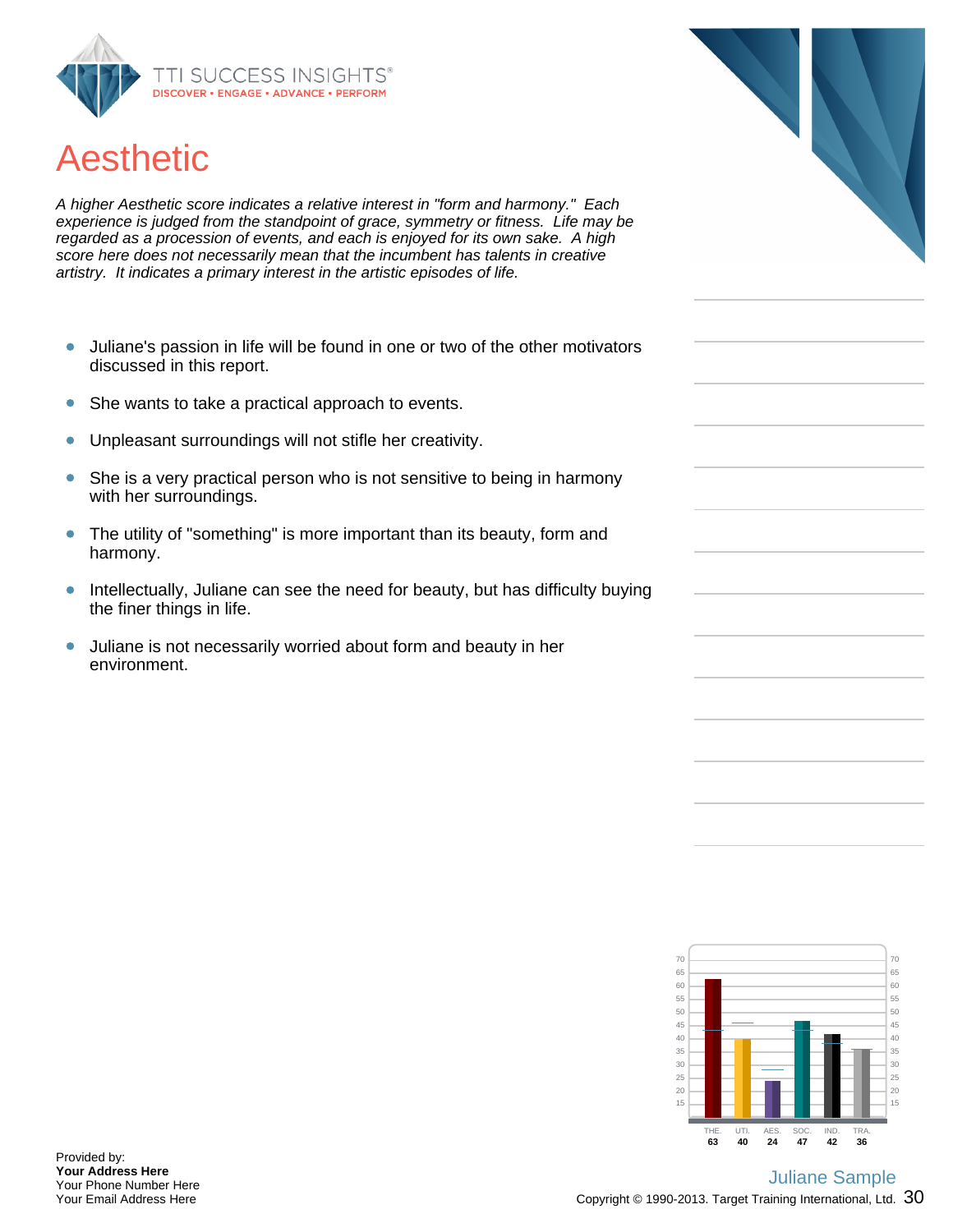

# Navigating Situations Outside Your Comfort Zone

The information on this page will highlight areas in which you may struggle relating to based on your lowest motivator. The information will teach you how to manage your way through discussions focusing on your number six motivator.

Tips for Communicating with "High Aesthetic" utilizing your Theoretical.

As you read through the communication tips, think about the following questions:

**How does the mindset of a high Aesthetic contribute to today's workforce?**

**How do Aesthetics contribute to the world, your professional life and your personal life?**

A person with a high Aesthetic is interested in studying and appreciating the totality of a situation.

- Connect the common need to look at problems from a holistic viewpoint. Understand one viewpoint is through the objective data analysis versus that of the Aesthetic, which is from a subjective, or feeling related, standpoint.
- Ask questions to bring the Aesthetic perspective into reality, and utilize visuals in order to influence them. Partner with them in order to visually represent shared opinions.

A person with a high Aesthetic will have a strong interest in preserving the balance and harmony of the organization.

- Provide the high Aesthetic with information and data to substantiate why decisions that may disrupt the balance need to be made at times. Assist with bringing the objective to the subjective
- Understand that a harmonious organization is more likely to be comfortable with the vulnerability that comes with the need for continuous learning. If fear is present in the organization, it will be less likely to get new information to spread through the company.



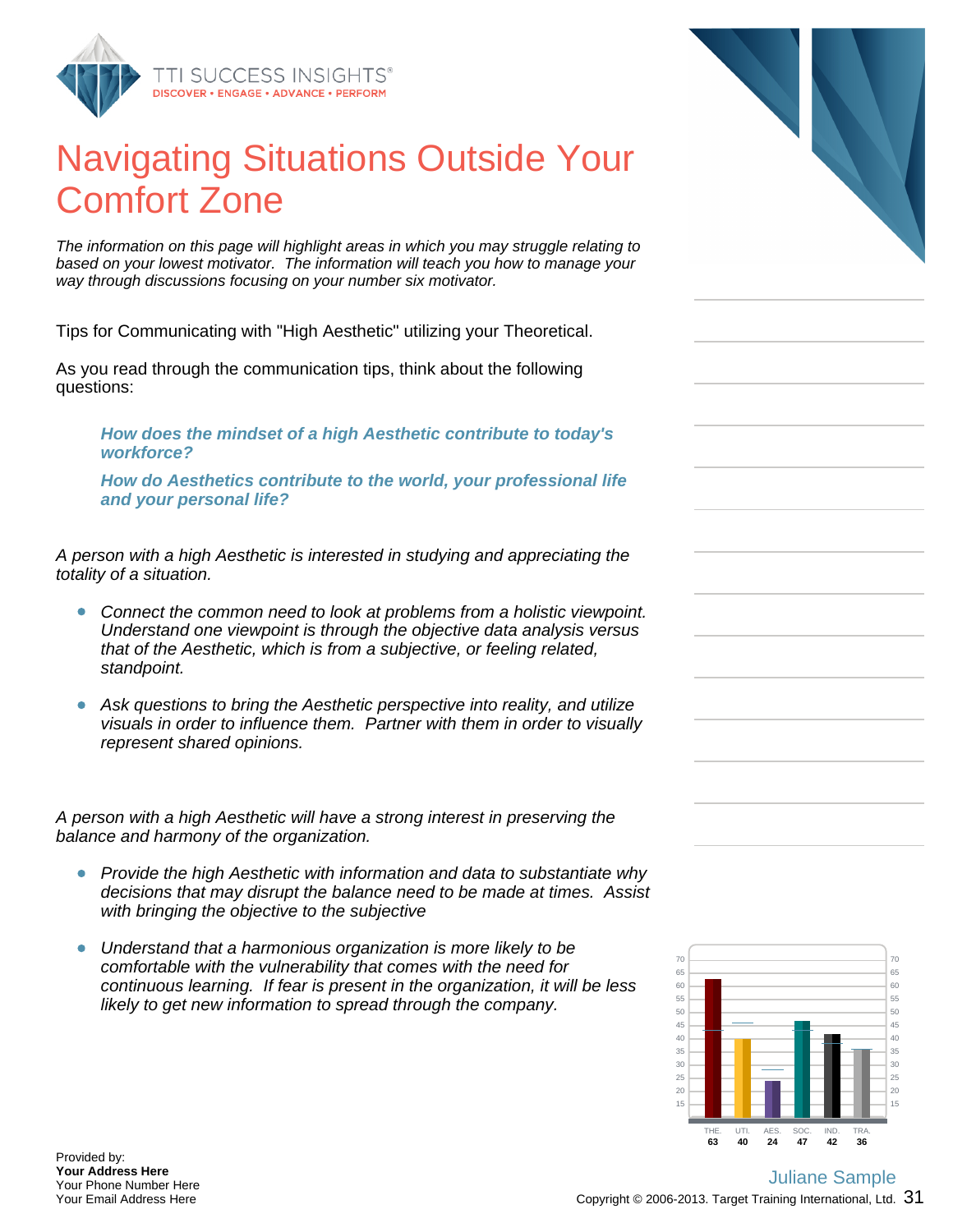

## Navigating Situations Outside Your Comfort Zone

A person with a high Aesthetic is in tune with his or her inner feelings and likes surroundings that compliment these feelings.

- Maximize the Aesthetic's ability to beautify educational  $\bullet$ components, training facilities and other aspects of the continuous learning initiatives of the organization in order to make people feel at ease and open to learning.
- Work with the Aesthetics to present ideas, data and information in a way that people can not only hear what's being said, but visualize it and relate to it. This will help ideas move forward faster.

Form and harmony are key in providing a high Aesthetic with an experience to remember.

- Understand that the Aesthetic receives the same motivation and reward from the journey or the experience as a Theoretical does from learning something new. How can the parties work together to be sure to bring information back to the organization?
- Prior to presenting findings, work with the Aesthetic to be sure proper credit and explanation are being given to the journey, not just the findings. Connect with the team members that want to know the whole picture.

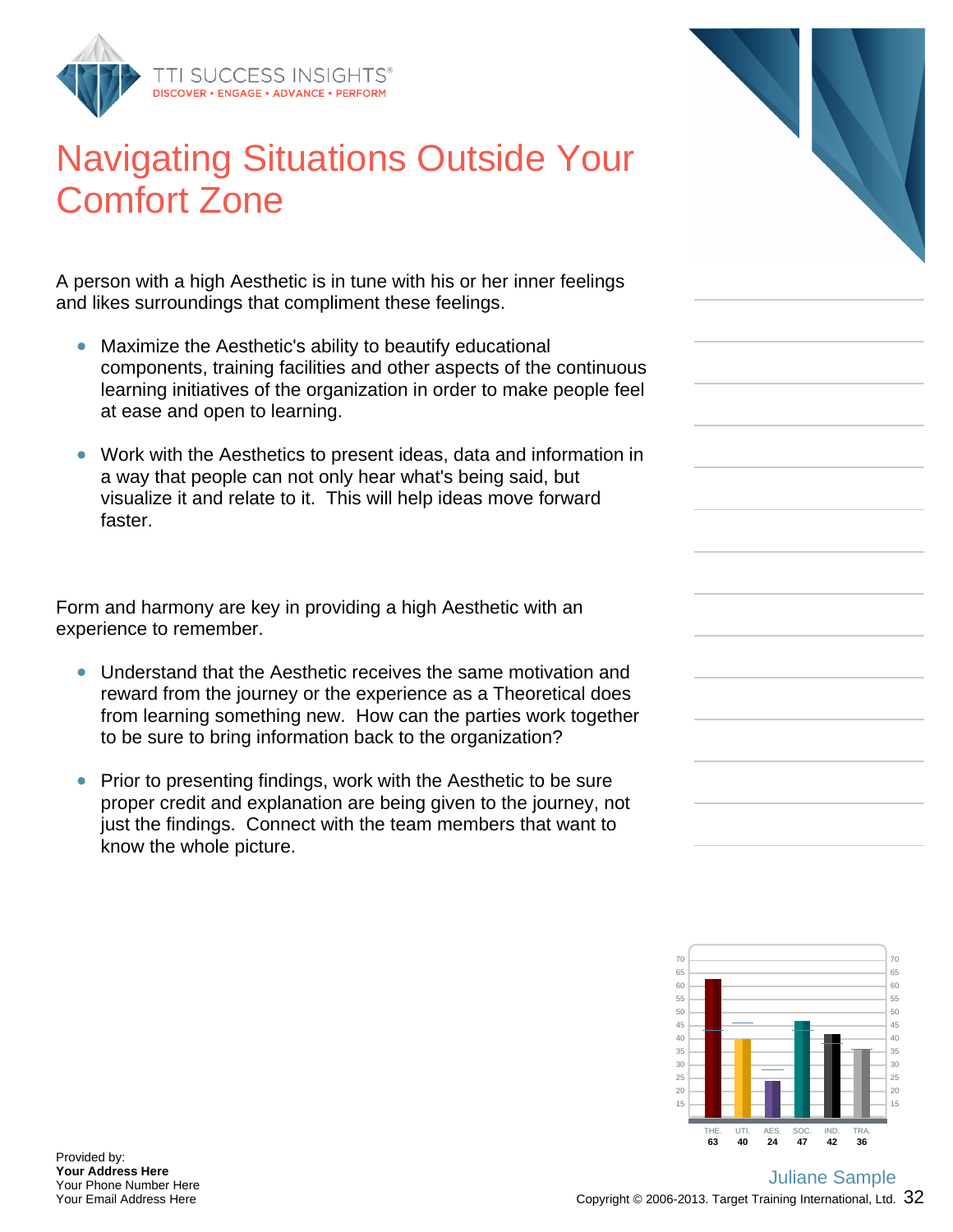



# Motivators - Norms & Comparisons

For years you have heard statements like, "Different strokes for different folks," "to each his own," and "people do things for their own reasons, not yours." When you are surrounded by people who share similar motivators, you will fit in with the group and be energized. However, when surrounded by people whose motivators are significantly different from yours, you may be perceived as out of the mainstream. These differences can induce stress or conflict. **When confronted with this type of situation you can:**

- Change the situation.
- Change your perception of the situation.
- **Company** Leave the situation.
- Cope with the situation.

**This section reveals areas where your motivators may be outside the mainstream and could lead to conflict.** The further away you are from the mainstream on the high side, the more people will notice your passion about that motivator. The further away from the mainstream on the low side, the more people will view you as indifferent and possibly negative about that motivator. The shaded area for each motivator represents 68 percent of the population or scores that fall within one standard deviation above or below the national mean.

## Norms & Comparisons Table - Norm 2011



**Mainstream** - one standard deviation of the national mean **Passionate** - two standard deviations above the national mean **Indifferent** - two standard deviations below the national mean **Extreme** - three standard deviations from the national mean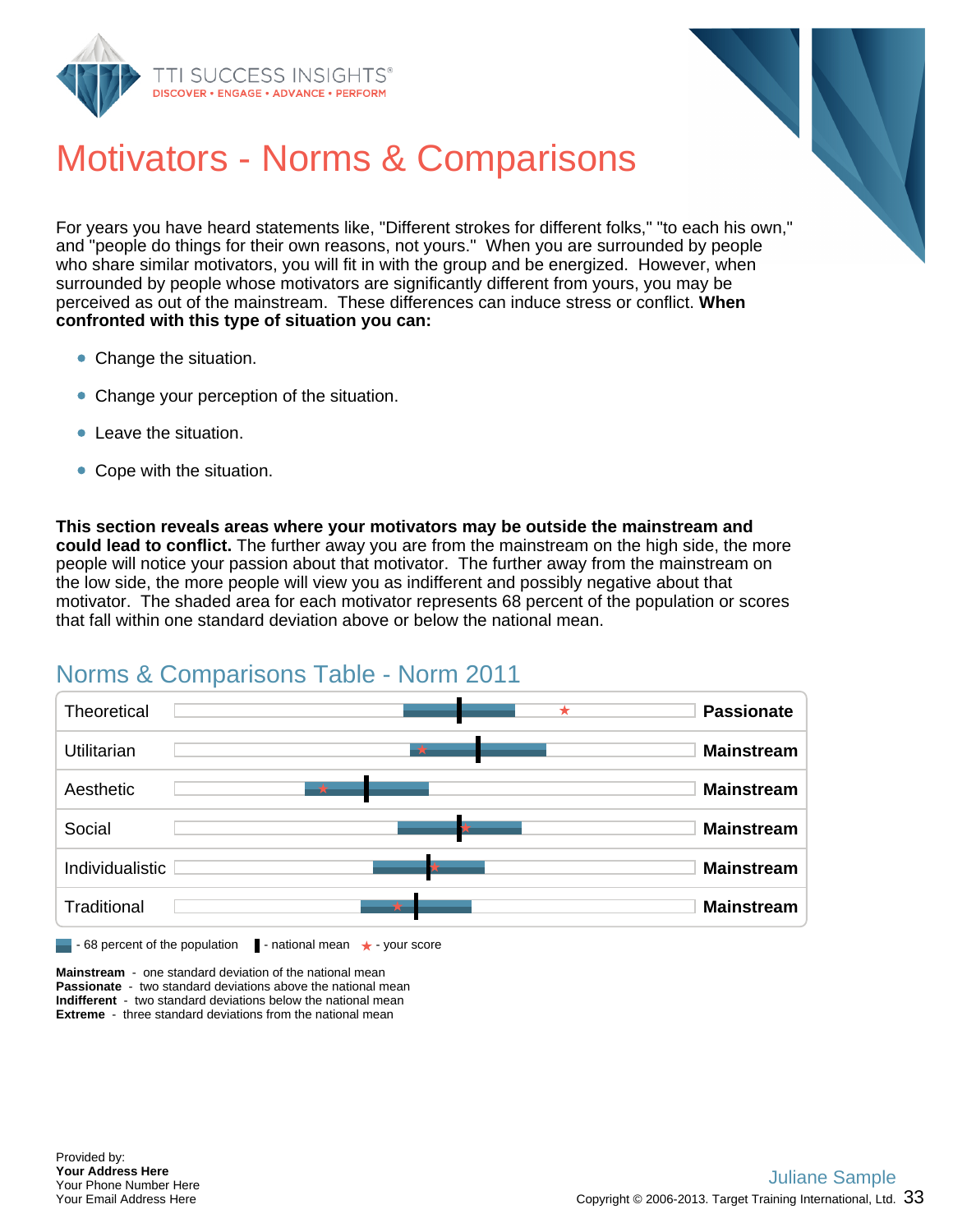



# Motivators - Norms & Comparisons

Areas in which you have strong feelings or passions compared to others:

You have an intense passion for learning new things, always searching for opportunities to advance your knowledge. Others may struggle with the amount of time and resources you are willing to invest to learn new things. They might think you should stop learning and start doing.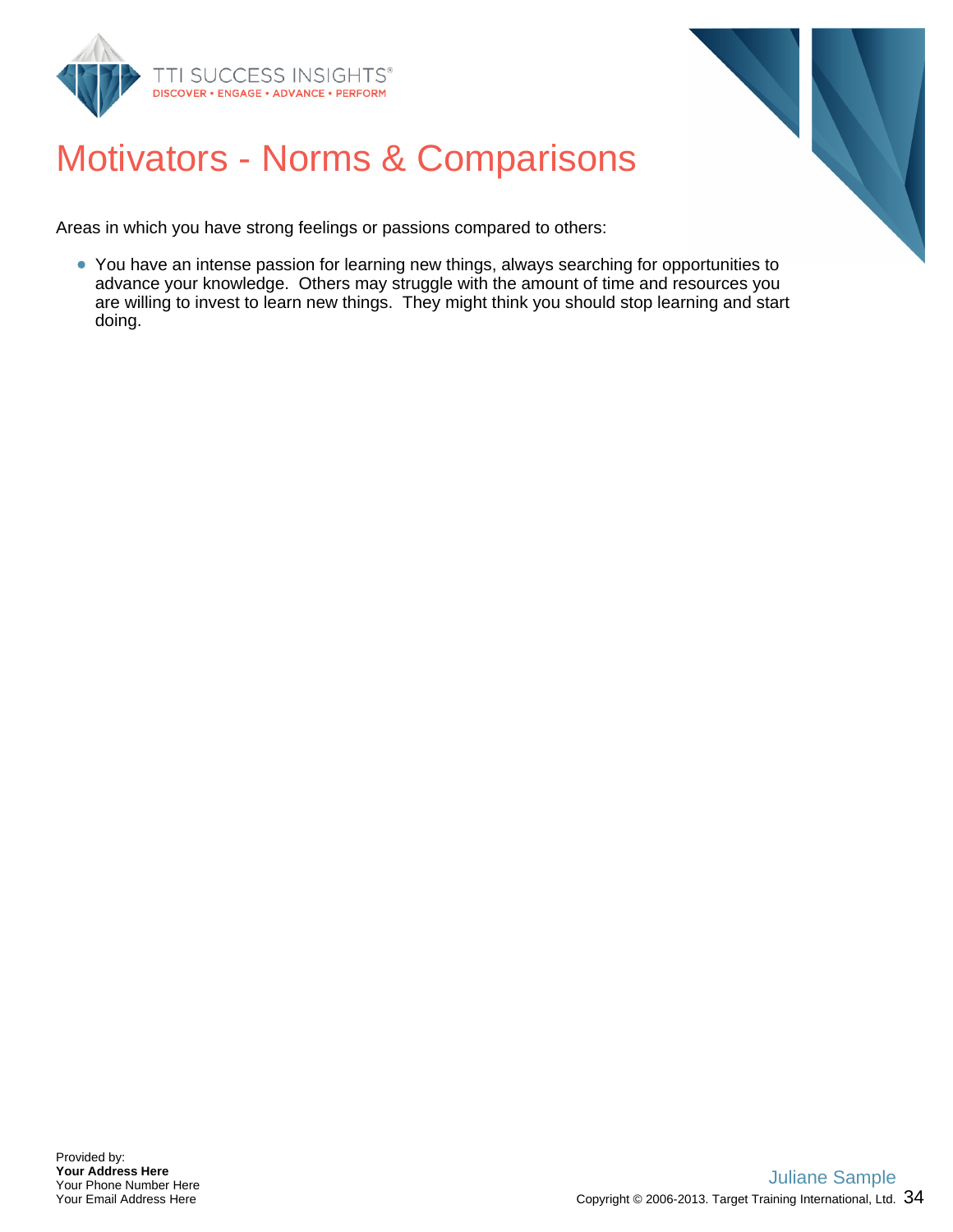

# Motivators Hierarchy

Your motivation to succeed in anything you do is determined by your underlying motivators. You will feel energized and successful at work when your job supports your personal motivators. They are listed below from the highest to the lowest.

|                                                                                                                                                                                                                                                                                                                                          | 8.5 |
|------------------------------------------------------------------------------------------------------------------------------------------------------------------------------------------------------------------------------------------------------------------------------------------------------------------------------------------|-----|
| $5.7*$                                                                                                                                                                                                                                                                                                                                   |     |
| 2. Social - Rewards those who value opportunities to be of service to                                                                                                                                                                                                                                                                    |     |
| others and contribute to the progress and well being of society.                                                                                                                                                                                                                                                                         |     |
| $0.1.1.1.1.1.2.1.1.3.1.1.4.1.1.5.1.1.6.1.1.7.1.1.8.1.1.9.1.10$                                                                                                                                                                                                                                                                           |     |
|                                                                                                                                                                                                                                                                                                                                          | 5.8 |
| $5.7*$                                                                                                                                                                                                                                                                                                                                   |     |
| 3. Individualistic/Political - Rewards those who value personal                                                                                                                                                                                                                                                                          |     |
| recognition, freedom, and control over their own destiny and others.                                                                                                                                                                                                                                                                     |     |
| 0. 1 2 3 4 5 6 7 8 9 10                                                                                                                                                                                                                                                                                                                  |     |
|                                                                                                                                                                                                                                                                                                                                          | 5.0 |
| $4.8*$                                                                                                                                                                                                                                                                                                                                   |     |
| 4. Utilitarian/Economic - Rewards those who value practical                                                                                                                                                                                                                                                                              |     |
| accomplishments, results and rewards for their investments of time,                                                                                                                                                                                                                                                                      |     |
| resources and energy.                                                                                                                                                                                                                                                                                                                    |     |
|                                                                                                                                                                                                                                                                                                                                          |     |
|                                                                                                                                                                                                                                                                                                                                          |     |
|                                                                                                                                                                                                                                                                                                                                          | 4.7 |
| $6.2*$                                                                                                                                                                                                                                                                                                                                   |     |
|                                                                                                                                                                                                                                                                                                                                          |     |
| $0. \ldots 1 \ldots 2 \ldots 3 \ldots 4 \ldots 5 \ldots 6 \ldots 7 \ldots 8 \ldots 9 \ldots 10$<br>5. Traditional/Regulatory - Rewards those who value traditions<br>inherent in social structure, rules, regulations and principles.<br>$0. \ldots 1 \ldots 2 \ldots 3 \ldots 4 \ldots 5 \ldots 6 \ldots 7 \ldots 8 \ldots 9 \ldots 10$ |     |
|                                                                                                                                                                                                                                                                                                                                          | 4.0 |
|                                                                                                                                                                                                                                                                                                                                          |     |
| $4.5*$                                                                                                                                                                                                                                                                                                                                   |     |
|                                                                                                                                                                                                                                                                                                                                          |     |
|                                                                                                                                                                                                                                                                                                                                          |     |
| 6. Aesthetic - Rewards those who value balance in their lives, creative<br>self-expression, beauty and nature.<br>$0. \ldots 1 \ldots 2 \ldots 3 \ldots 4 \ldots 5 \ldots 6 \ldots 7 \ldots 8 \ldots 9 \ldots 10$                                                                                                                        | 2.0 |
| $3.2*$                                                                                                                                                                                                                                                                                                                                   |     |





\* 68% of the population falls within the shaded area. MI: 63-40-24-47-42-36 (THE.-UTI.-AES.-SOC.-IND.-TRA.)

Provided by: **Your Address Here** Your Phone Number Here Your Email Address Here

### Copyright © 2006-2013. Target Training International, Ltd.  $35$ Juliane Sample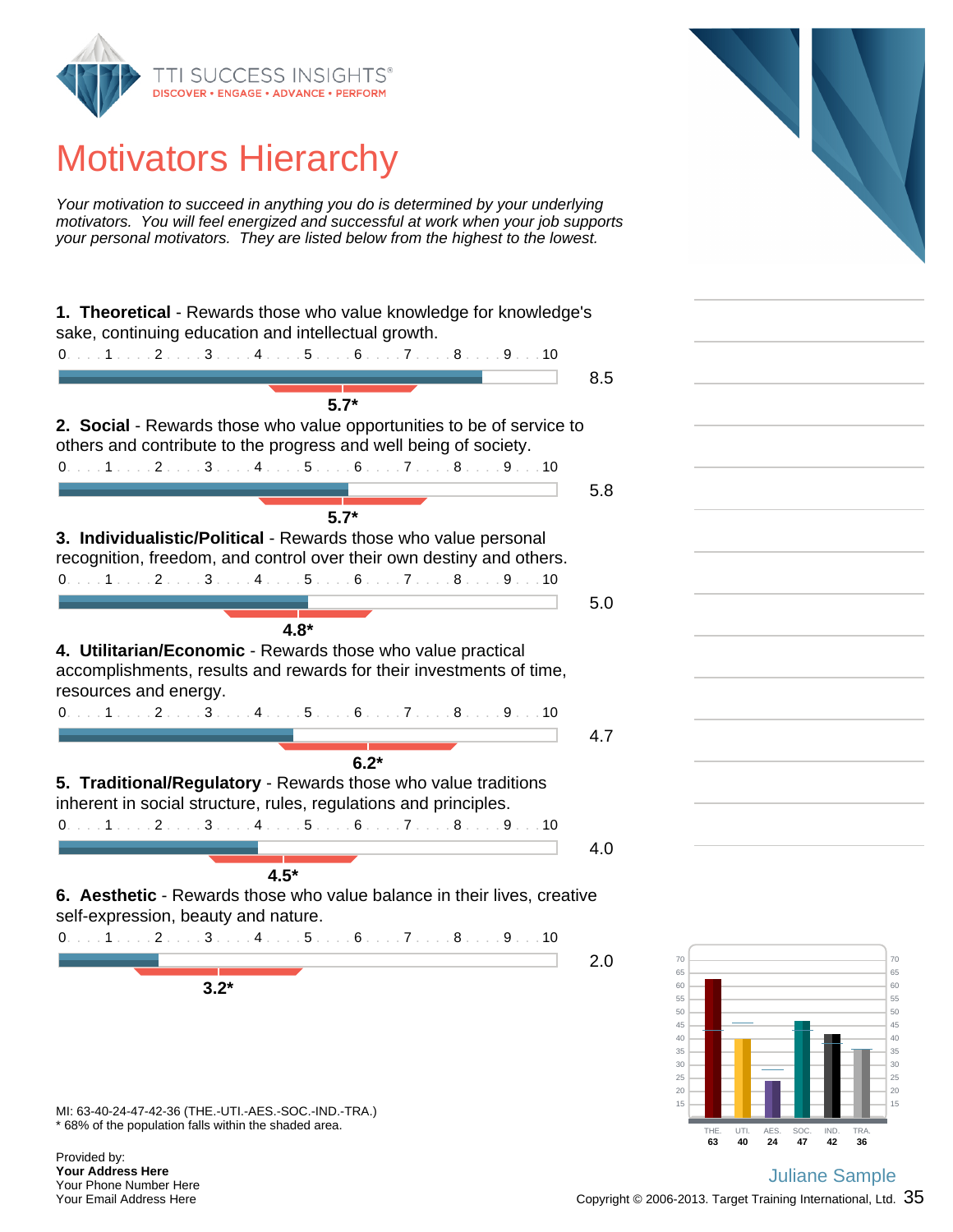







Norm 2011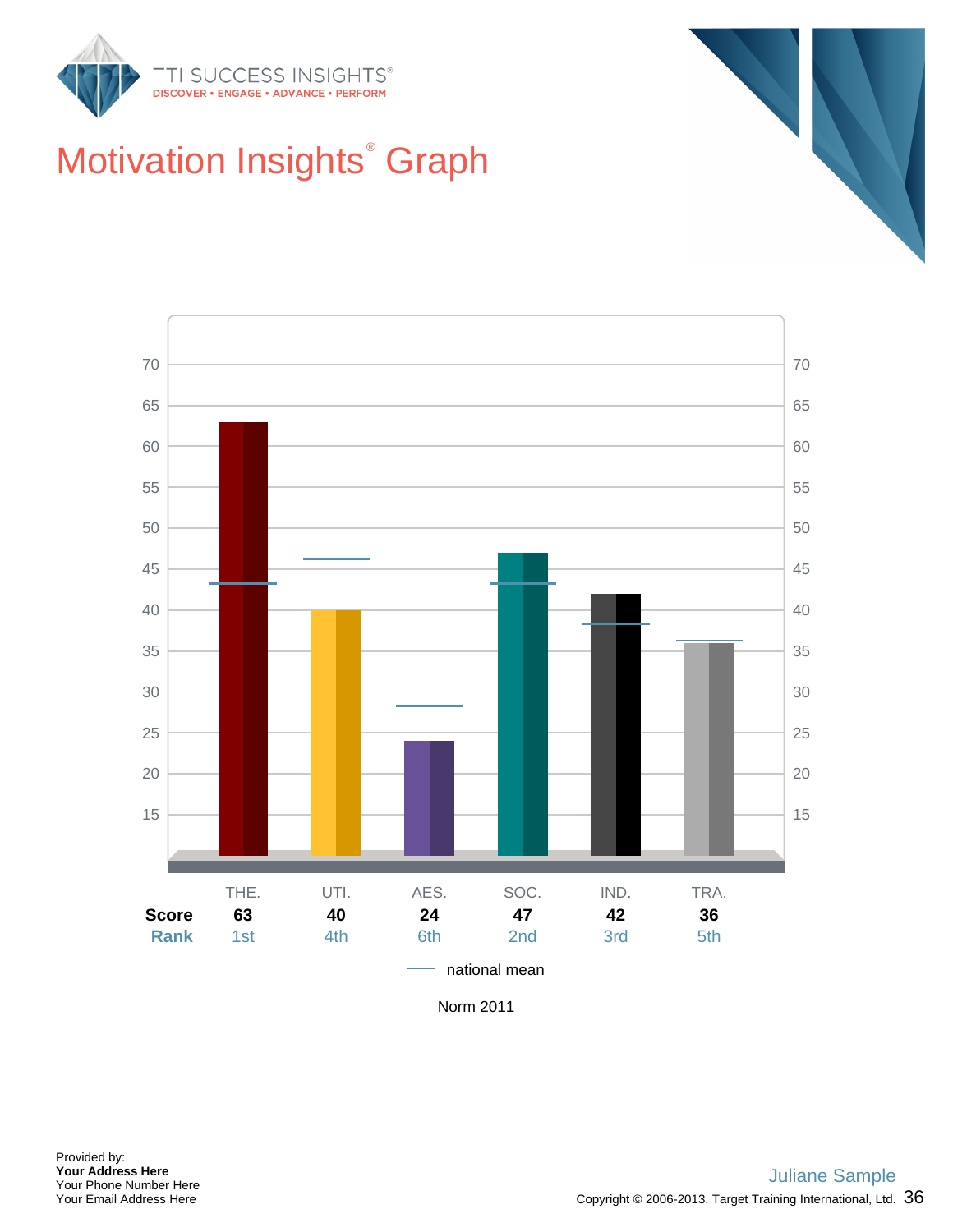

#### Motivators Wheel<sup>™</sup>

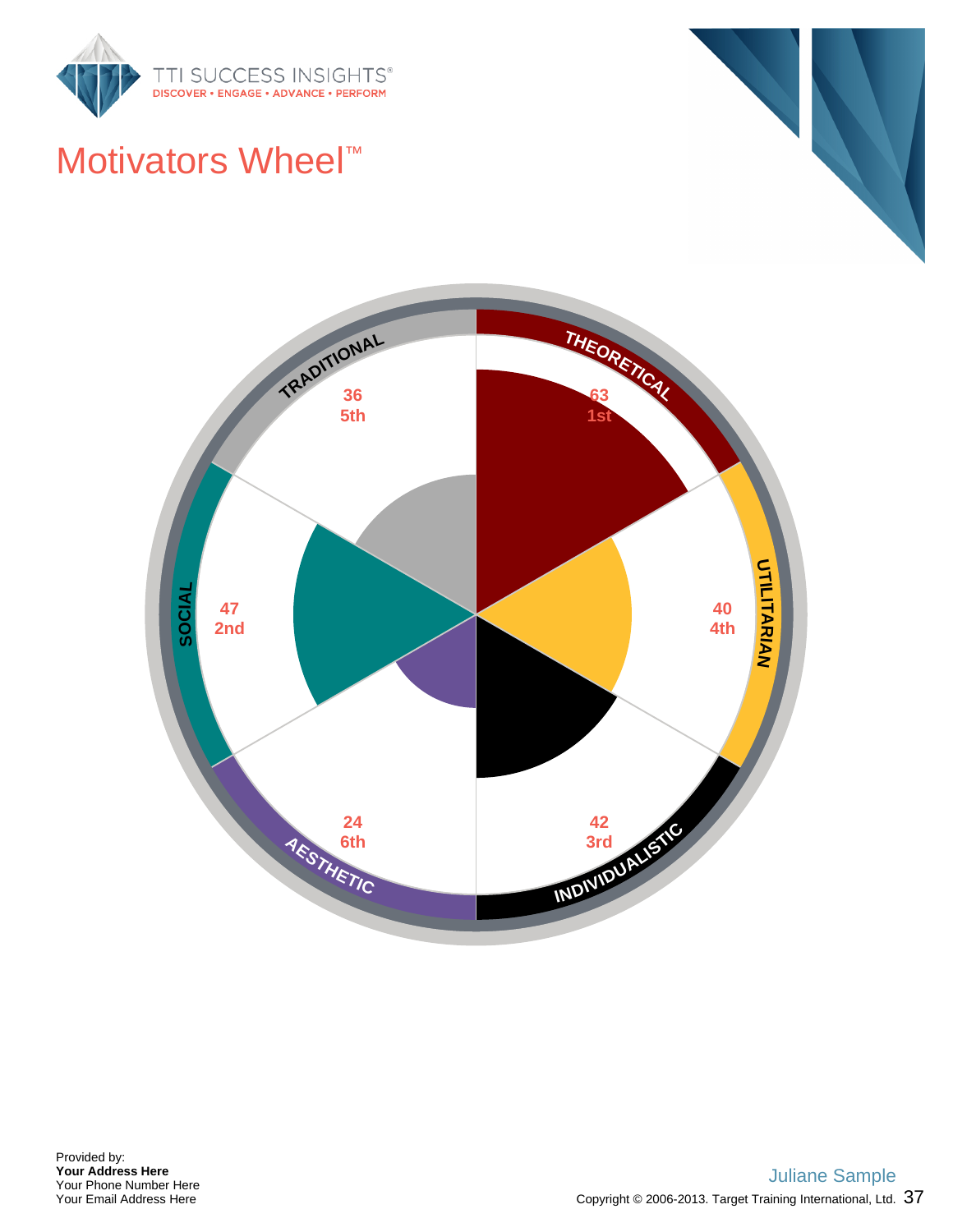



#### Introduction Integrating Behaviors and Motivators Section

The ultimate power behind increasing job satisfaction and performance comes from the blending of your behaviors and motivators. Each individually is powerful in order to modify your actions, but the synergy of blending the two moves you to a whole new level.

#### **In this section you will find:**

- Potential Behavioral and Motivational Strengths  $\bullet$
- Potential Behavioral and Motivational Conflict  $\bullet$
- Ideal Environment  $\bullet$
- $\bullet$ Keys to Motivating
- Keys to Managing  $\bullet$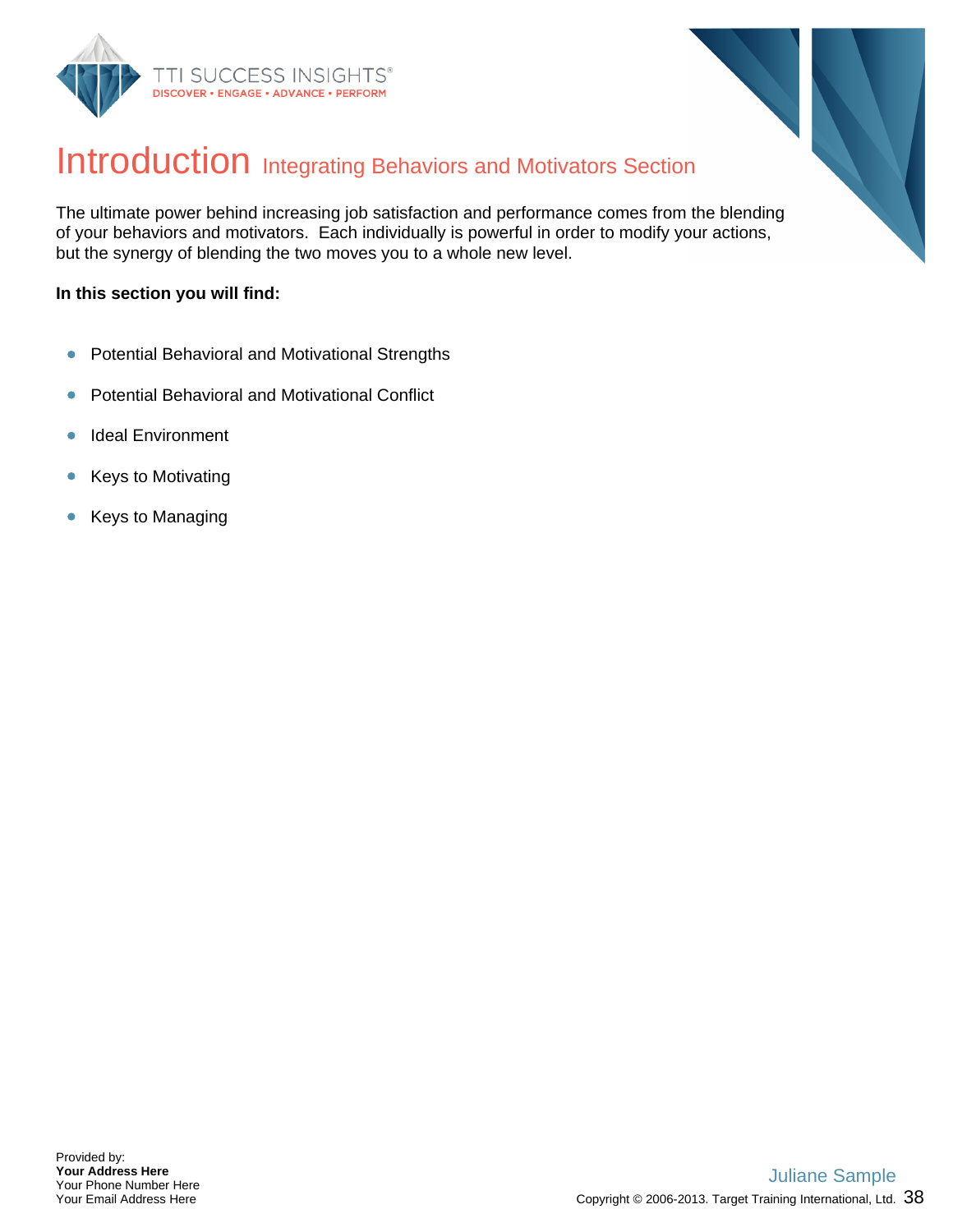

### Potential Behavioral and Motivational **Strengths**

This section describes the potential areas of strengths between Juliane's behavioral style and top two motivators. Identify two to three potential strengths that need to be maximized and rewarded in order to enhance on-the-job satisfaction.

- $\bullet$ Her desire to learn more allows processes to become more effective.
- $\bullet$ Detailed and compliant about the research process.
- Brings organization for those going for the same cause.  $\bullet$
- Paints a very detailed picture for the benefit of others to follow.  $\bullet$
- Will bring high energy and enthusiasm to the researching process.  $\bullet$
- Motivates others to continue education.  $\bullet$
- Great at generating excitement in others and getting people on board.  $\bullet$
- Always willing to offer her time and perspective.  $\bullet$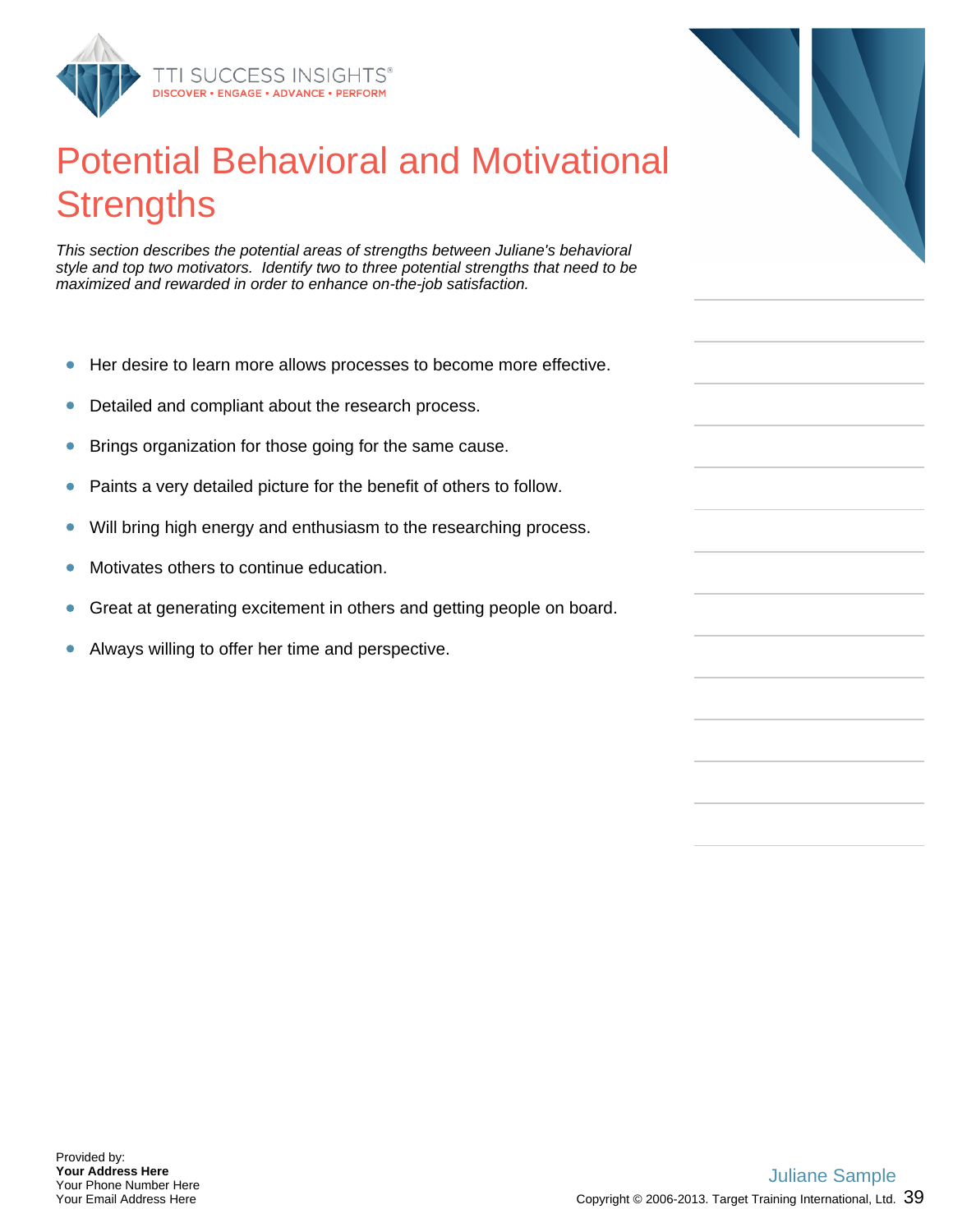

#### Potential Behavioral and Motivational **Conflict**

This section describes the potential areas of conflict between Juliane's behavioral style and top two motivators. Identify two to three potential conflicts that need to be minimized in order to enhance on-the-job performance.

- $\bullet$ Never enough facts to prove the new theory.
- $\bullet$ Needs data for comfort and curiosity but may experience paralysis by analysis when finishing goals.
- May micro manage friends or family and in turn, unintentionally alienate others.
- Viewed by others as a "watchdog", but wants to be seen as trying to help  $\bullet$ the cause move in the right direction.
- $\bullet$ Ability to learn is diminished due to her lack of focus on one thing.
- A desire to share information can impede her ability to listen and learn.  $\bullet$
- Has trouble making difficult decisions that affect others.  $\bullet$
- High trust and a desire to help could lead to being taken advantage of.  $\bullet$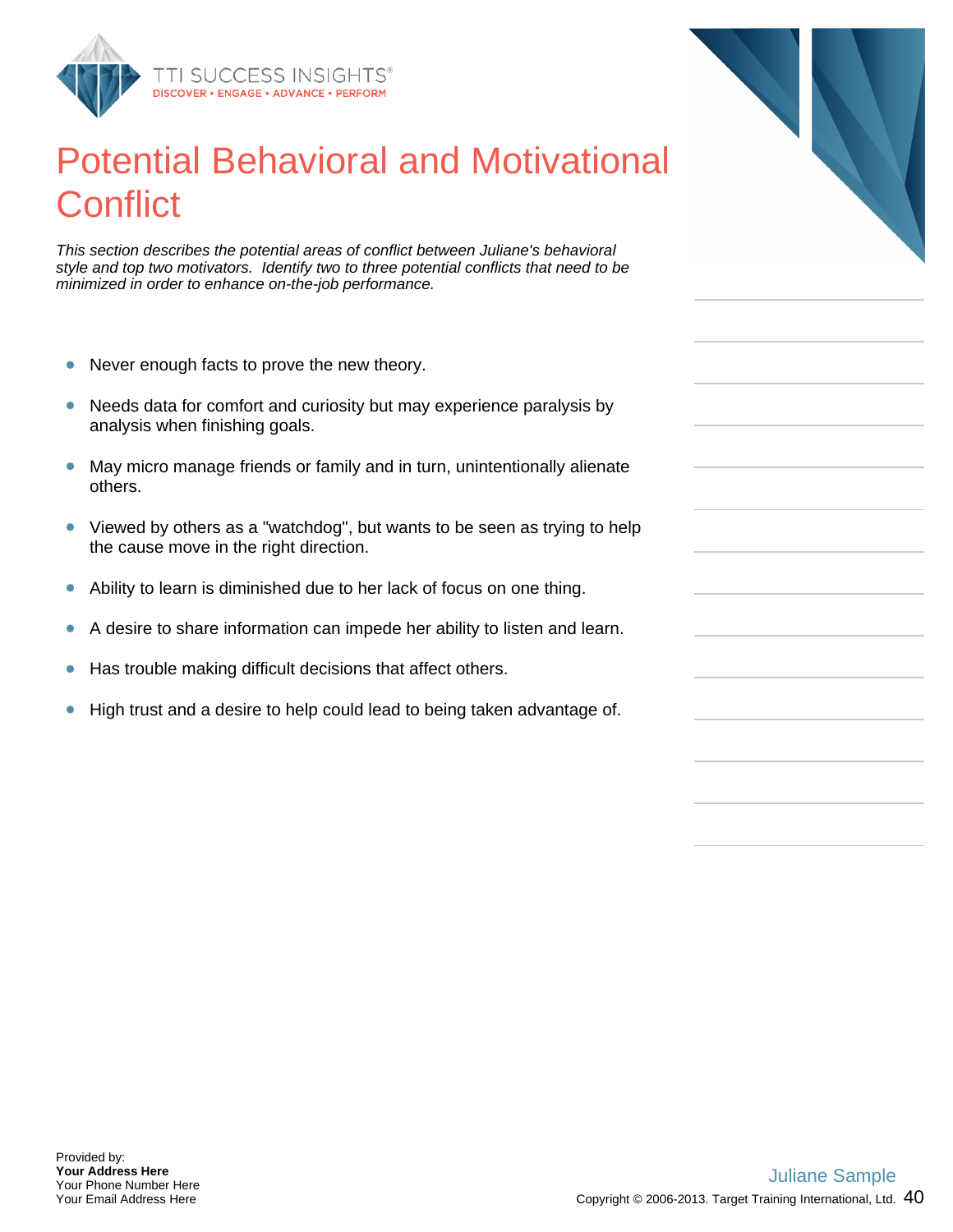

#### Ideal Environment

This section identifies the ideal work environment based on Juliane's basic style and top two motivators. People with limited flexibility will find themselves uncomfortable working in any job not described in this section. People with flexibility use intelligence to modify their behavior and can be comfortable in many environments. Use this section to identify specific duties and responsibilities that Juliane enjoys and also those that create frustration.

- $\bullet$ An environment where she can use her intuitive thinking skills.
- Democratic supervisor with whom she can associate.  $\bullet$
- Assignments that can be followed through to completion.  $\bullet$
- Logical approach to problem solving and information-based solutions.  $\bullet$
- $\bullet$ A leadership team that is optimistic toward learning new concepts or theories.
- The ability to return to the table with more information in order to present  $\bullet$ the case.
- $\bullet$ Ability to achieve results through the interaction with and helping of others.
- A forum to advocate for the greater good as it relates to moving the  $\bullet$ organization forward.
- The opportunity to be objective and diligent in her quest to help others.  $\bullet$



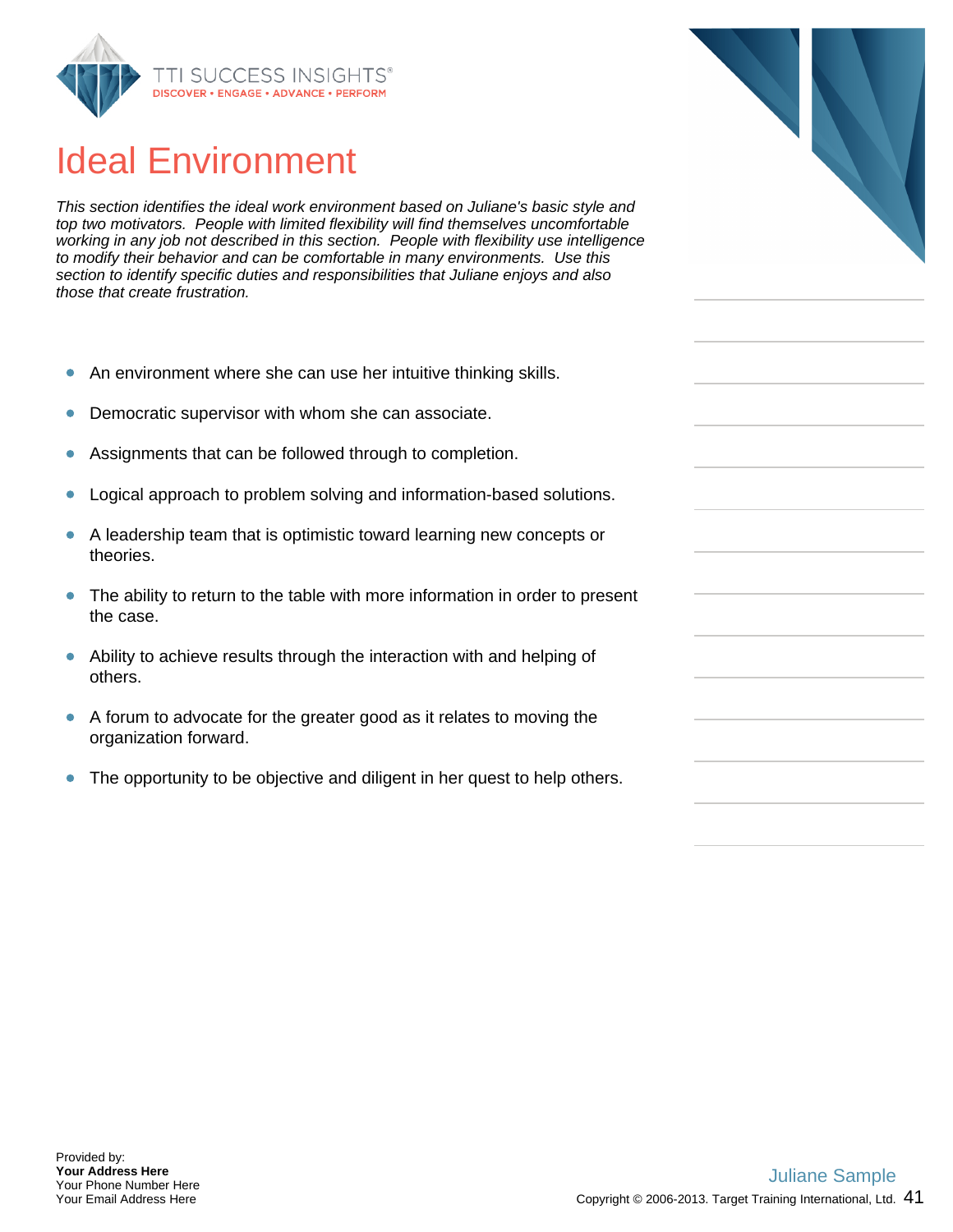

# Keys to Motivating

This section of the report was produced by analyzing Juliane's wants. People are motivated by the things they want; thus wants that are satisfied no longer motivate. Review each statement produced in this section with Juliane and highlight those that are present "wants."

#### Juliane wants:

- $\bullet$ To be part of a quality-oriented work group.
- $\bullet$ Operating procedures in writing.
- Time to perform up to her high standards.  $\bullet$
- $\bullet$ Time to gather data and facts in order to work through challenges and conflicts.
- Information on how to do things right, for fear of making a mistake.  $\bullet$
- Access to all necessary information and instruction manuals in order to do  $\bullet$ things right.
- $\bullet$ An opportunity to express how she can improve society.
- To be seen as an internal resource for people to express problems and challenges.
- $\bullet$ To be assured that the organization is willing to help others and will maintain the rules and procedures for making sure the assistance is given.

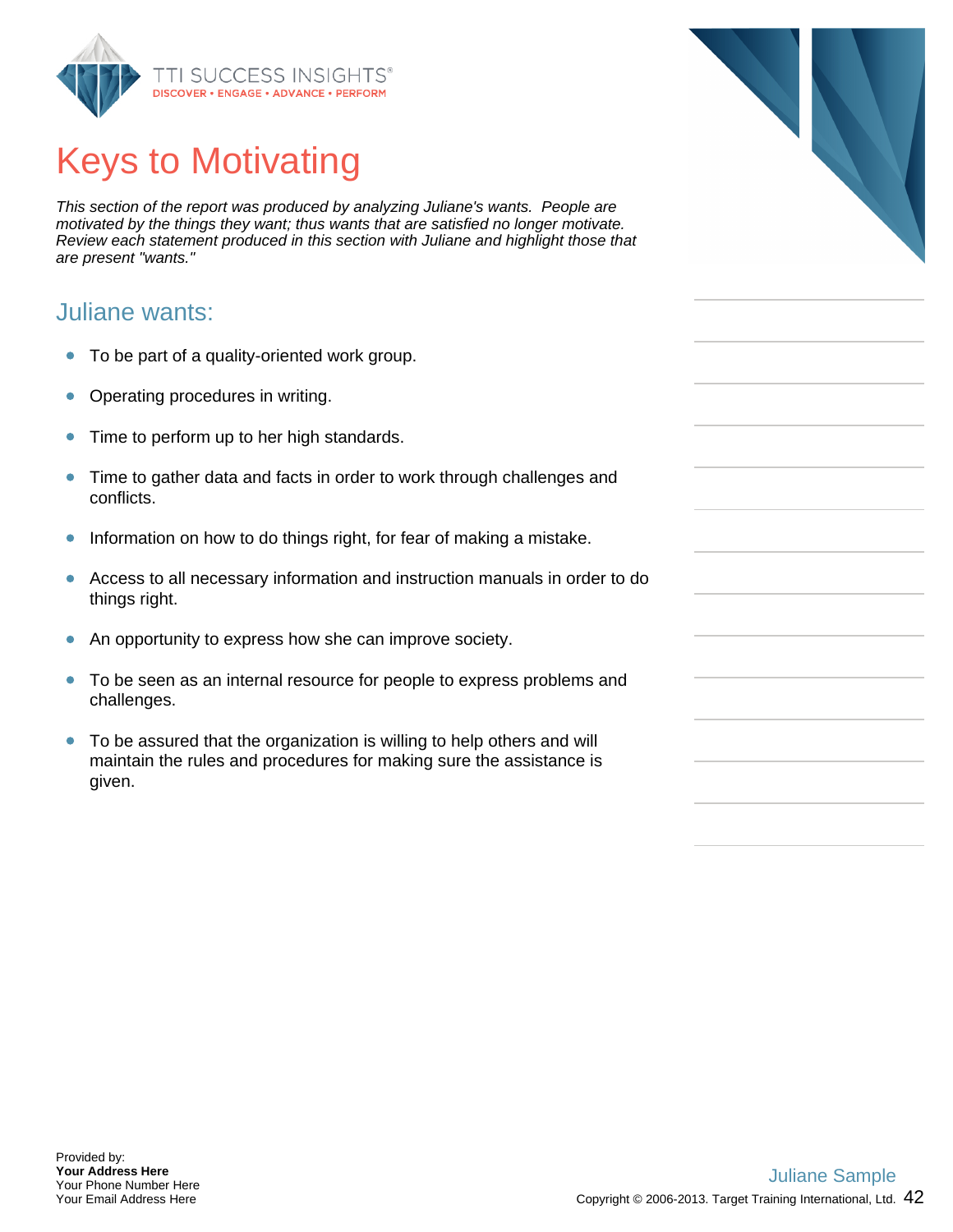

# Keys to Managing

In this section are some needs which must be met in order for Juliane to perform at an optimum level. Some needs can be met by herself, while management must provide for others. It is difficult for a person to enter a motivational environment when that person's basic management needs have not been fulfilled. Review the list with Juliane and identify 3 or 4 statements that are most important to her. This allows Juliane to participate in forming her own personal management plan.

#### Juliane needs:

- To be encouraged to be more independent.  $\bullet$
- To be informed of things which affect her.  $\bullet$
- A work environment without much conflict.  $\bullet$
- $\bullet$ The ability to recognize when she is in "paralysis-by-analysis" mode.
- $\bullet$ To continue her learning in a participatory rather than solitary environment.
- $\bullet$ Access to appropriate resources and tools for learning new information within the organizational framework.
- $\bullet$ Support in handling situations when others take advantage.
- A manager that promotes her ability to positively influence others.
- A manager that applies all rules to individuals equally.  $\bullet$

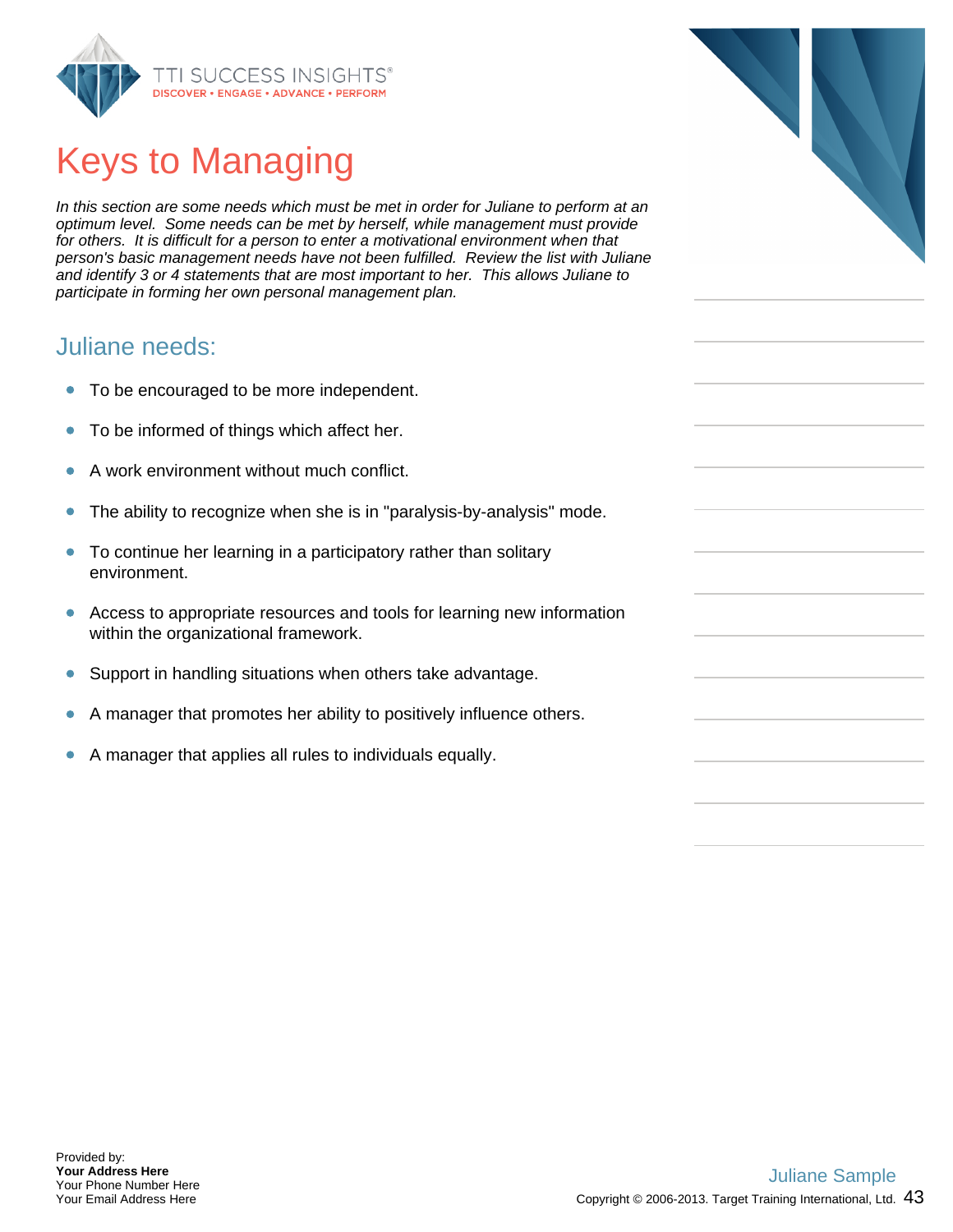



#### Introduction Acumen Indicators Section

Research has shown that the most effective people are those who understand themselves, both their strengths and weaknesses, so they can develop strategies to meet the demands of their environment.

The Acumen Indicators Section is designed to help an individual truly understand themselves, how they analyze and interpret their experiences. A person's acumen, keenness and depth of perception or discernment, is directly related to their level of performance. The stronger a person's acumen, the more aware they are of their reality in both their external and internal world.

This section explores both how a person interacts with the external world and from a personal perspective. There are seven primary areas that this section will explore:

- Summary of Acumen Capacity  $\bullet$
- **World View General Characteristics**
- Self View General Characteristics
- Clarity of Performance and Situational Awareness
- Capacity for Problem Solving
- Reaction Index
- **Business Performance Summary**

Be sure to read the entire section with an open mind. Everyone has areas where they can improve. Use the content of this section while working with your mentor, professional coach or manager in order to make improvements, both personally and professionally.

- $\blacksquare$  External
	- Internal
		- Combined External and Internal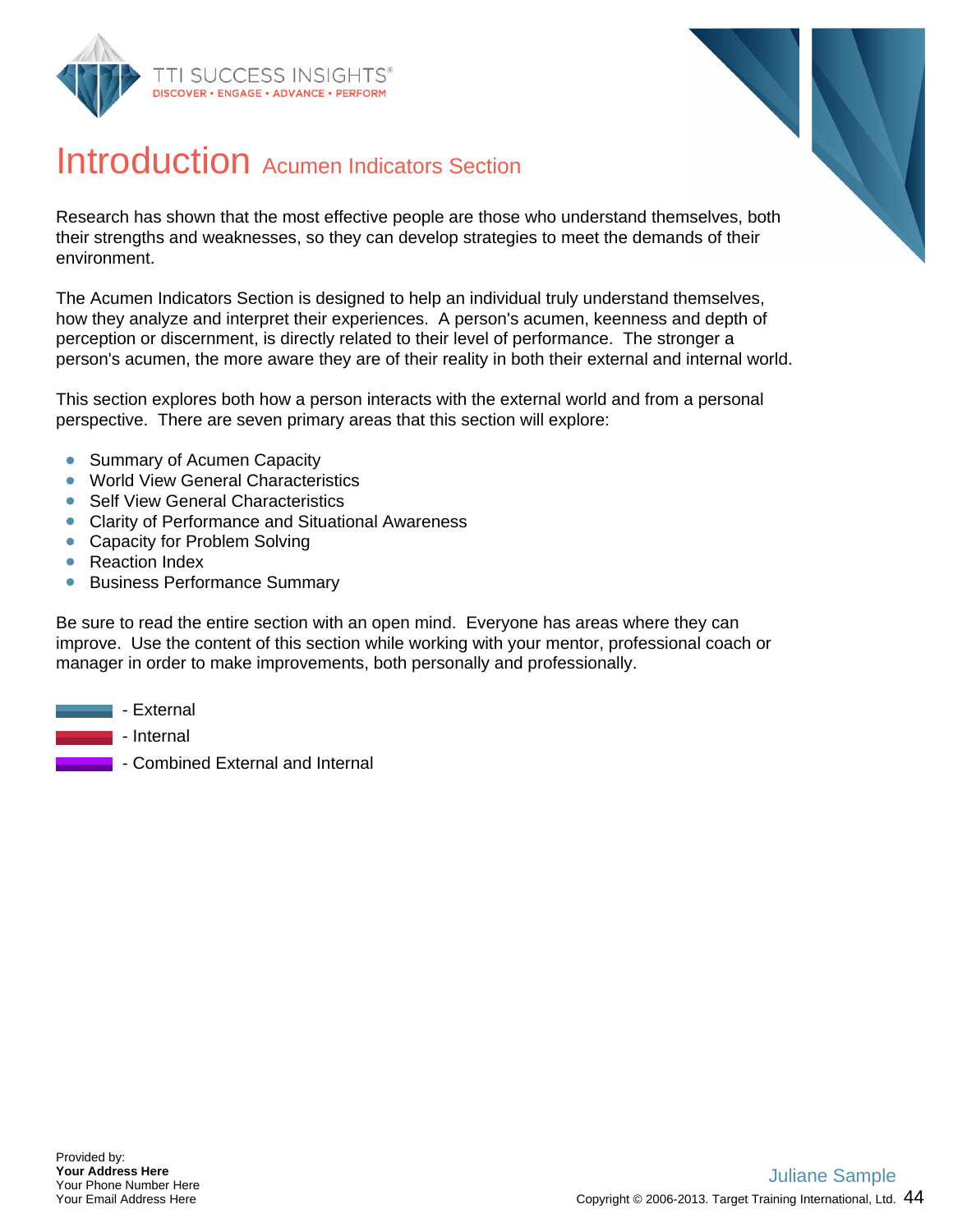



# Summary of Acumen Capacity

The Dimensions section measures Juliane's capacity to understand each of the dimensions individually as well as the capacity to differentiate the value elements in situations.



The Individuality column relates to the development of your capacity to discern individuality in others and individuality in oneself. How well do you understand others? How well developed is your sense of self? (Feeling Column)

The Practical Situations column relates to the development of your capacity to discern the value in situations in the outside world and in one's own roles in life. How well do you understand all aspects of practical situations? How well do you understand your roles in life? (Doing Column)

The Systems and Order column relates to the development of your capacity to discern systems and order in the world and within oneself. How well do you understand structure and organization in the world? How well do you understand your self-organization and future direction? (Thinking Column)

The Distinction Index Column relates to your development of the capacity to differentiate values in general in the world as well as within oneself. (Judgment Column)

We will be exploring this information in more detail over the next two pages in the World View and Self View sections.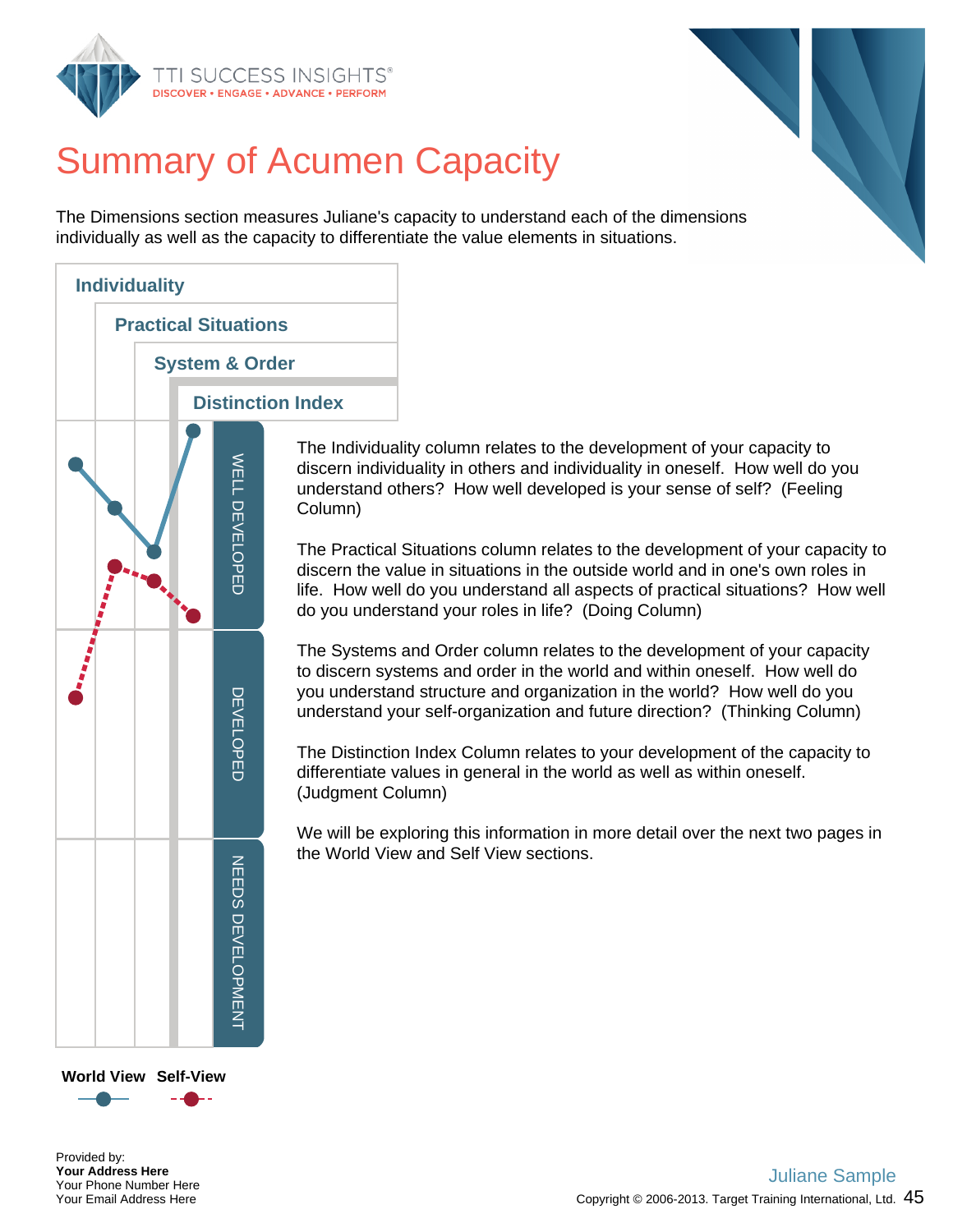

### World View

This is how Juliane sees the world around her. This view measures her clarity and understanding of people, tasks and systems. It could also be looked at in terms of feeling, doing and thinking from an external standpoint. The statements below are based primarily on the 3 dimensions on the left side of the dimensional balance page and are in a random order.

- Juliane will work best in an atmosphere of open, two-way communication,  $\bullet$ in which the focus is on producing practical results.
- Juliane is an action-oriented individual, who has the ability to get involved in many different things.
- Juliane tends to stick with a task or assignment until it's done.  $\bullet$
- Juliane values people as individuals rather than just on their performance,  $\bullet$ even when she is in a management position.
- Juliane places the most value on personal or professional relationships with others.
- Juliane focuses on giving others support, positive feedback and motivation.
- $\bullet$ Juliane tends to do things by the book or according to a plan.
- Juliane looks at problems according to systems or rules that apply to the  $\bullet$ situation.
- $\bullet$ Juliane believes authority figures, rules and processes should be respected.
- Juliane will try to find a way to accomplish objectives, even if the  $\bullet$ necessary resources are not available.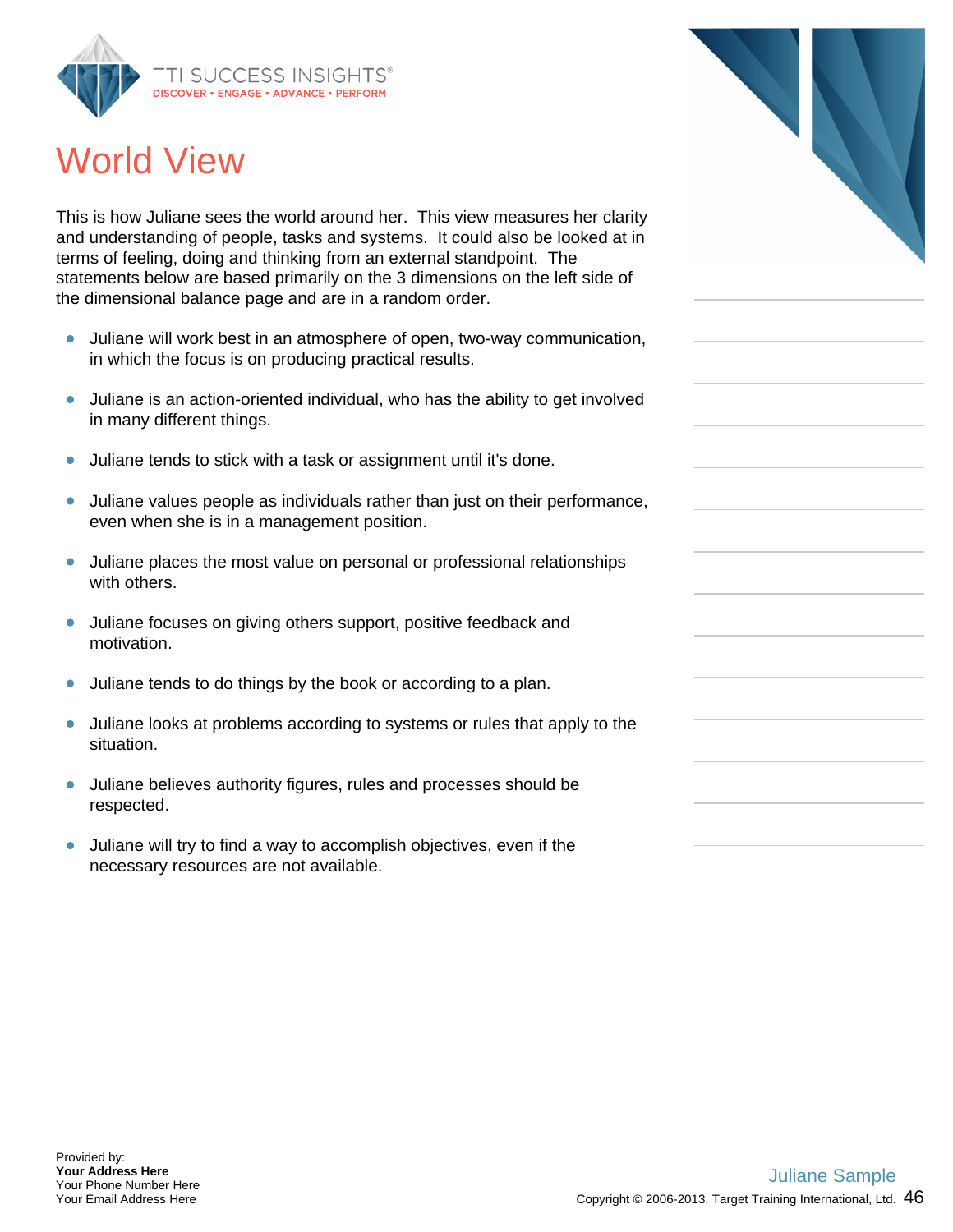

## Self View

This is how Juliane sees herself. This view measures her clarity and understanding of herself, her roles in life and her direction for the future. The internal dimensions are a reflection of her from both personal and professional viewpoints. The statements below are based primarily on the 3 dimensions on the right side of the dimensional balance page and are in a random order.

- Juliane will focus on the process of role changes when necessary to  $\bullet$ assure a smoother transition.
- Juliane has achieved a high level of role clarity.  $\bullet$
- Juliane is confident in her ability to perform her various responsibilities.  $\bullet$
- Juliane tends to rely on herself in the face of adversity.
- Juliane has a grasp of her actual accomplishments.  $\bullet$
- Juliane tends to be confident due to her clear sense of self.  $\bullet$
- Juliane tends to have a strong personal drive and devotion to living up to  $\bullet$ who and what she thinks she ought to be.
- Juliane has an idea of where she wants to go in the future.  $\bullet$
- Juliane may focus on gaining information to clearly envision herself in the future.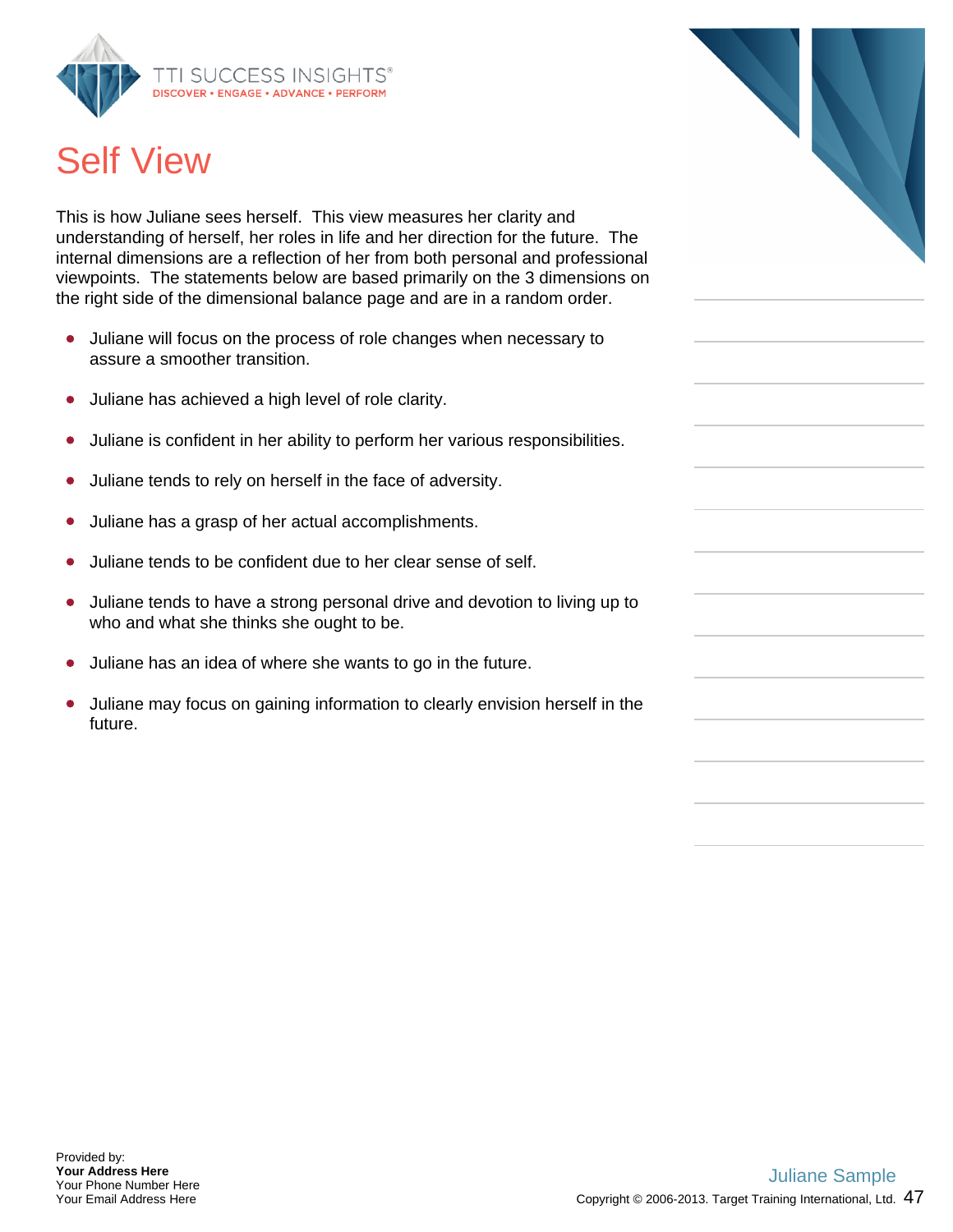

#### Clarity of Performance and Situational Awareness

Clarity of Performance and Situational Awareness score both internally and externally. The Clarity of Performance measures a person's ability to see the relevant in situations, their capacity for focusing on, understanding and valuing the dimensions evenly in the outside world and within oneself. The Situational Awareness score is the measurement of Juliane's awareness of the reality of the outside world and within her own world.

**External Clarity of Performance:** Development of a **sense of proportion** in evaluating personal, practical and theoretical situations in the outside world.

| <b>Needs</b><br><b>Clarity</b> | <b>Moderate Clarity</b> | <b>High</b><br>Clarity |
|--------------------------------|-------------------------|------------------------|
|                                |                         |                        |

- Juliane should do her best to remain objective in dealing with situations and issues of all kinds.
- Juliane lacks some sense of proportion in viewing the world, as she lacks  $\bullet$ some clarity in seeing the big picture.
- Juliane, on the whole, has an objective view of issues but should seek to  $\bullet$ evaluate them equally in terms of people, tasks and systems.

**External Situational Awareness:** Development of the awareness of the reality of the world.

| <b>Developed</b> | Well<br><b>Developed</b> |
|------------------|--------------------------|
|                  |                          |
|                  |                          |

- Juliane may have unrealistic expectations when it comes to people, tasks  $\bullet$ and systems.
- Juliane has difficulty seeing the "bigger picture."  $\bullet$
- Juliane should seek to develop her overall understanding of situations and  $\bullet$ issues in her work environment.

\* 68% of the population falls within the shaded area.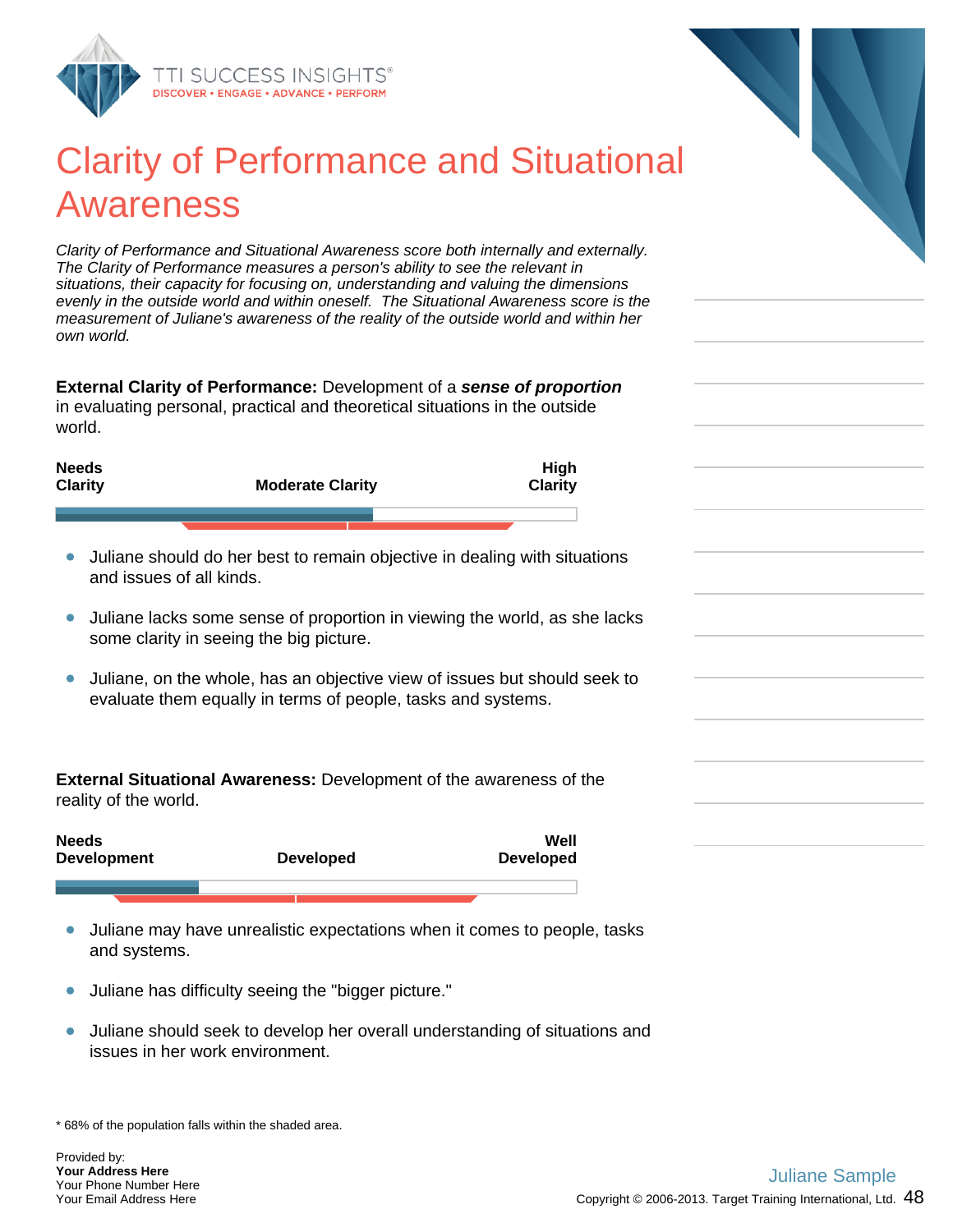

#### Clarity of Performance and Situational Awareness Continued

**Internal Clarity of Performance:** Development of a **sense of proportion** in evaluating personal, practical and theoretical situations in oneself.

| <b>Needs</b><br><b>Clarity</b> | <b>Moderate Clarity</b> | <b>High</b><br><b>Clarity</b> |
|--------------------------------|-------------------------|-------------------------------|
|                                |                         |                               |

- When confronted with internal issues, Juliane would benefit from developing a more proportionate view of herself in terms of who she is, her life roles and her future direction.
- She lacks a balanced view when looking at her internal world, and could benefit from a clearer understanding of who she is as a unique individual.
- To establish a more balanced view of her internal world, she may want to focus on improving her sense of inner worth.

**Internal Situational Awareness:** Development of the awareness of the reality of one's own self.



- Juliane has a subjective approach to herself, her role and her goals.
- Juliane should seek to develop her overall awareness and understanding of her strengths and weaknesses.
- Juliane may often be unrealistic in her approach to herself, her role and her future.

How would making improvements in these areas benefit your personal and professional life?

\* 68% of the population falls within the shaded area.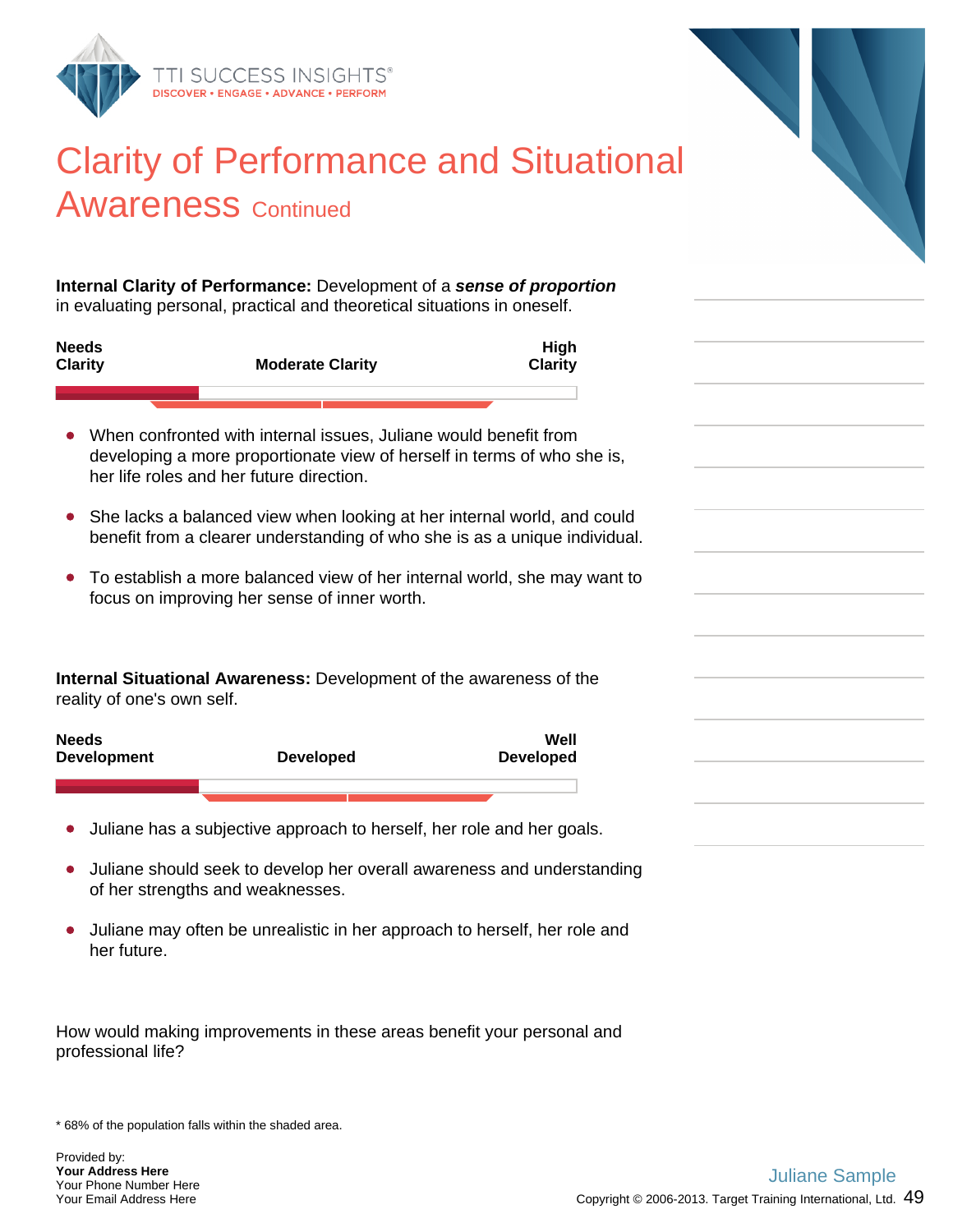

#### Clarity of Performance and Situational **Awareness Continued**

In what areas do you feel you would have the most benefit from further developing?

\* 68% of the population falls within the shaded area.

Provided by: **Your Address Here** Your Phone Number Here Your Email Address Here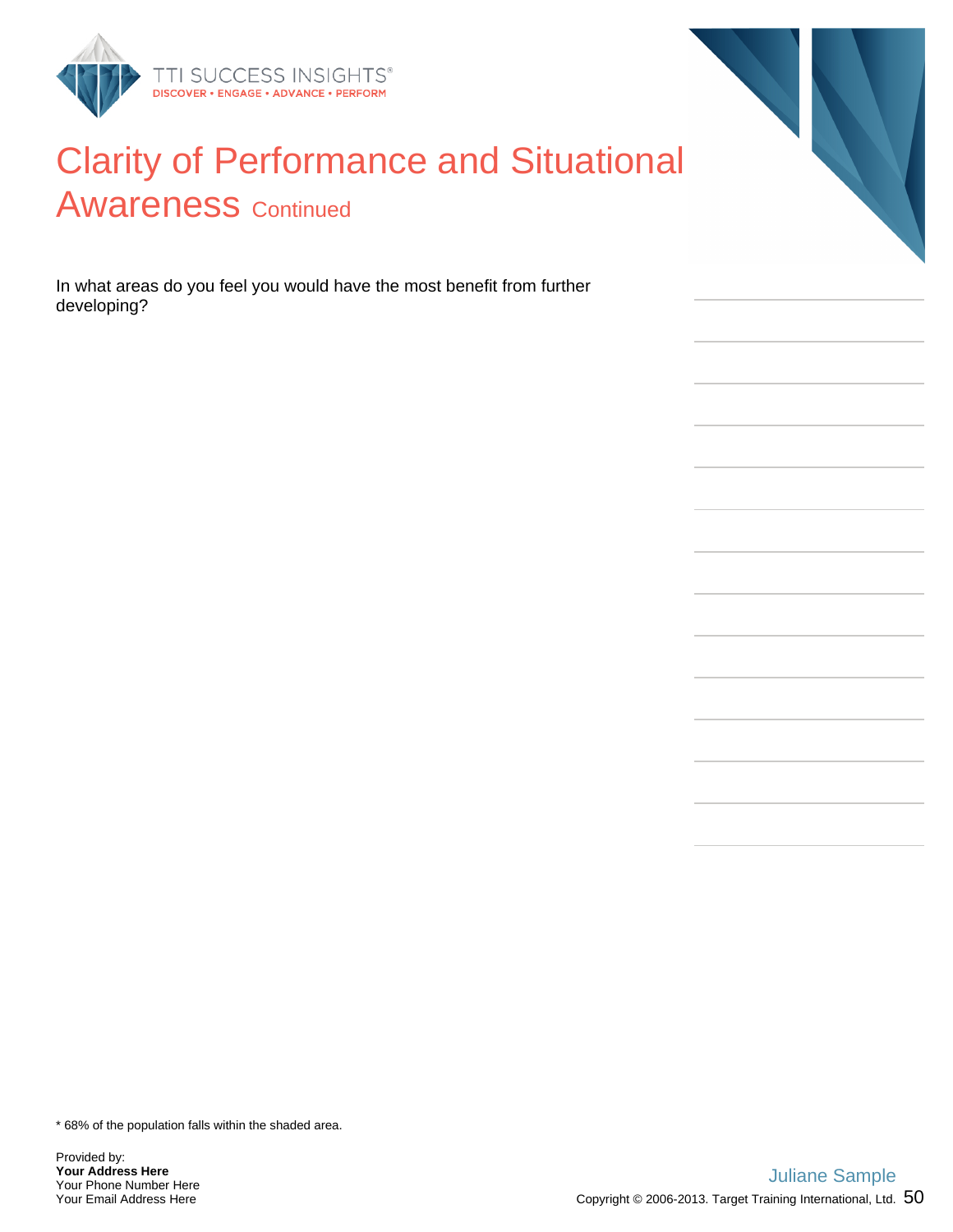

# Summary of Capacity for Problem Solving



The Individual Situations column relates to the development of your capacity to discern the importance within situations concerning the individuality of others and concerning one's own

The Complex Situations column relates to the development of your capacity to discern the importance within practical situations and in situations concerning one's own roles in life.

The Theoretical Situations column relates to the development of your capacity to discern the importance within systems and in situations requiring self-discipline.

The Problems and Decisions column relates to the development of your capacity to discern the importance within situations in the

The Reaction Index column relates to the development of your capacity for organizing one's reactions when confronted with situations in the world and within oneself.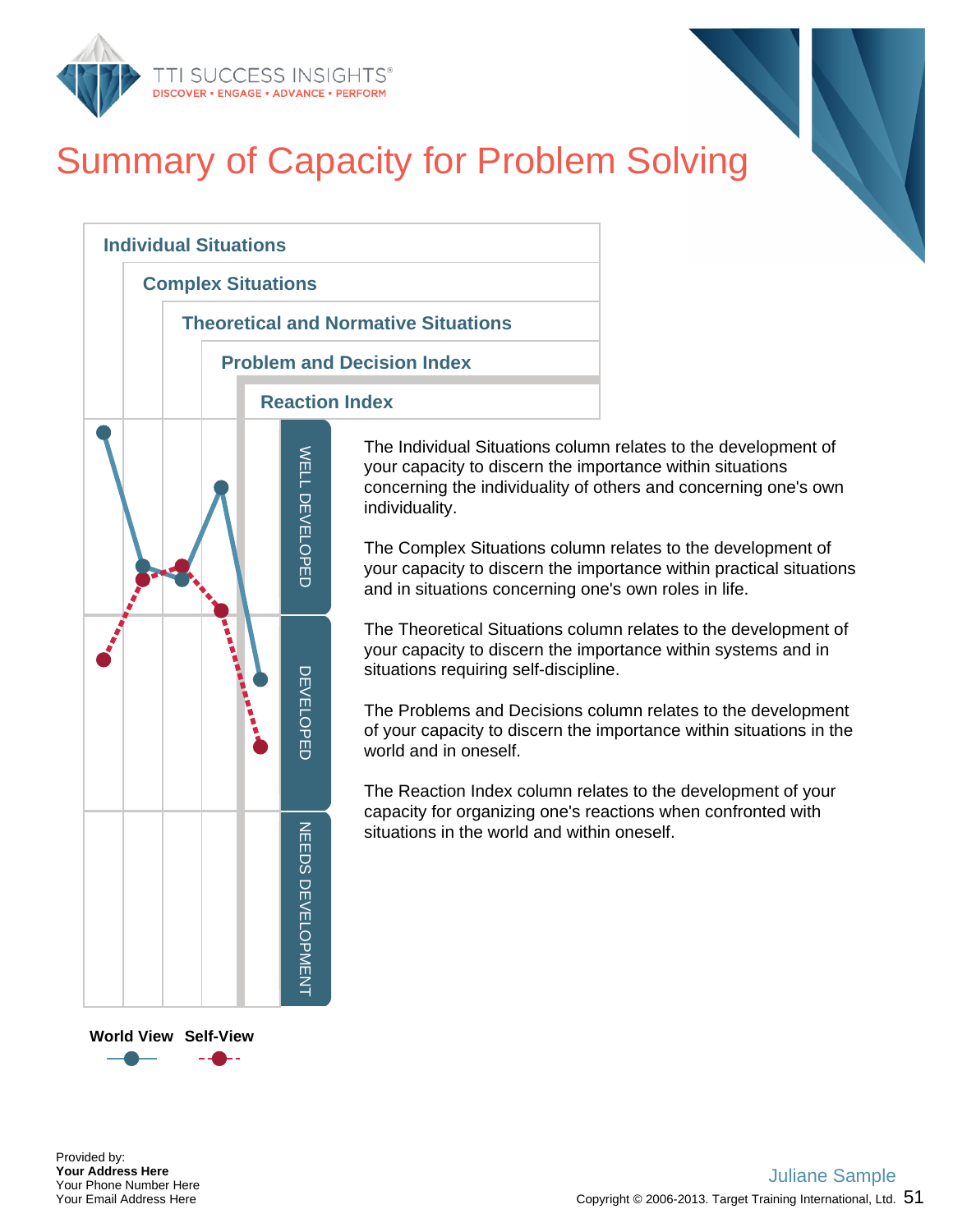

### Capacity for Problem Solving

The Problem Solving Summary will identify Juliane's capacity to solve problems and concentrate during challenging times and ability to make balanced decisions. Levels of development will be indicated by Well Developed, Developed or Needs Development as well as through a numerical score.

**Capacity for Solving Problems Involving People** - The ability to perceive the important within the complex in outside situations concerning the individuality of others and the ability to solve personal problems of others.

0. . . . 1 . . . . 2 . . . . 3 . . . . 4 . . . . 5 . . . . 6 . . . . 7 . . . . 8 . . . . 9 . . . 10 10.0 **8.6\***

**Capacity for Solving Practical Problems** - The ability to perceive the important within the complex in outside situations in order to solve practical problems in the outside world.

| ∗ה ה |  |
|------|--|

**Capacity for Solving Theoretical Problems** - The ability to perceive the important within the complex in outside situations or systems in order to solve theoretical problems in the outside world. 0. . . . 1 . . . . 2 . . . . 3 . . . . 4 . . . . 5 . . . . 6 . . . . 7 . . . . 8 . . . . 9 . . . 10

**Capacity for Problem Solving and Decision Making in the Outside World** - The ability to perceive all relevant information needed within complex situations for the task at hand in order to make important decisions.

**7.9\***

0. . . . 1 . . . . 2 . . . . 3 . . . . 4 . . . . 5 . . . . 6 . . . . 7 . . . . 8 . . . . 9 . . . 10 **8.2\*** 8.0 **8.1\*** 0. . . . 1 . . . . 2 . . . . 3 . . . . 4 . . . . 5 . . . . 6 . . . . 7 . . . . 8 . . . . 9 . . . 10 9.0

\* 68% of the population falls within the shaded area.

Provided by: **Your Address Here** Your Phone Number Here Your Email Address Here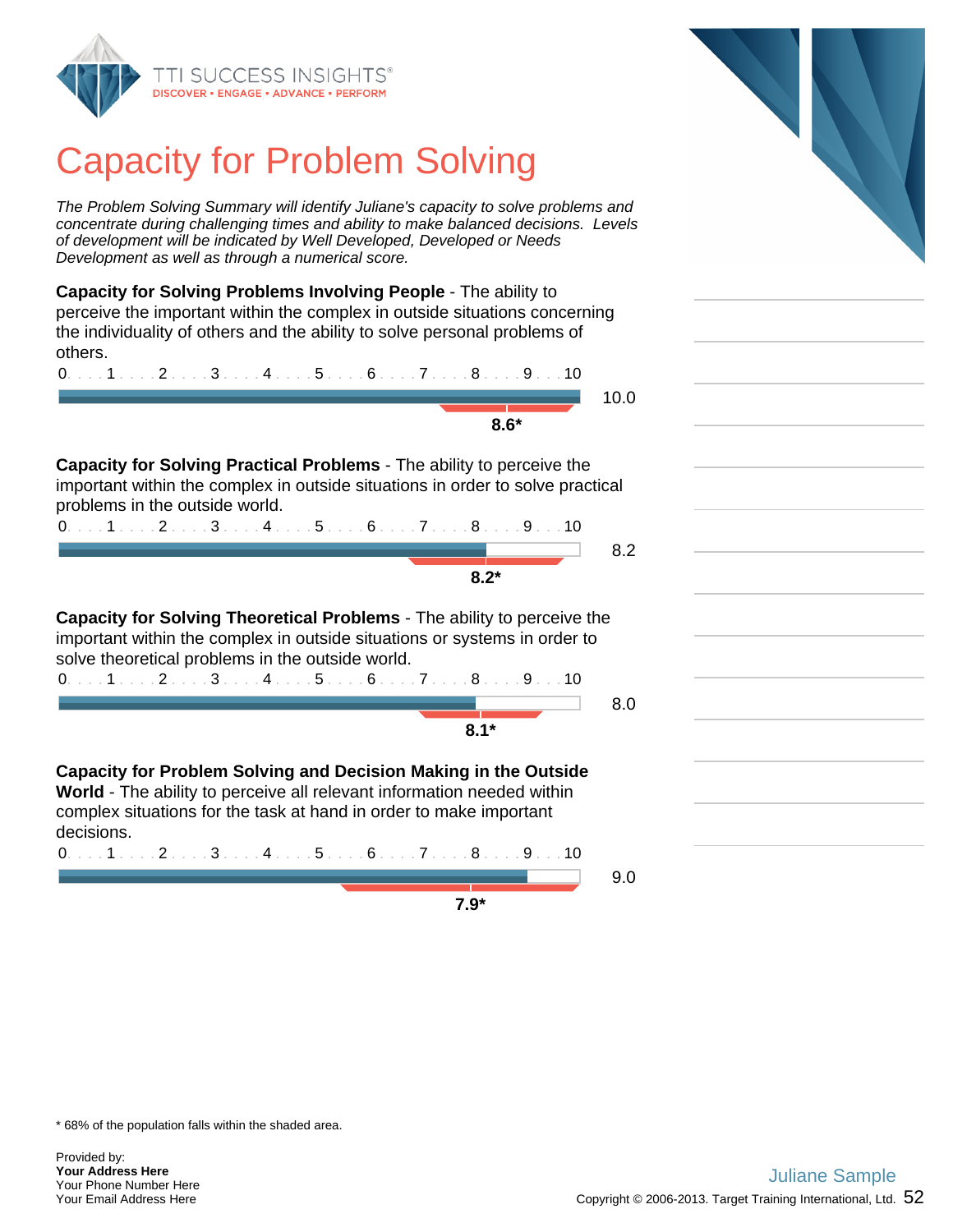

### **Capacity for Problem Solving Continued**

| <b>Internal Problem Solving Ability - The ability to perceive the important</b><br>within the complex in situations that concern one's own individuality in<br>order to solve one's own personal problems.<br>$0.1.1.1.1.2.1.13.1.14.1.15.1.16.1.17.1.18.1.19.1.10$<br>$7.7*$          | 6.8 |
|----------------------------------------------------------------------------------------------------------------------------------------------------------------------------------------------------------------------------------------------------------------------------------------|-----|
| <b>Problem Solving Ability Within One's Roles - The ability to perceive the</b><br>important within the complex in situations which concern one's roles in<br>order to resolve personal practical problems.<br>$0.11123456789910$<br>$7.5*$                                            | 8.0 |
| Problem Solving Ability Regarding One's Future - The ability to<br>perceive the important within the complex in problems which require<br>self-discipline and the ability to resolve theoretical personal problems.<br>$0.1.1.1.1.2.1.13.1.14.1.15.1.16.1.17.1.18.1.19.1.10$<br>$7.5*$ | 8.2 |
| <b>Capacity for Problem Solving and Decision Making Within One's Self -</b><br>The ability to perceive the important within the complex within one's self in<br>order to resolve problems and to make personal decisions.<br>0. 1 2 3 4 5 6 7 8 9 10<br>$6.6*$                         | 7.2 |

\* 68% of the population falls within the shaded area.

Provided by: **Your Address Here** Your Phone Number Here Your Email Address Here

 $\overline{a}$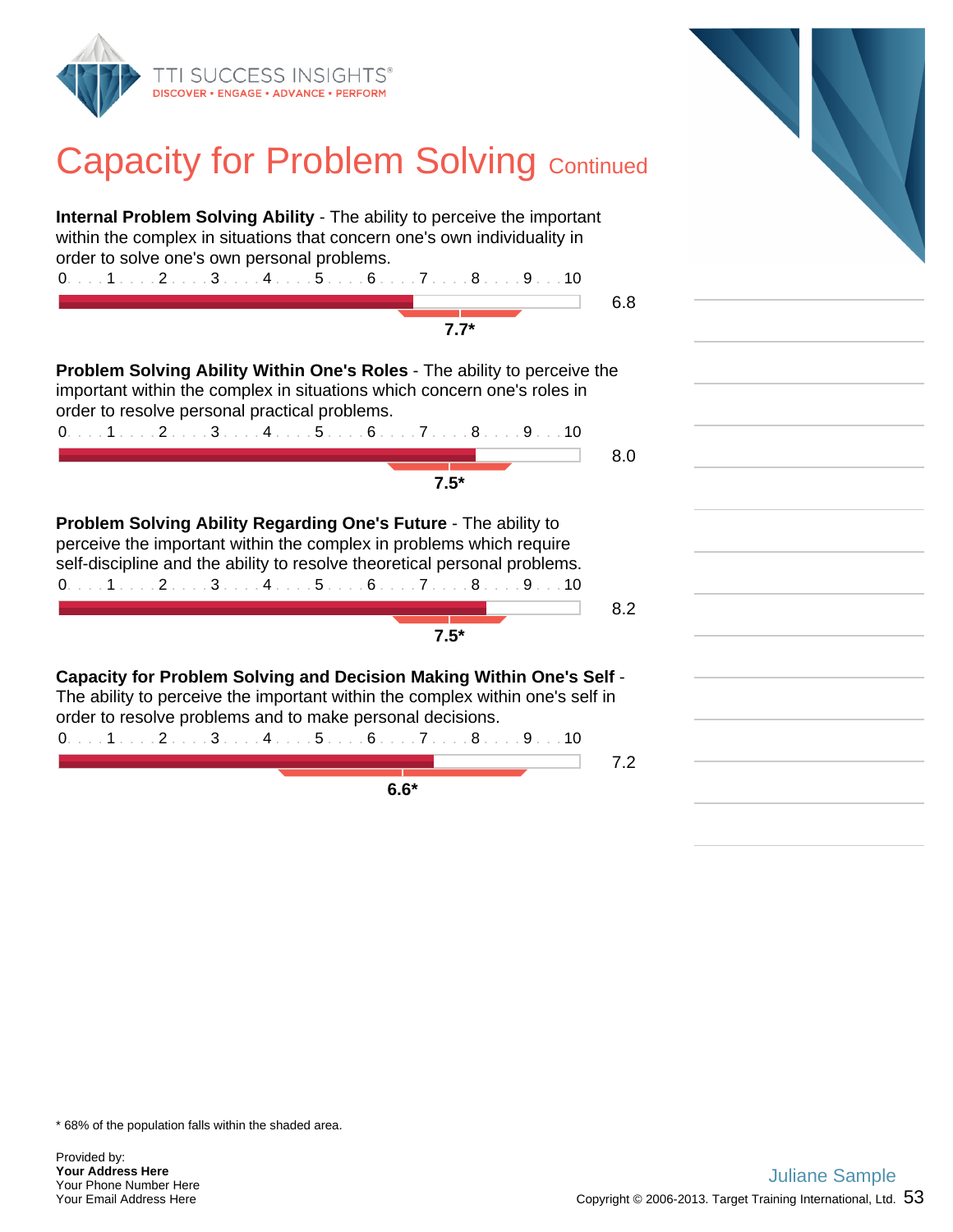

### Reaction Index

The Reaction Index is determined by looking at Juliane's External Control and Internal Control. The combination of this information will identify one's capacity for appropriate response in difficult situations. Levels of development will be indicated by Well Developed, Developed or Needs Development.

**External Control:** The ability to appear to be rational and in control when facing problems or crises.

| <b>Needs</b><br><b>Development</b> | <b>Developed</b> | Well<br><b>Developed</b> |
|------------------------------------|------------------|--------------------------|
|                                    |                  |                          |

- She shows some discipline and organization when reacting to conflict,  $\bullet$ primarily dealing with problems involving systems and theories.
- Her capacity to organize and discipline her reactions when confronted  $\bullet$ with outside problems is developed.
- She shows some discipline and organization when reacting to conflict,  $\bullet$ primarily dealing with problems involving other people.
- $\bullet$ She shows some discipline and organization when reacting to conflict, primarily dealing with problems involving practical situations.

**Internal Control:** The ability to remain in conscious command of one's internal self when confronted with difficult circumstances and to respond rationally.

| <b>Needs</b><br><b>Development</b> | <b>Developed</b> | Well<br><b>Developed</b> |
|------------------------------------|------------------|--------------------------|
|                                    |                  |                          |

- She shows some discipline and organization when reacting to conflict,  $\bullet$ primarily dealing with problems involving self-discipline.
- $\bullet$ Her capacity to organize and discipline her reactions when confronted with problems within herself is developed.
- She shows some discipline and organization when reacting to conflict, primarily dealing with problems involving her own individuality.
- She shows some discipline and organization when reacting to conflict,  $\bullet$ primarily dealing with problems involving her roles in life.

\* 68% of the population falls within the shaded area.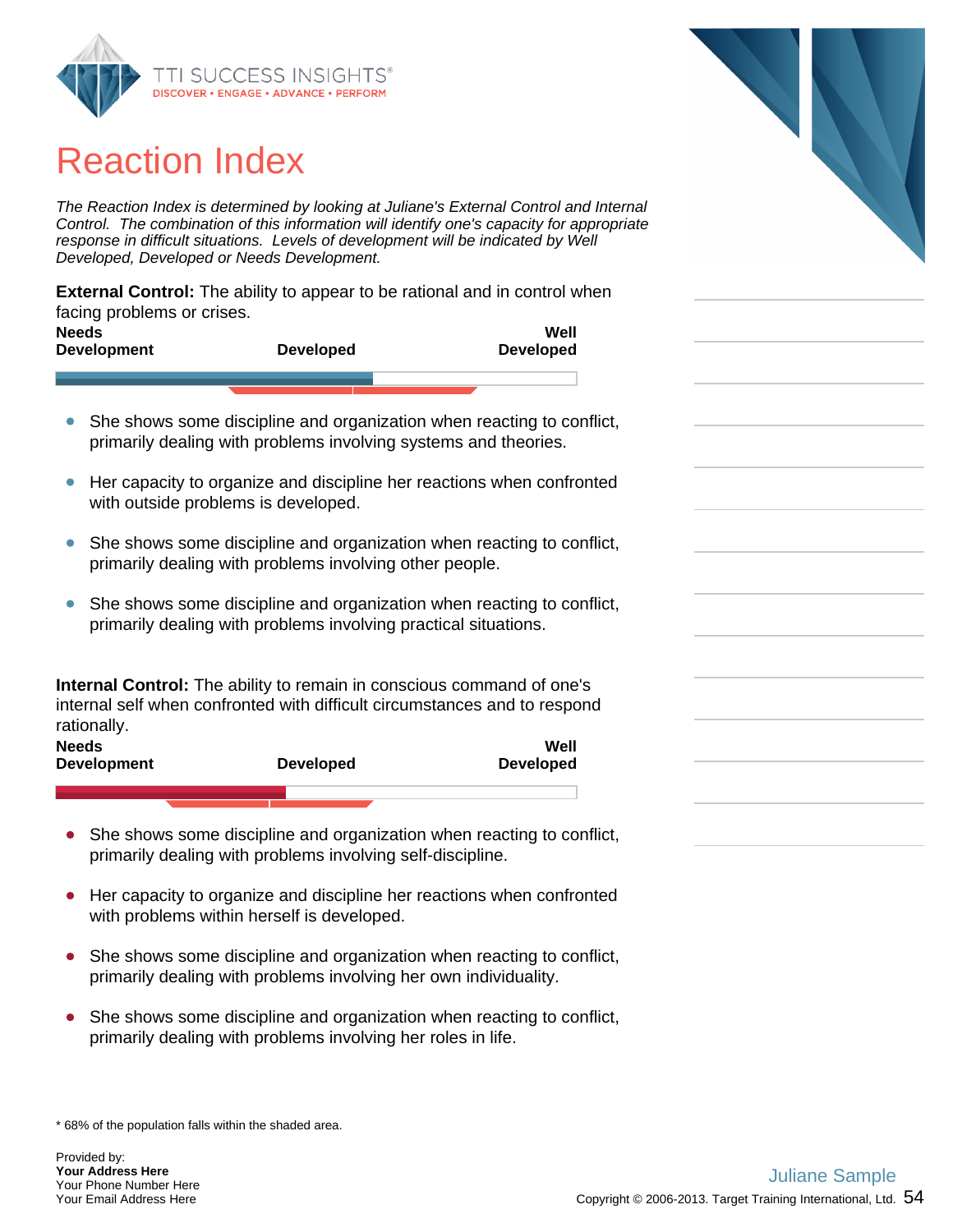

#### Business Performance Summary

The business performance summary will identify Juliane's capacity to solve problems and concentrate during challenging times and ability to make balanced decisions. Levels of development will be indicated through a numerical score for Balanced Decision Making and External and Internal Control as well as by Well Developed, Developed and Needs Development for the Attitude Index.

| Balanced Decision Making - The ability to make consistently sound and<br>timely decisions in one's personal and professional life. |     |
|------------------------------------------------------------------------------------------------------------------------------------|-----|
| $0. \ldots 1 \ldots 2 \ldots 3 \ldots 4 \ldots 5 \ldots 6 \ldots 7 \ldots 8 \ldots 9 \ldots 10$                                    |     |
|                                                                                                                                    | 7.6 |
| $7.0*$                                                                                                                             |     |
| <b>External Concentration Index</b> - The ability to concentrate with a sense of<br>proportion in external situations.             |     |
| $0.1.1.1.1.2.1.13.1.14.1.15.1.16.1.17.1.18.1.19.1.10$                                                                              |     |
|                                                                                                                                    | 8.6 |
| $7.5*$                                                                                                                             |     |
| <b>Internal Concentration Index</b> - The ability to concentrate with a sense of<br>proportion in internal situations.             |     |
| $0.111123456789910$                                                                                                                |     |
|                                                                                                                                    | 5.3 |
| $6.7*$                                                                                                                             |     |
|                                                                                                                                    |     |
| <b>Attitude Index:</b> Attitude Index shows the positive or negative attitude of                                                   |     |
| the person toward the world and is a result of over or under-valuing the<br>statements in the questionnaire.                       |     |
| <b>Needs</b><br>Well                                                                                                               |     |

| NGCAS<br><b>Development</b> | <b>Developed</b> | TUGIL<br><b>Developed</b> |
|-----------------------------|------------------|---------------------------|
|                             |                  |                           |
|                             | $6.9*$           |                           |

#### **Attitude Index General Descriptors**

- Open-minded accessible, flexible  $\bullet$
- Positive encouraging, upbeat  $\bullet$
- Approving favorable  $\bullet$
- Appreciative grateful, thankful  $\bullet$
- $\bullet$ Dynamic - lively, energetic, vibrant

\* 68% of the population falls within the shaded area.

Provided by: **Your Address Here** Your Phone Number Here Your Email Address Here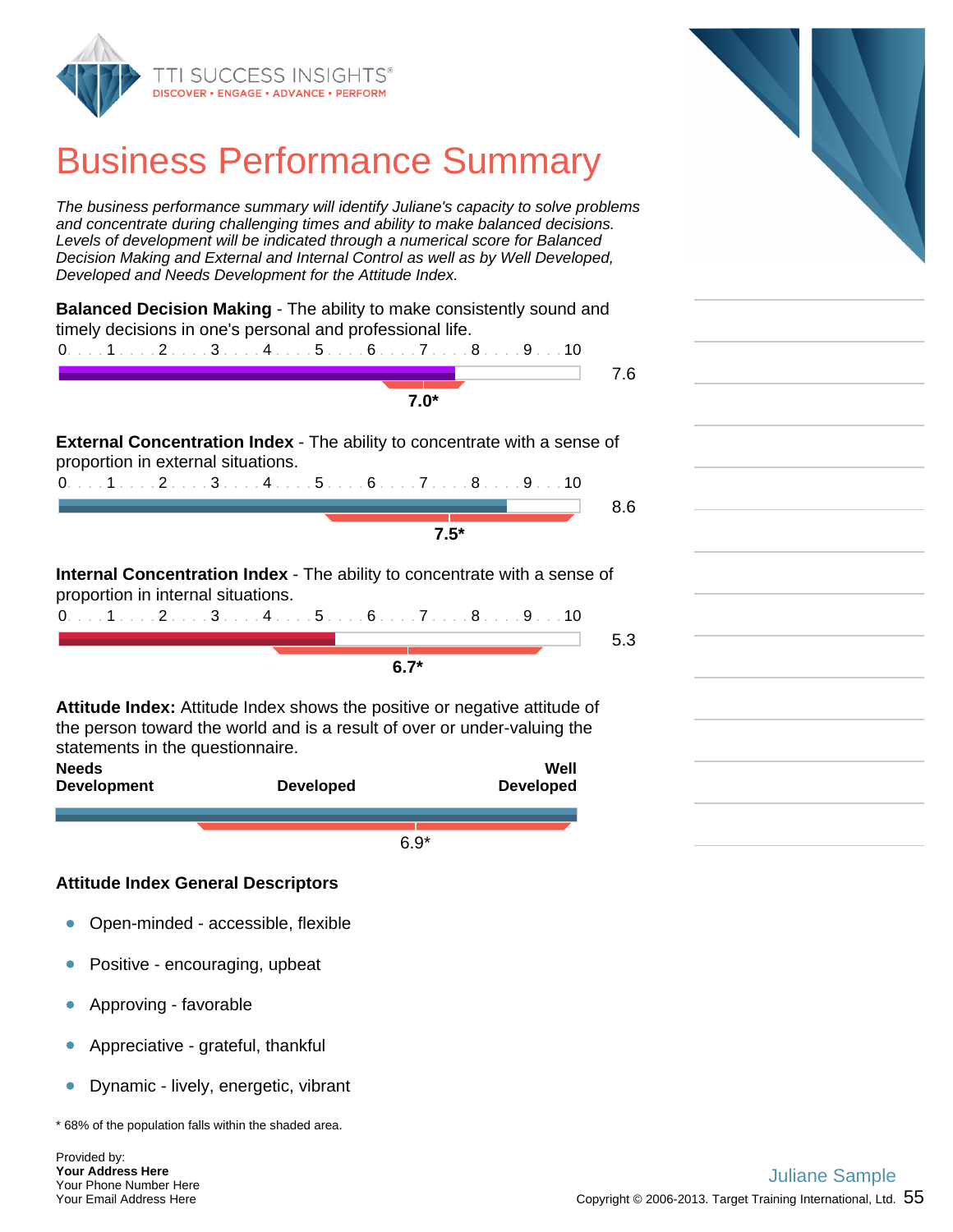

### Dimensional Balance

- Population mean
- **Overvaluation**
- O Neutral valuation
- Undervaluation





**Rev: 0.95-0.86**



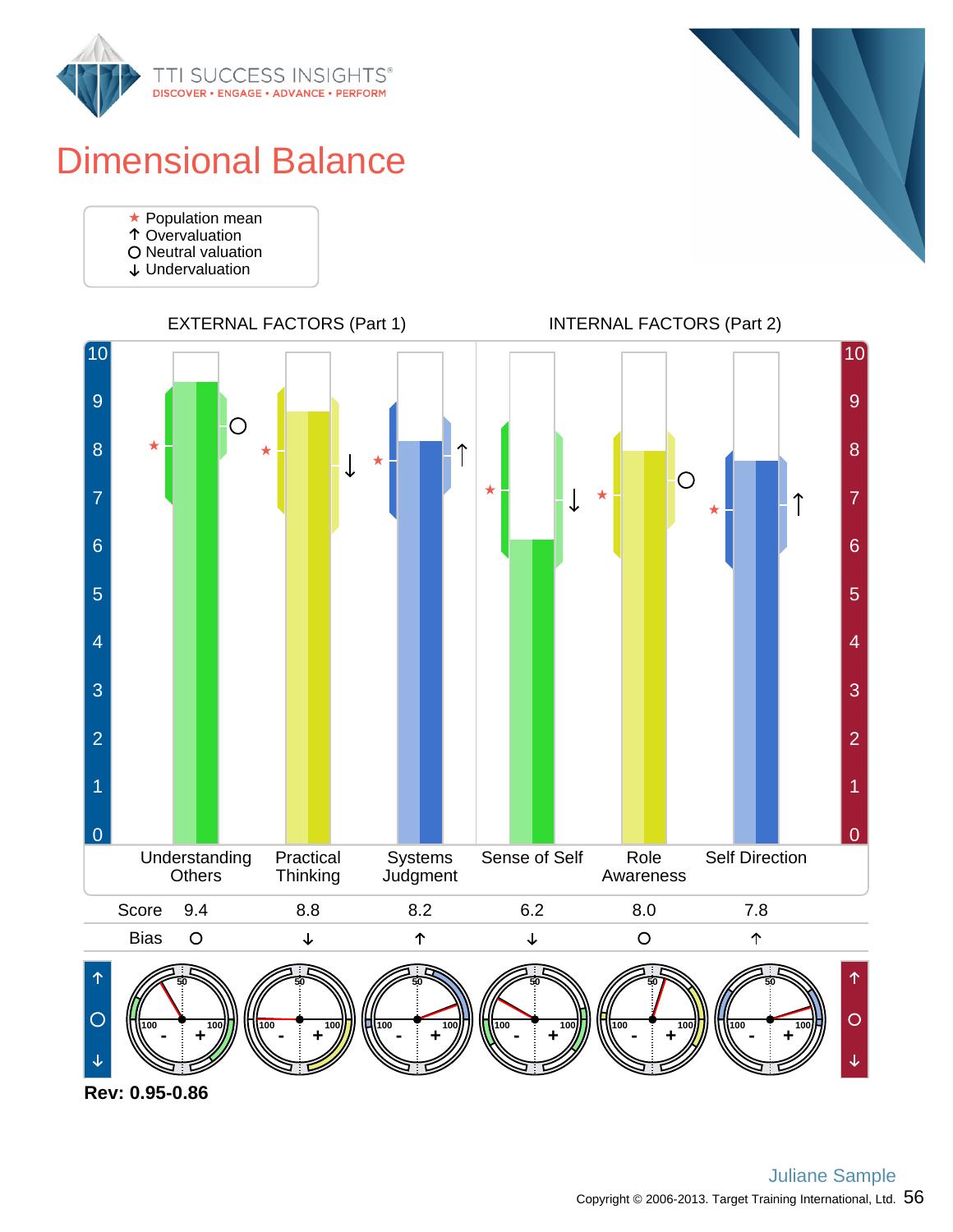



#### Introduction Competencies Section

Your success in any job depends on the value of your contribution to the organization. Managers, mentors and professional coaches can encourage, advise and guide you as you grow professionally. However, the ultimate responsibility for your career development is yours and yours alone.

This report is designed to assist you in managing and developing your career. For many jobs, personal skills are as important as technical skills in producing superior performance. Personal skills are often transferable to different jobs, whereas technical skills are usually more specific.

#### **Your development of these personal skills are categorized into four levels:**

- 1) Well Developed
- 2) Developed
- 3) Moderately Developed
- 4) Needs Development

While personal skills are certainly important for career development, it is not necessary to fully develop every one. In fact, development of a personal skill may not benefit your career if it isn't required in your current job. In order to optimize your career potential, it is best to focus your development efforts on the personal skills that are required in your current job, or the job you want.

Be sure to read the entire report with an open mind. Everyone has areas where they can improve. Before deciding to work on developing personal skills you have not yet fully developed, you may want to discuss the report with a trusted peer, mentor or professional coach. You may even wish to share the report with your manager. In most cases, management takes a very positive view of individuals who wish to develop their skills.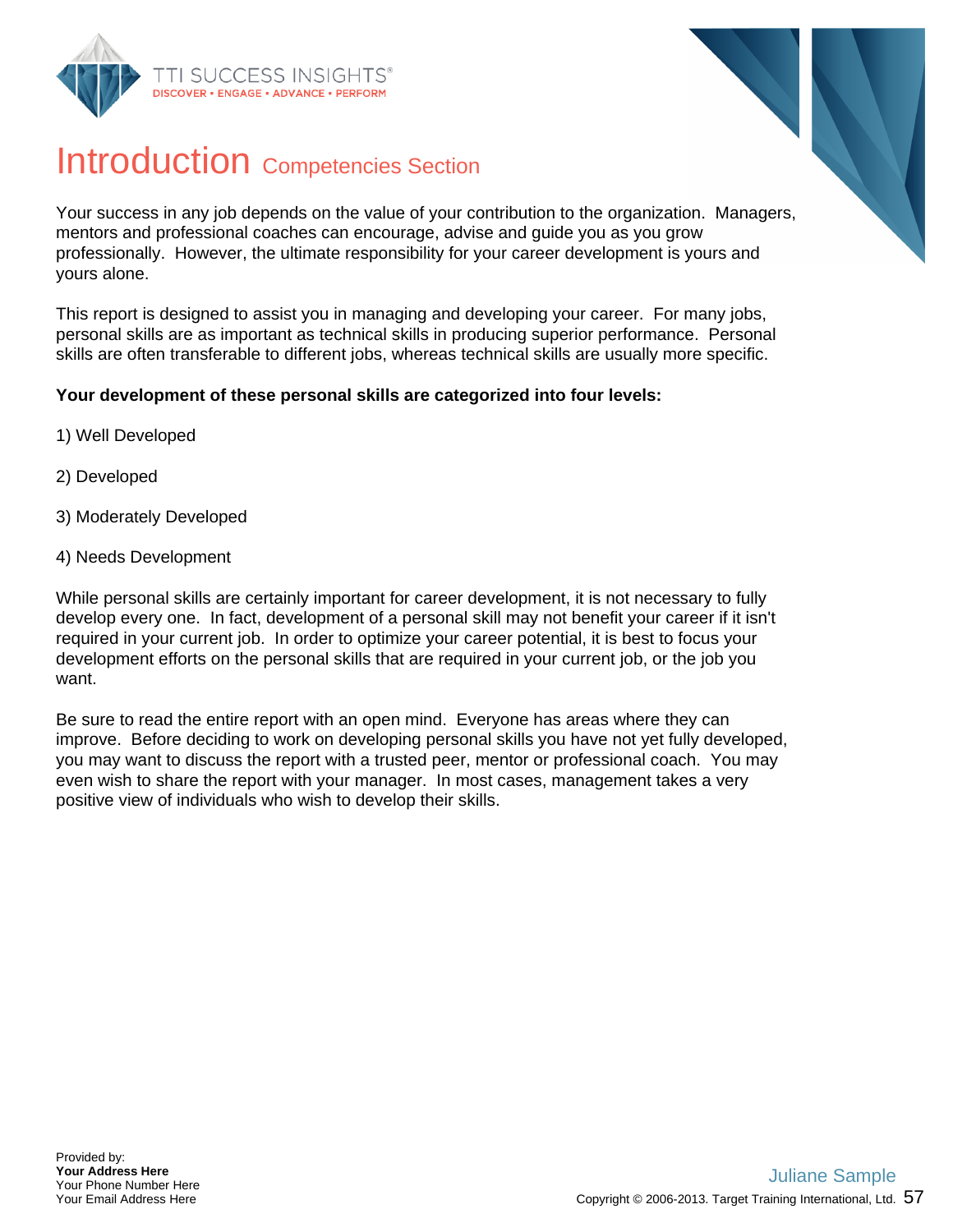



#### Development Indicator

This section of your report shows your development level of 25 personal skills based on your responses to the questionnaire. The 25 personal skills have been categorized into four levels; based on means and standard deviations. Well Developed, Developed, Moderately Developed and Needs Development.

|                 | <b>Personal Skills Ranking</b>               |
|-----------------|----------------------------------------------|
| 1               | <b>Understanding &amp; Evaluating Others</b> |
| 2               | Planning & Organizing                        |
| 3               | <b>Personal Accountability</b>               |
| 4               | <b>Conflict Management</b>                   |
| 5               | Presenting                                   |
| 6               | Flexibility                                  |
| 7               | <b>Problem Solving Ability</b>               |
| 8               | Self-Management                              |
| 9               | <b>Customer Focus</b>                        |
| 10              | Employee Development/Coaching                |
| 11              | Teamwork                                     |
| 12              | <b>Written Communication</b>                 |
| 13 <sup>1</sup> | <b>Decision Making</b>                       |
| 14              | Resiliency                                   |
| 15              | <b>Conceptual Thinking</b>                   |
| 16 <sup>1</sup> | <b>Goal Achievement</b>                      |
| 17 <sup>1</sup> | Diplomacy & Tact                             |
|                 | 18 Continuous Learning                       |
| 19              | Creativity                                   |
| 20 <sup>1</sup> | Empathy                                      |
| 21              | Negotiation                                  |
| 22              | <b>Interpersonal Skills</b>                  |
| 23 <sup>1</sup> | Leadership                                   |
|                 | 24 Persuasion                                |
|                 | 25 Futuristic Thinking                       |

Note: Don't be concerned if you have not developed all 25 personal skills. Research has proven that individuals seldom develop all 25. Development of the most important personal skills needed for your personal and professional life is what is critical.

Well Developed **Developed** Developed Moderately Developed Needs Development

Provided by: **Your Address Here** Your Phone Number Here Your Email Address Here

#### Copyright © 2006-2013. Target Training International, Ltd.  $\,58\,$ Juliane Sample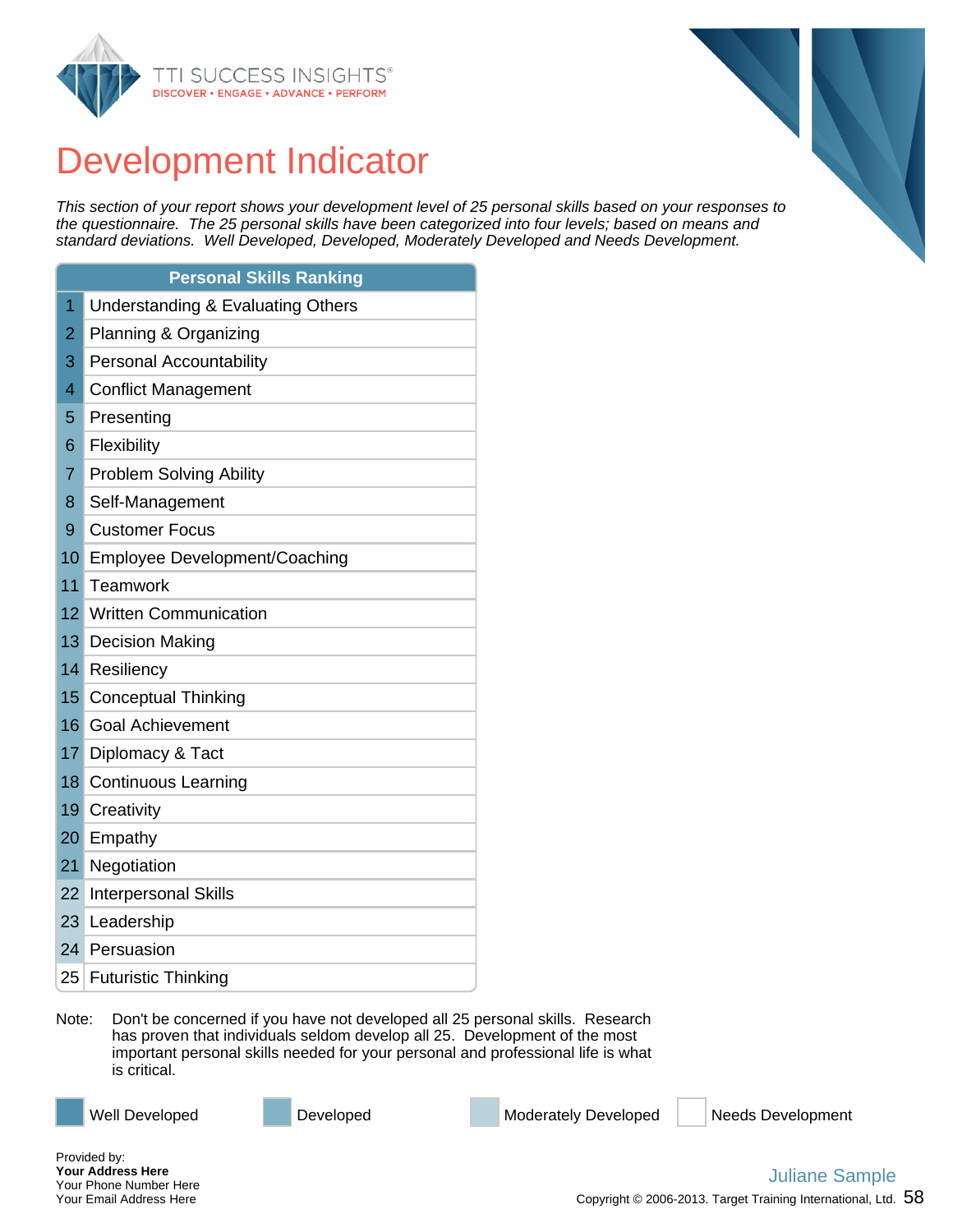

Your unique hierarchy of competencies is key to your success. Knowing what they are is essential to reaching your goals. The graphs below rank your competencies from top to bottom.

| 1. Understanding & Evaluating Others - The capacity to perceive                                        |           |
|--------------------------------------------------------------------------------------------------------|-----------|
| and understand the feelings and attitudes of others.                                                   |           |
| $0.1.1.1.1.2.1.1.3.1.1.4.1.1.5.1.16.1.1.7.1.1.8.1.1.9.1.10$                                            |           |
|                                                                                                        | 9.4       |
|                                                                                                        | <b>WD</b> |
| $8.1*$                                                                                                 |           |
| 2. Planning & Organizing - Utilizing logical, systematic and orderly<br>procedures to meet objectives. |           |
| $0.1.1.1.1.2.1.1.3.1.1.4.1.1.5.1.16.1.1.7.1.1.8.1.1.9.1.10$                                            |           |
|                                                                                                        | 8.7       |
|                                                                                                        | <b>WD</b> |
| $4.8*$                                                                                                 |           |
| 3. Presenting - Communicating effectively to groups.                                                   |           |
| 0. 1 2 3 4 5 6 7 8 9 10                                                                                |           |
|                                                                                                        | 8.7       |
|                                                                                                        | D         |
| $6.1*$                                                                                                 |           |
| 4. Flexibility - Agility in adapting to change.                                                        |           |
| 0. 1 2 3 4 5 6 7 8 9 10                                                                                |           |
|                                                                                                        | 8.5       |
|                                                                                                        | D         |
| $7.6*$                                                                                                 |           |
| 5. Problem Solving Ability - Anticipating, analyzing, diagnosing, and<br>resolving problems.           |           |
| $0. \ldots 1 \ldots 2 \ldots 3 \ldots 4 \ldots 5 \ldots 6 \ldots 7 \ldots 8 \ldots 9 \ldots 10$        |           |
|                                                                                                        | 8.4       |
|                                                                                                        | D         |
| $7.5*$                                                                                                 |           |
| 6. Self-Management - Demonstrating self control and an ability to                                      |           |
| manage time and priorities.                                                                            |           |
| 0. 1 2 3 4 5 6 7 8 9 10                                                                                |           |
|                                                                                                        | 8.2       |
|                                                                                                        |           |
| $7.4*$                                                                                                 | D         |
|                                                                                                        |           |

#### Development Legend

- WD = Well Developed
	- $D = Developed$
- MD = Moderately Developed
- ND = Needs Development

\* 68% of the population falls within the shaded area.

Provided by: **Your Address Here** Your Phone Number Here Your Email Address Here

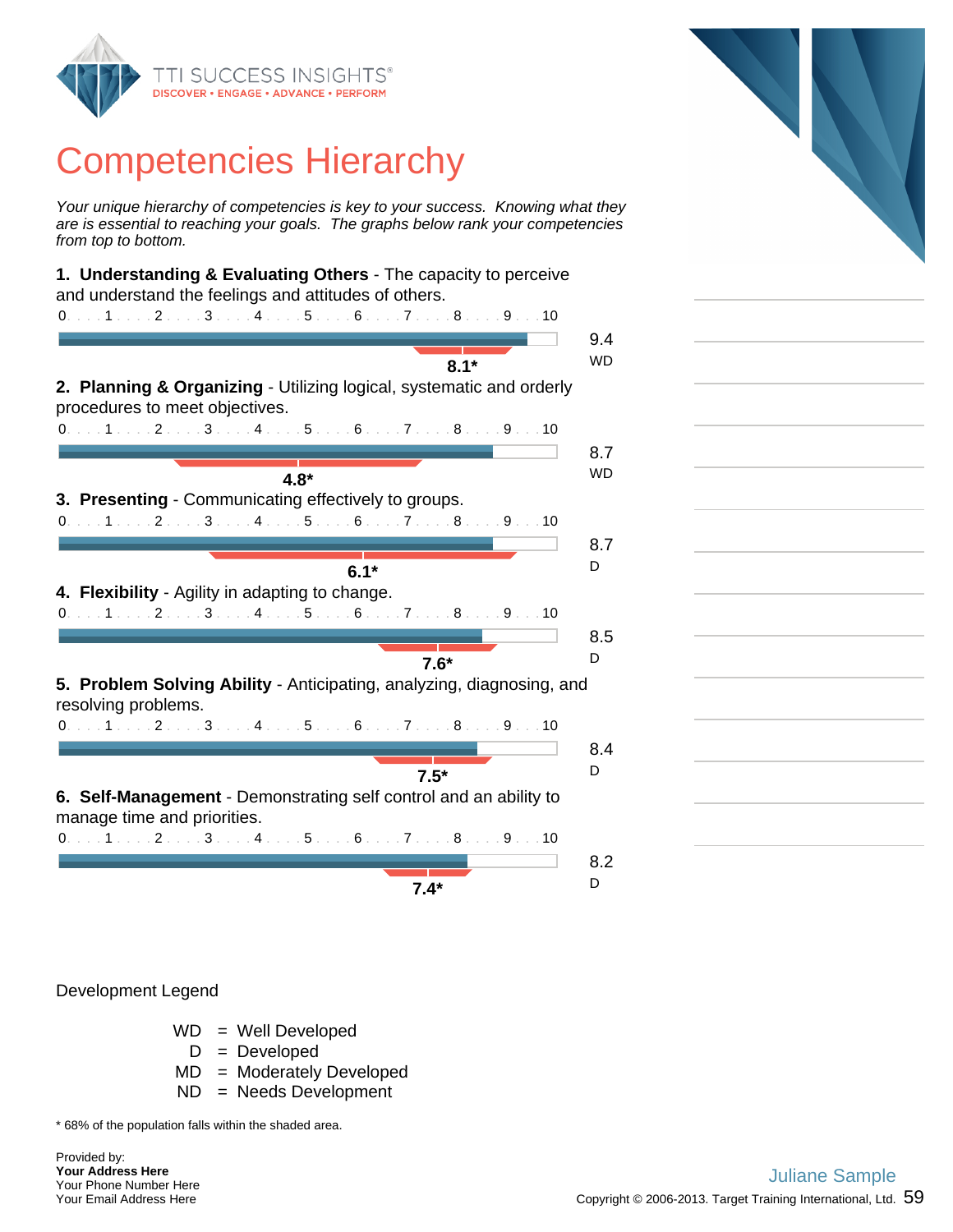

| 7. Customer Focus - A commitment to customer satisfaction.                                                                                                         |           |
|--------------------------------------------------------------------------------------------------------------------------------------------------------------------|-----------|
| 0. 1 2 3 4 5 6 7 8 9 10                                                                                                                                            |           |
|                                                                                                                                                                    | 8.0       |
| $6.3*$                                                                                                                                                             | D         |
| 8. Personal Accountability - A measure of the capacity to be                                                                                                       |           |
| answerable for personal actions.                                                                                                                                   |           |
| 0. 1 2 3 4 5 6 7 8 9 10                                                                                                                                            |           |
|                                                                                                                                                                    | 8.0       |
| $7.2*$                                                                                                                                                             | <b>WD</b> |
| 9. Conflict Management - Addressing and resolving conflict                                                                                                         |           |
| constructively.                                                                                                                                                    |           |
| 0. 1 2 3 4 5 6 7 8 9 10                                                                                                                                            |           |
|                                                                                                                                                                    | 7.7       |
|                                                                                                                                                                    | <b>WD</b> |
| $5.2*$                                                                                                                                                             |           |
| 10. Employee Development/Coaching - Facilitating and supporting                                                                                                    |           |
| the professional growth of others.                                                                                                                                 |           |
| 0. 1 2 3 4 5 6 7 8 9 10                                                                                                                                            |           |
|                                                                                                                                                                    | 7.7       |
| $6.8*$                                                                                                                                                             | D         |
| 11. Teamwork - Working effectively and productively with others.                                                                                                   |           |
| 0. 1 2 3 4 5 6 7 8 9 10                                                                                                                                            |           |
|                                                                                                                                                                    | 7.7       |
| $6.3*$                                                                                                                                                             | D         |
| 12. Written Communication - Writing clearly, succinctly and                                                                                                        |           |
| understandably.                                                                                                                                                    |           |
| $0. \ldots 1 \ldots 2 \ldots 3 \ldots 4 \ldots 5 \ldots 6 \ldots 7 \ldots 8 \ldots 9 \ldots 10$                                                                    |           |
|                                                                                                                                                                    | 7.7       |
| $5.4*$                                                                                                                                                             | D         |
| 13. Decision Making - Utilizing effective processes to make decisions.                                                                                             |           |
| 0. 1 2 3 4 5 6 7 8 9 10                                                                                                                                            |           |
|                                                                                                                                                                    |           |
|                                                                                                                                                                    | 7.6       |
| $7.0*$                                                                                                                                                             | D         |
|                                                                                                                                                                    |           |
|                                                                                                                                                                    |           |
|                                                                                                                                                                    |           |
| 14. Resiliency - The ability to quickly recover from adversity.<br>$0. \ldots 1 \ldots 2 \ldots 3 \ldots 4 \ldots 5 \ldots 6 \ldots 7 \ldots 8 \ldots 9 \ldots 10$ | 7.5       |



\* 68% of the population falls within the shaded area.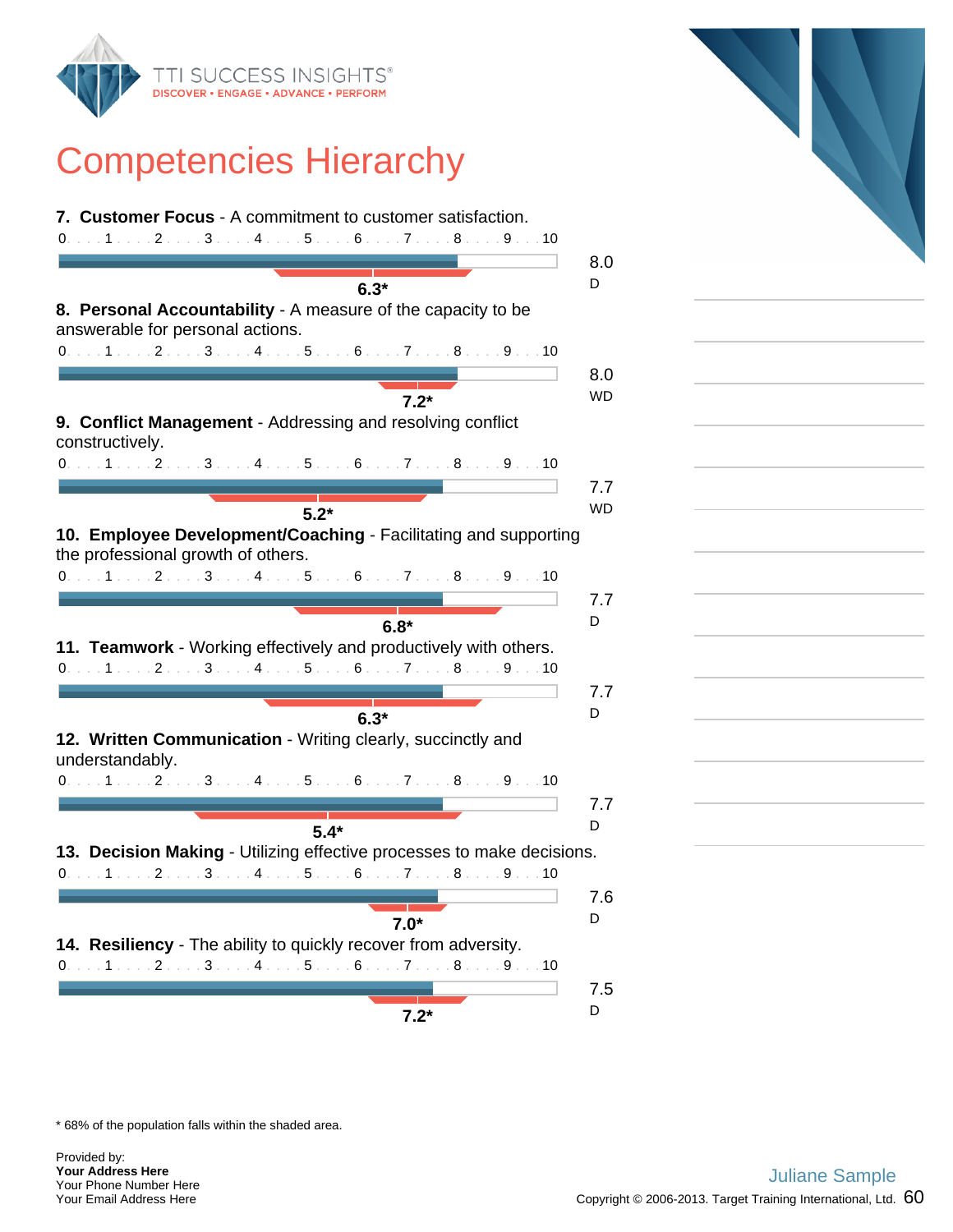

| 15. Conceptual Thinking - The ability to analyze hypothetical                                                          |          |
|------------------------------------------------------------------------------------------------------------------------|----------|
| situations or abstract concepts to compile insight.                                                                    |          |
| 0. 1 2 3 4 5 6 7 8 9 10                                                                                                |          |
|                                                                                                                        | 7.4      |
| $7.3*$                                                                                                                 | D        |
| 16. Goal Achievement - The ability to ideNtify and prioritize activities<br>that lead to a goal.                       |          |
| $0. \ldots 1 \ldots 2 \ldots 3 \ldots 4 \ldots 5 \ldots 6 \ldots 7 \ldots 8 \ldots 9 \ldots 10$                        |          |
|                                                                                                                        | 7.3      |
| $6.8*$                                                                                                                 | D        |
| 17. Diplomacy & Tact - The ability to treat others fairly, regardless of<br>personal biases or beliefs.                |          |
| 0. 1 2 3 4 5 6 7 8 9 10                                                                                                |          |
|                                                                                                                        | 7.0      |
|                                                                                                                        | D        |
| $5.9*$                                                                                                                 |          |
| 18. Interpersonal Skills - Effectively communicating, building rapport<br>and relating well to all kinds of people.    |          |
| 0. 1 2 3 4 5 6 7 8 9 10                                                                                                |          |
|                                                                                                                        | 6.7      |
| $6.8*$                                                                                                                 | MD       |
| 19. Continuous Learning - Taking initiative in learning and<br>implementing new concepts, technologies and/or methods. |          |
| 0. 1 2 3 4 5 6 7 8 9 10                                                                                                |          |
|                                                                                                                        | 6.3      |
| $6.1*$                                                                                                                 | D        |
| 20. Creativity - Adapting traditional or devising new approaches,                                                      |          |
| concepts, methods, models, designs, processes, technologies and/or<br>systems.                                         |          |
| $0. \ldots 1 \ldots 2 \ldots 3 \ldots 4 \ldots 5 \ldots 6 \ldots 7 \ldots 8 \ldots 9 \ldots 10$                        |          |
|                                                                                                                        | 6.0      |
|                                                                                                                        | D        |
| $4.8*$                                                                                                                 |          |
| 21. Empathy - Identifying with and caring about others.                                                                |          |
|                                                                                                                        |          |
| 0. 1 2 3 4 5 6 7 8 9 10                                                                                                |          |
|                                                                                                                        | 6.0<br>D |

\* 68% of the population falls within the shaded area.

Provided by: **Your Address Here** Your Phone Number Here Your Email Address Here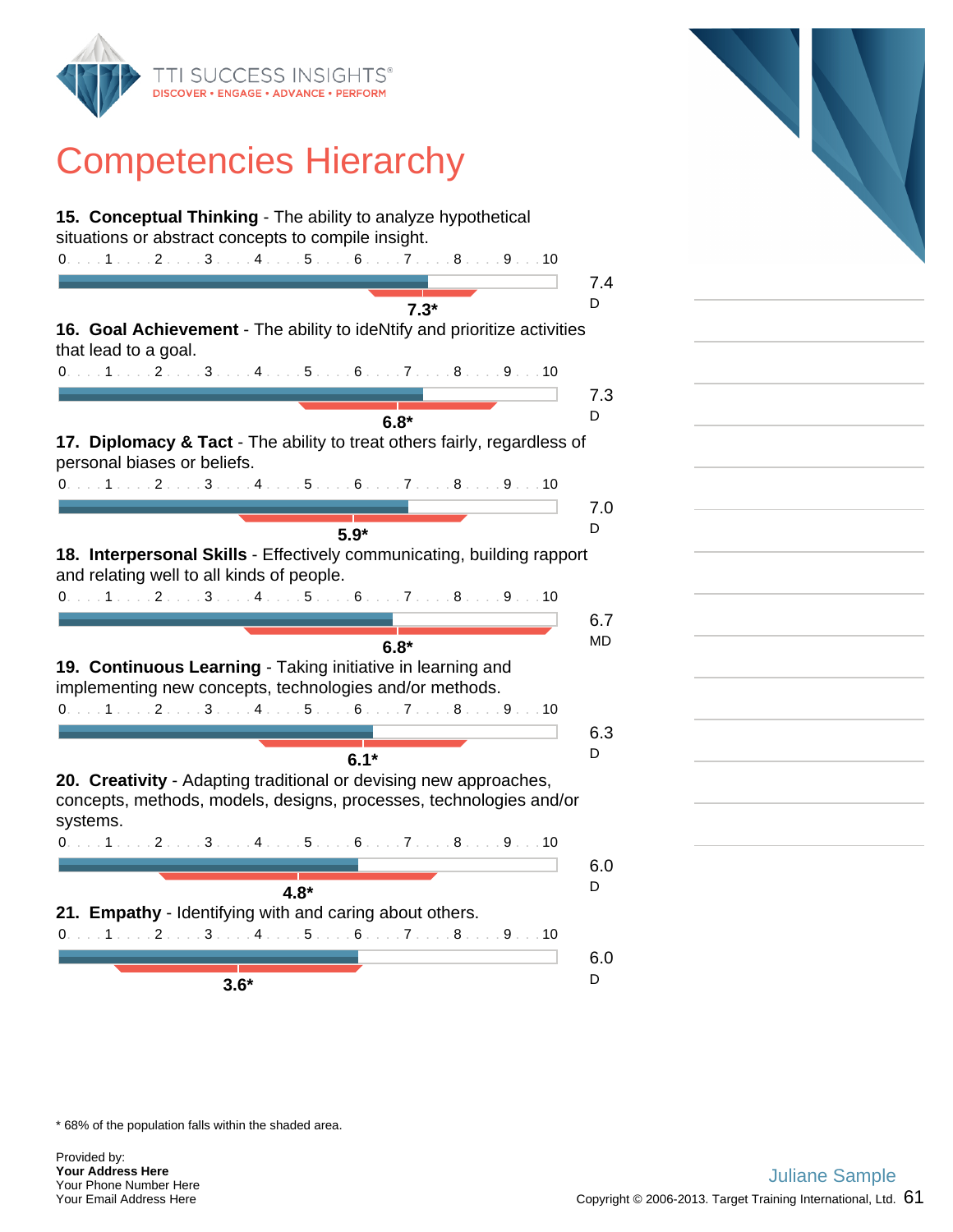

**22. Leadership** - Achieving extraordinary business results through people.

| 0. 1 2 3 4 5 6 7 8 9 10                                                 |     |
|-------------------------------------------------------------------------|-----|
|                                                                         | 6.0 |
|                                                                         | MD  |
| $6.1*$                                                                  |     |
| 23. Negotiation - Facilitating agreements between two or more parties.  |     |
| 0. 1 2 3 4 5 6 7 8 9 10                                                 |     |
|                                                                         | 5.3 |
| $3.8*$                                                                  | D   |
|                                                                         |     |
| <b>24. Persuasion</b> - Convincing others to change the way they think, |     |
| believe or behave.                                                      |     |
|                                                                         |     |
| 0. 1 2 3 4 5 6 7 8 9 10                                                 |     |
|                                                                         | 4.3 |
|                                                                         | MD  |
| $5.5*$                                                                  |     |
| 25. Futuristic Thinking - Imagining, envisioning, projecting and/or     |     |
|                                                                         |     |
| predicting what has not yet been realized.                              |     |
| 0. 1 2 3 4 5 6 7 8 9 10                                                 |     |
|                                                                         | 0.3 |
|                                                                         | ND  |
| $2.8*$                                                                  |     |

\* 68% of the population falls within the shaded area.

Provided by: **Your Address Here** Your Phone Number Here Your Email Address Here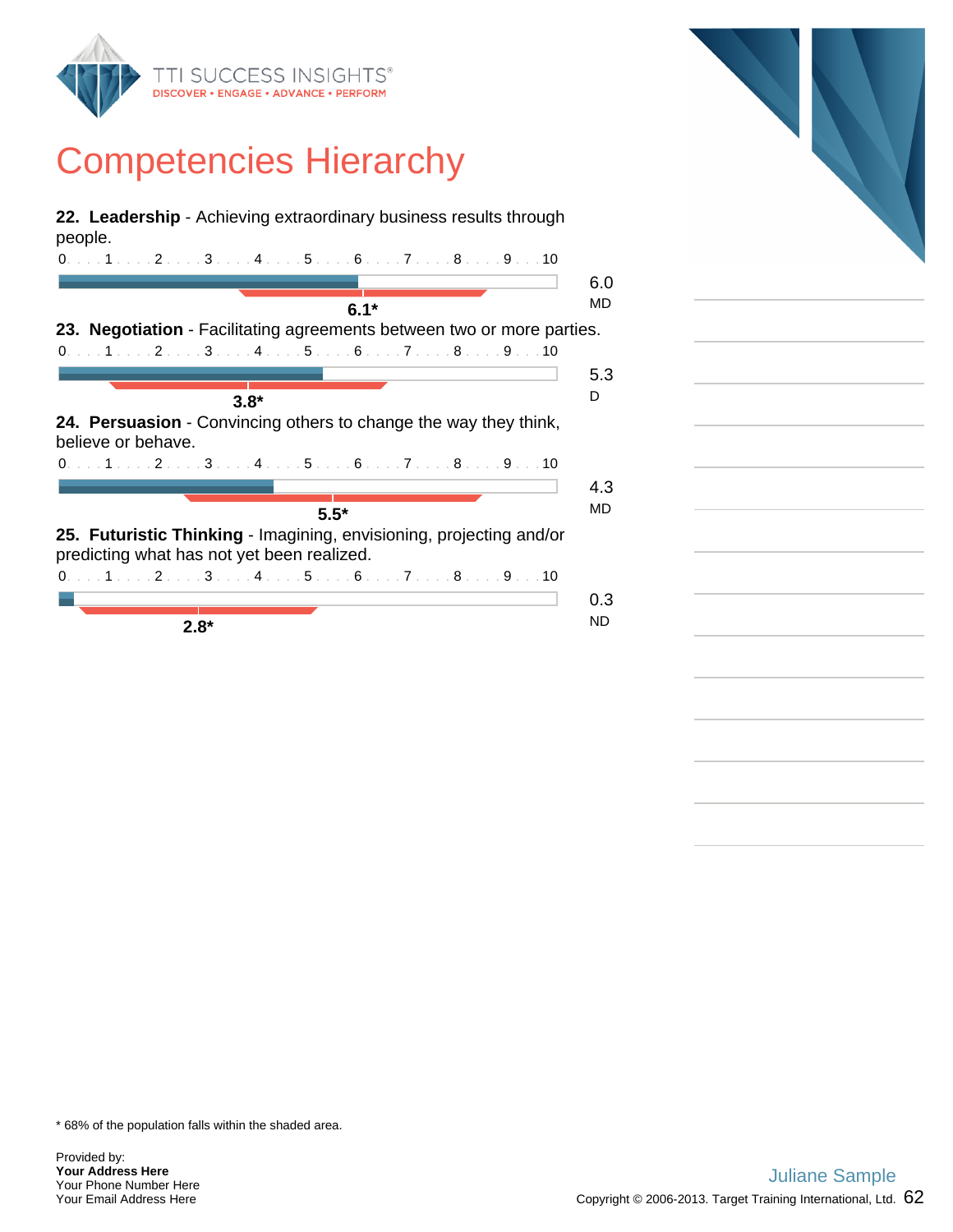

#### Well Developed Competencies

This section of your report lists and describes competencies that are well developed based on your responses to the questionnaire. The statements listed below describe the consistent actions of individuals who are well developed in these competencies. Read each statement and think of when and where you have consistently demonstrated the actions described.

Understanding & Evaluating Others: The capacity to perceive and understand the feelings and attitudes of others.

- Demonstrates awareness of how actions will directly and indirectly impact others
- Listens to others attentively
- Demonstrates regard for and sensitivity to the feelings of others
- Values and respects the diversity of others and their beliefs

Planning & Organizing: Utilizing logical, systematic and orderly procedures to meet objectives.

- $\bullet$ Works effectively within established time frames and priorities.
- Utilizes logical, practical and efficient approaches.  $\bullet$
- Prioritizes tasks for optimum productivity.  $\bullet$
- Develops procedures, processes and systems for order, accuracy, efficiency and productivity.
- $\bullet$ Anticipates probable effects, outcomes and risks.
- Develops contingency plans to minimize waste, error and risk.
- Allocates, adjusts and manages resources according to priorities.
- Monitors implementation of plans and makes adjustments as needed.  $\bullet$

Personal Accountability: A measure of the capacity to be answerable for personal actions.

- $\bullet$ Accepts personal responsibility for the consequences of personal actions
- Avoids placing unnecessary blame on others  $\bullet$
- $\bullet$ Maintains personal commitment to objectives regardless of the success or failure of personal decisions
- $\bullet$ Applies personal lessons learned from past failures to moving forward in achieving future successes

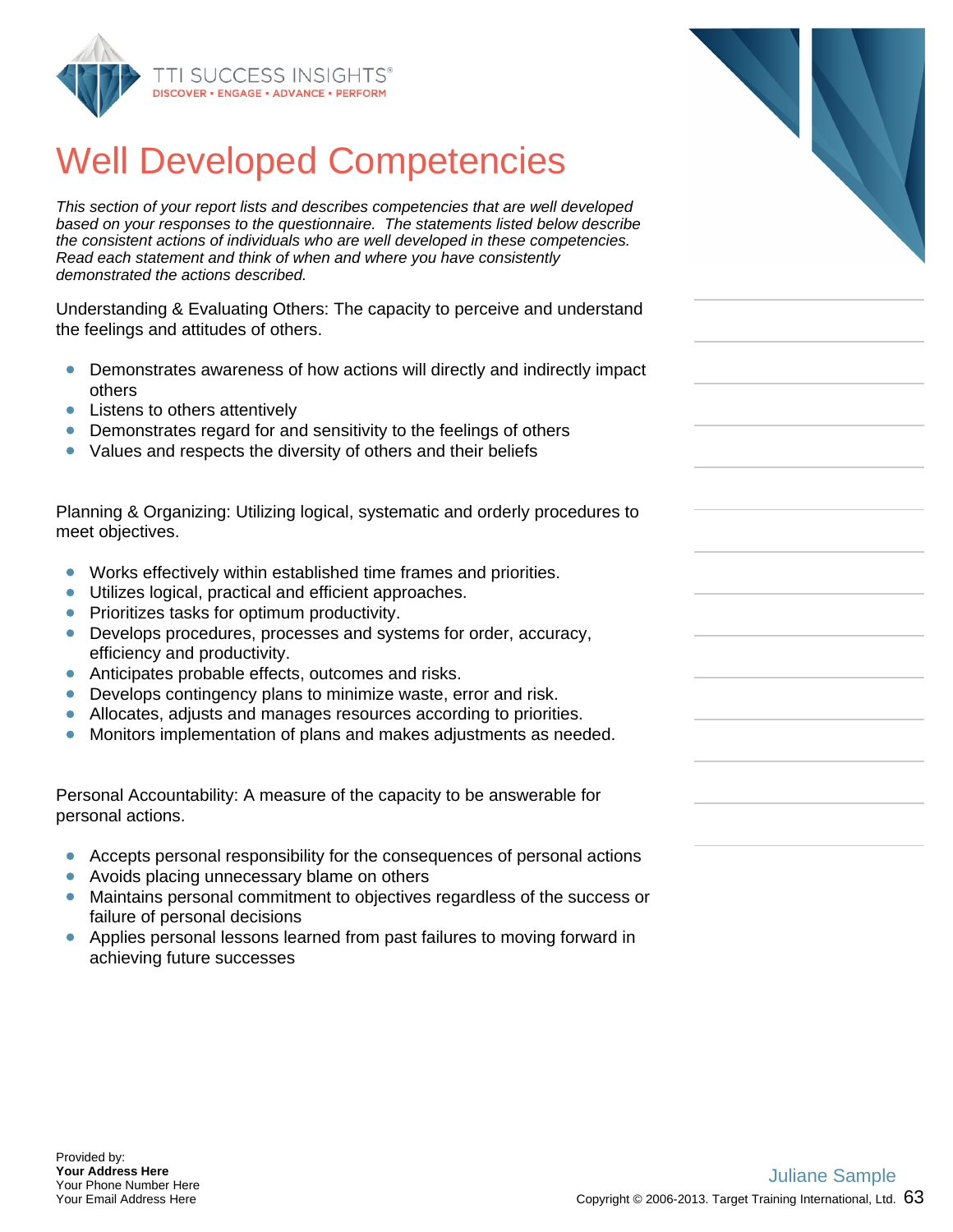

#### Well Developed Competencies

Conflict Management: Addressing and resolving conflict constructively.

- $\bullet$ Readily identifies and addresses issues, concerns or conflicts.
- Recognizes opportunities for positive outcomes in conflict situations.  $\bullet$
- Reads situations quickly and accurately to pinpoint critical issues.  $\bullet$
- Listens to gain understanding of an issue from different perspectives.
- Diffuses tension and effectively handles emotional situations.
- Assists people in adversarial positions to identify common interests.
- **•** Strives to settle differences equitably.
- Settles differences without damaging relationships.

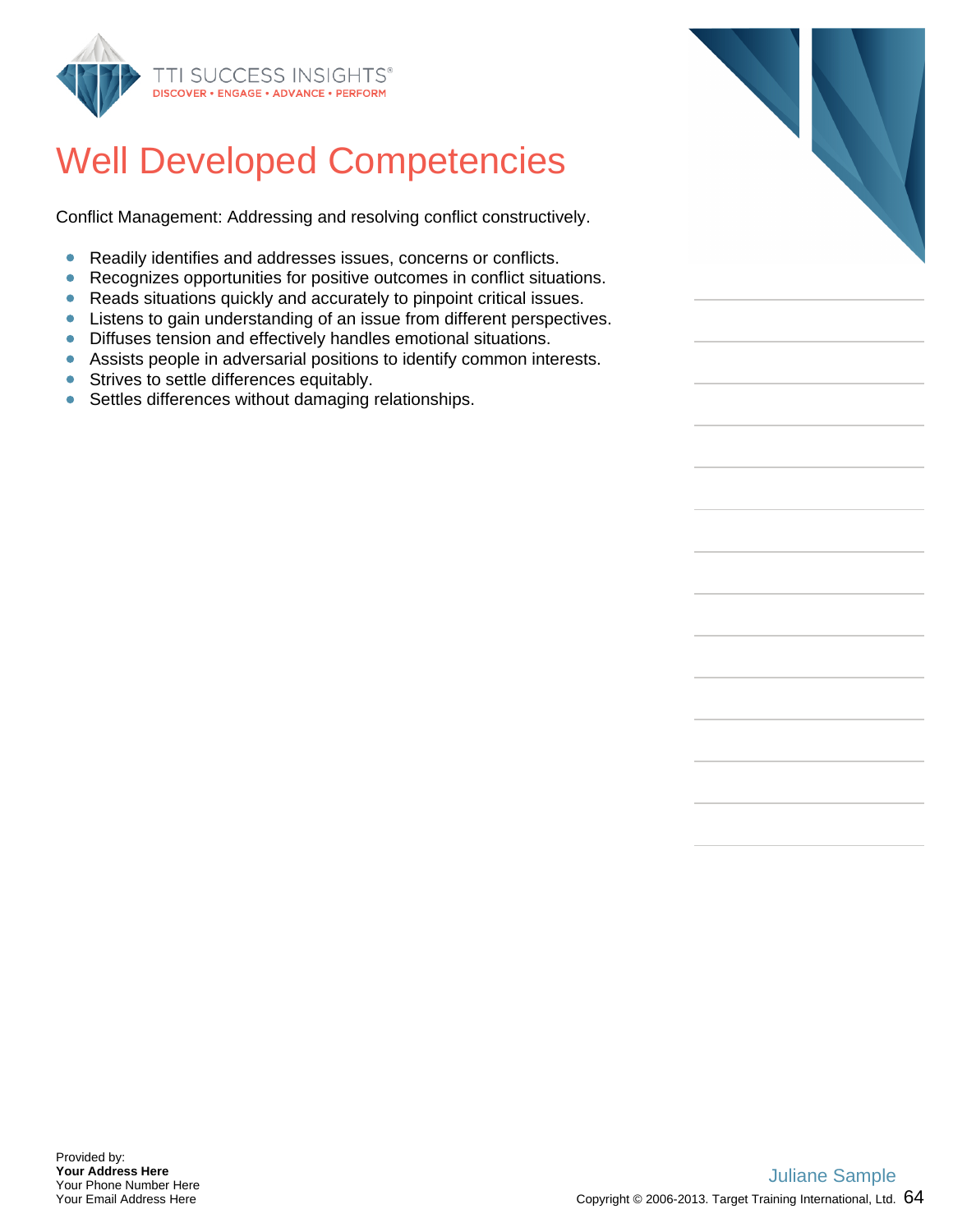

This section of your report lists and describes the competencies in which you are developed based on your responses to the questionnaire. The statements listed below describe the consistent actions of individuals who are well developed in these competencies. Read each statement and think of when and where you have demonstrated the actions described.

Presenting: Communicating effectively to groups.

- Organizes information to be presented in succinct, logical sequence.  $\bullet$
- Presents information in ways that makes abstract or complex concepts clear and understandable.
- Effectively utilizes language, word-pictures, stories, metaphors and humor.
- Utilizes a wide range of non-verbal communication or body language such as speech inflection, voice modulation, eye contact, facial expression and gestures.
- $\bullet$ Implements a variety of visual and auditory devices to capture and invoke the audience's senses, participation and interest.
- Projects authenticity, confidence, conviction and passion.  $\bullet$
- $\bullet$ Appeals to and engages the heart and mind of the audience.
- Tailors presentation to the interests, needs and wants of audiences.
- $\bullet$ Establishes and delivers content objectives.
- Communicates in ways that elevate audience awareness and understanding.
- $\bullet$ Communicates in ways that enlighten, educate, challenge and persuade the audience to think, believe or behave in a specific way.
- Is recognized and relied upon as an effective spokesperson.

Flexibility: Agility in adapting to change.

- Responds promptly to shifts in direction, priorities and schedules.  $\bullet$
- Demonstrates agility in accepting new ideas, approaches and/or methods.  $\bullet$
- **Effective in juggling multiple priorities and tasks.**
- Modifies methods or strategies to fit changing circumstances.
- $\bullet$ Adapts personal style to work with different people.
- Maintains productivity during transitions, even in the midst of chaos.  $\bullet$
- Embraces and/or champions change.  $\bullet$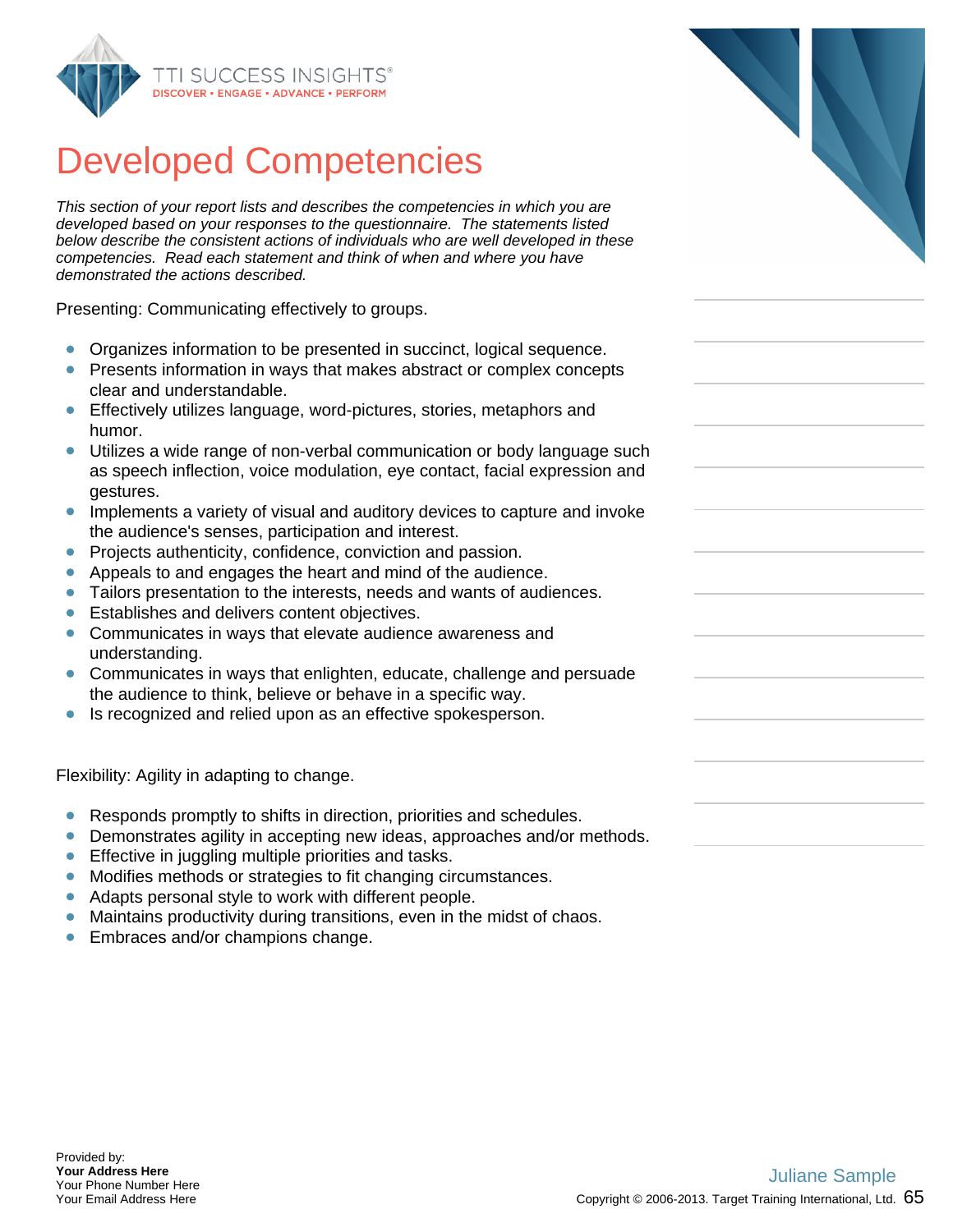

Problem Solving Ability: Anticipating, analyzing, diagnosing, and resolving problems.

- Anticipates, identifies and resolves problems or obstacles.  $\bullet$
- Utilizes logic and systematic processes to analyze and solve problems.
- Defines the causes, effects, impact and scope of problems.
- **IDENTIFIER 1** Identifies the multiple components of problems and their relationships.
- Prioritizes steps to solution.
- Develops criteria for optimum solutions.
- Evaluates the potential impact of possible solutions and selects the best one.

Self-Management: Demonstrating self control and an ability to manage time and priorities.

- Independently pursues business objectives in an organized and efficient  $\bullet$ manner
- **•** Prioritizes activities as necessary to meet job responsibilities
- Maintains required level of activity toward achieving goals without direct supervision
- Minimizes work flow disruptions and time wasters to complete high quality work within a specified time frame

Customer Focus: A commitment to customer satisfaction.

- Consistently places a high value on customers and all issues related to customers
- $\bullet$ Objectively listens to, understands and represents customer feedback
- Anticipates customer needs and develops appropriate solutions
- Meets all promises and commitments made to customers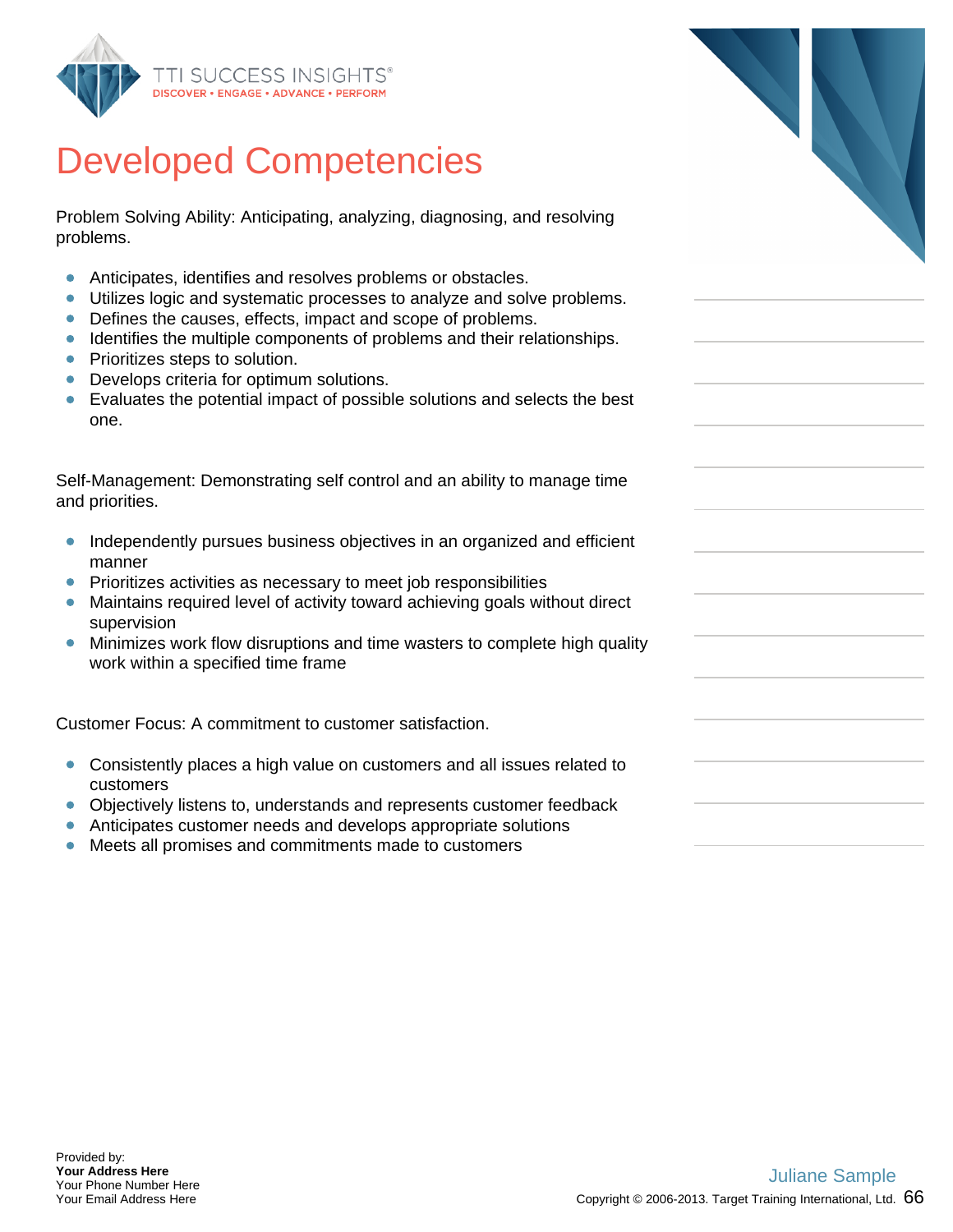

Employee Development/Coaching: Facilitating and supporting the professional growth of others.

- Expresses confidence in others' ability to perform.  $\bullet$
- $\bullet$ Identifies developmental needs.
- **Encourages initiative and improvement.**
- Provides opportunities for training.
- Gives new, difficult and/or challenging work assignments.
- Acknowledges and praises improvements.
- **Trains, coaches and mentors others to develop.**
- Views mistakes as opportunities for learning.  $\bullet$
- Promotes learning and growth.

Teamwork: Working effectively and productively with others.

- Respects team members and their individual perspectives.  $\bullet$
- Makes team mission and objectives a priority.  $\bullet$
- Works toward consensus when team decisions are required.
- Meets agreed-upon deadlines on team assignments and commitments.
- $\bullet$ Shares responsibility with team members for successes and failures.
- Keeps team members informed regarding projects.  $\bullet$
- Supports team decisions.  $\bullet$
- $\bullet$ Recognizes and appreciates the contributions of team members.
- Behaves in a manner consistent with team values and mission.  $\bullet$
- $\bullet$ Provides constructive feedback to team and its members.
- Responds positively to feedback from team members.  $\bullet$
- $\bullet$ Raises and/or confronts issues limiting team effectiveness.

Written Communication: Writing clearly, succinctly and understandably.

- Writes in ways that make abstract concepts, issues and information clear and understandable.
- Utilizes a wide range of appropriate writing techniques and methods.
- Succinctly presents objective or subjective viewpoints and arguments.
- Achieves communication objectives by organizing information in logical sequences that lead readers to come to natural conclusions.
- Determines what information needs to be communicated.
- Skillfully utilizes written language to convey key messages and meaning.
- **Effectively involves readers in the material.**
- Adjusts writing style to specific audiences as needed.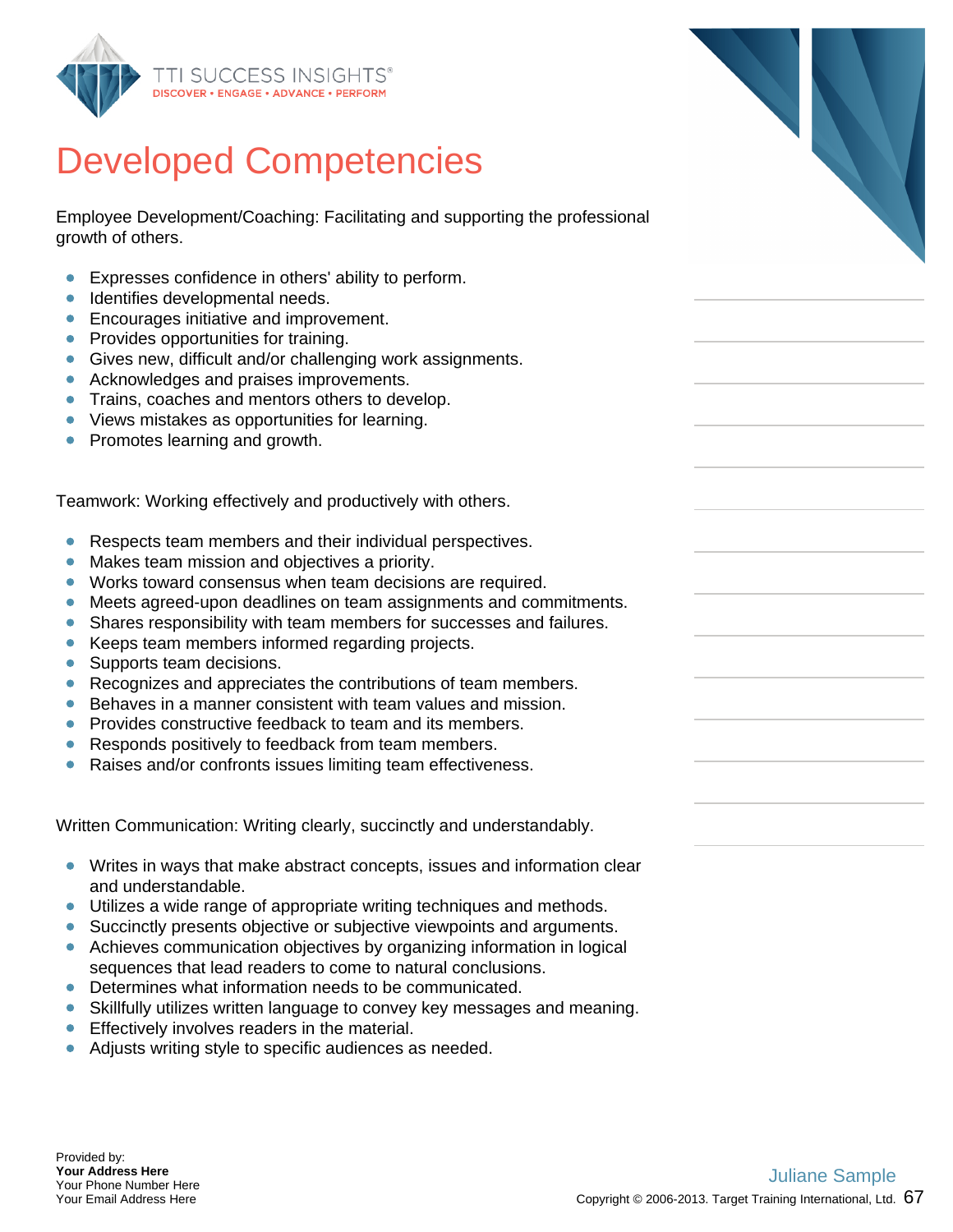

Decision Making: Utilizing effective processes to make decisions.

- Demonstrates an ability to make difficult decisions in a timely manner.  $\bullet$
- Gathers relevant input and develops a rationale for making decisions.
- Evaluates the impact or consequences of decisions before making them.
- Acts decisively despite obstacles, resistance or opposition.
- Accepts consequences of decisions.
- **•** Willing to correct erroneous decisions when necessary.
- Defends rationale for decisions when necessary.

Resiliency: The ability to quickly recover from adversity.

- Continues toward goals in the face of difficulty and adversity
- Handles criticism and rejection from others with objectivity
- Recovers quickly from personal setbacks
- Moves past unforeseen obstacles without unnecessary delay

Conceptual Thinking: The ability to analyze hypothetical situations or abstract concepts to compile insight.

- Demonstrates ability to forecast long range outcomes and develop suitable business strategies
- Identifies, evaluates and communicates potential impacts of hypothetical situations
- Defines options to leverage opportunities in achieving business goals
- Develops plans and strategies that lead to desired strategic outcomes  $\bullet$

Goal Achievement: The ability to ideNtify and prioritize activities that lead to a goal.

- Establishes goals that are relevant, realistic and attainable
- **Identifies and implements required plans and milestones to achieve** specific business goals
- Initiates activity toward goals without unnecessary delay
- Stays on target to complete goals regardless of obstacles or adverse circumstances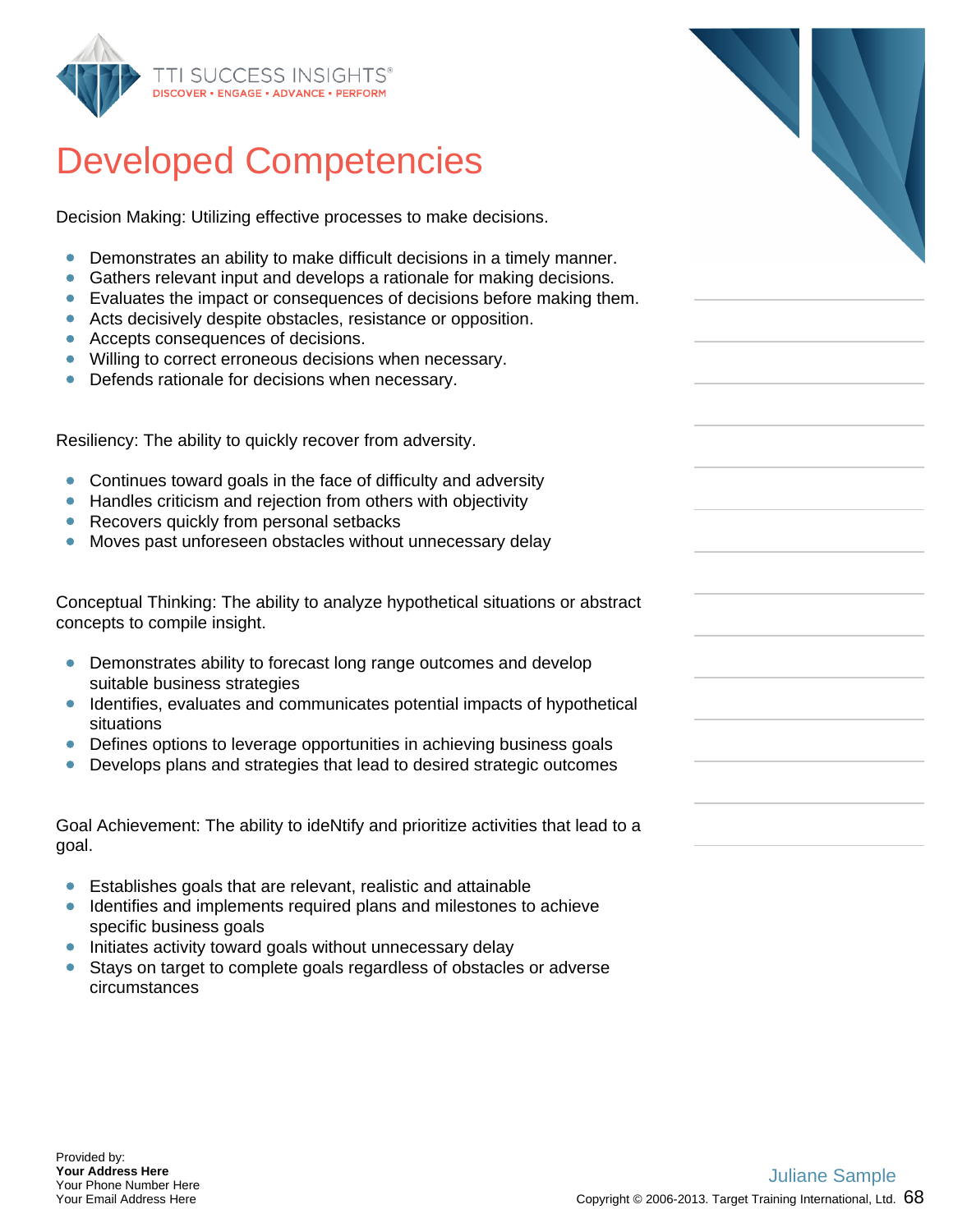

Diplomacy & Tact: The ability to treat others fairly, regardless of personal biases or beliefs.

- Maintains positive relationships with others through treating them fairly
- Demonstrates respect for others
- Understands and values differences between people
- Respects diversity in race, national origin, religion, gender, life style, age and disability.

Continuous Learning: Taking initiative in learning and implementing new concepts, technologies and/or methods.

- Demonstrates curiosity and enthusiasm for learning.  $\bullet$
- Takes initiative in acquiring and mastering the skills and knowledge requirements of a position.
- Keeps abreast of current or new information through reading and other learning methods.
- Actively interested in new technologies, processes and methods.
- Welcomes or seeks assignments requiring new skills and knowledge.
- **Expends considerable effort and/or expense on learning.**
- **Genuinely enjoys learning.**
- Identifies applications for knowledge.  $\bullet$
- $\bullet$ Is considered a knowledgeable resource by others.

Creativity: Adapting traditional or devising new approaches, concepts, methods, models, designs, processes, technologies and/or systems.

- $\bullet$ Notices unique patterns, variables, processes, systems or relationships.
- Expresses non-traditional perspectives and/or novel approaches.  $\bullet$
- Synthesizes and/or simplifies data, ideas, models, processes or systems.
- Challenges established theories, methods and/or protocols.
- **Encourages and promotes creativity and innovation.**
- Modifies existing concepts, methods, models, designs, processes, technologies and systems.
- Develops and tests new theories to explain or resolve complex issues.
- **•** Applies unorthodox theories and/or methods.
- **Imagines new or revolutionary concepts, methods, models, designs,** processes, technology, systems, products, services or industries.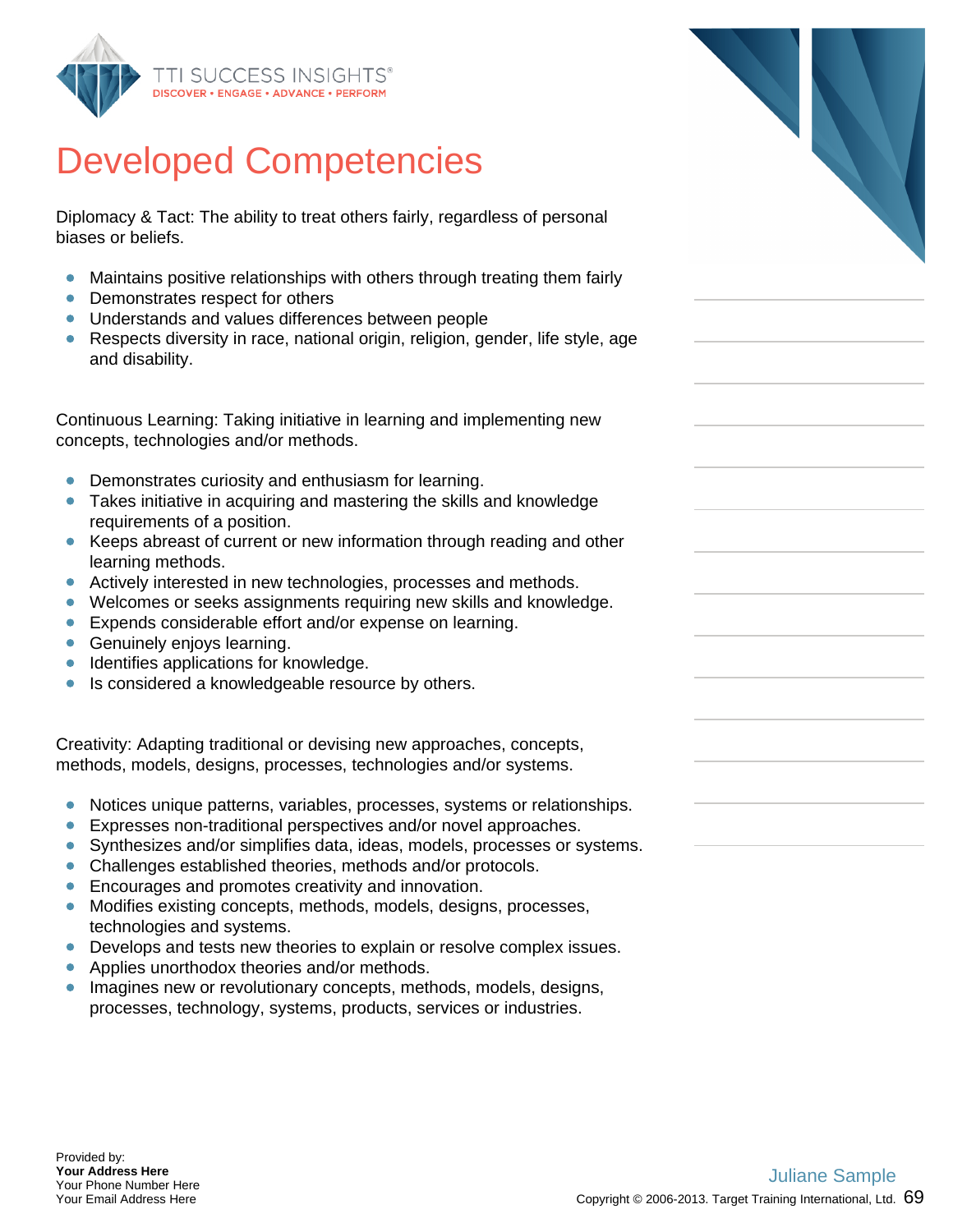

Empathy: Identifying with and caring about others.

- Demonstrates genuine concern for others.  $\bullet$
- Respects and values people.
- **Perceives and is sensitive to the emotions people experience.**
- Expends considerable effort to understand the real needs, concerns and feelings of others.
- Advocates for the interests, needs and wants of others.
- Demonstrates cross-cultural sensitivity and understanding.
- Takes personal and/or professional risks for the sake of others.

Negotiation: Facilitating agreements between two or more parties.

- Understands both parties must get something they want before agreement is feasible.
- **EXTER** Listens to identify and understand what each party wants.
- Determines what each party is willing to accept in an agreement.
- Establishes a non-threatening environment, conducive to open communication for discussing possible terms of agreement.
- Develops the terms for an agreement.
- **Ensures each party understands the terms of agreement.**
- Binds agreements between parties with verbal and/or written contracts.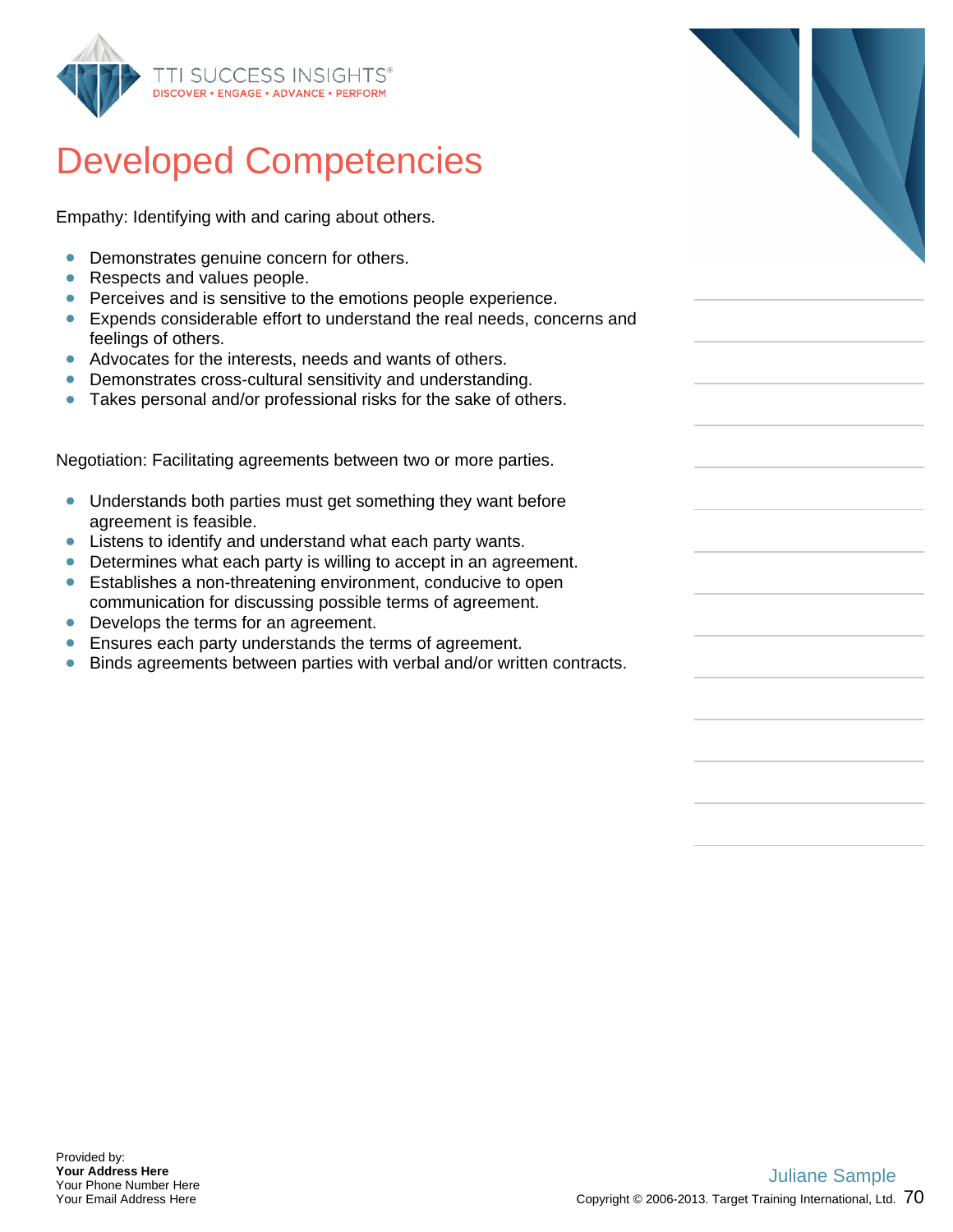

## Moderately Developed Competencies

This section of the report list and describes the competencies in which you are moderately developed based on your responses to the questionnaire. Very few individuals are well developed in all 25 competencies. The statements listed below describe consistent actions of individuals who are well developed in these competencies. Read each statement and place an X next to those that describe actions you need to demonstrate in order to fulfill the requirements of your job.

Interpersonal Skills: Effectively communicating, building rapport and relating well to all kinds of people.

- Strives for self-awareness.
- Demonstrates sincere interest in others.
- Treats all people with respect, courtesy and consideration.  $\bullet$
- Respects differences in the attitudes and perspectives of others.  $\bullet$
- Listens, observes and strives to gain understanding of others.
- Communicates effectively.
- Sensitive to diversity issues.
- Develops and maintains relationships with many different kinds of people regardless of cultural differences.

Leadership: Achieving extraordinary business results through people.

- Inspires others with compelling visions.  $\bullet$
- Takes risks for the sake of principles, values or mission.  $\bullet$
- $\bullet$ Builds trust and demonstrates integrity with a noticeable congruence between words and actions (walks their talk).
- Demonstrates optimism and positive expectations of others.
- Delegates appropriate responsibilities and authority.  $\bullet$
- Involves people in decisions that affect them.
- Addresses performance issues promptly, fairly and consistently.  $\bullet$
- Adapts methods and approaches to the needs and motivations of others.
- Makes decisions to avoid or mitigate the negative consequences for  $\bullet$ people.
- Demonstrates loyalty to constituents.  $\bullet$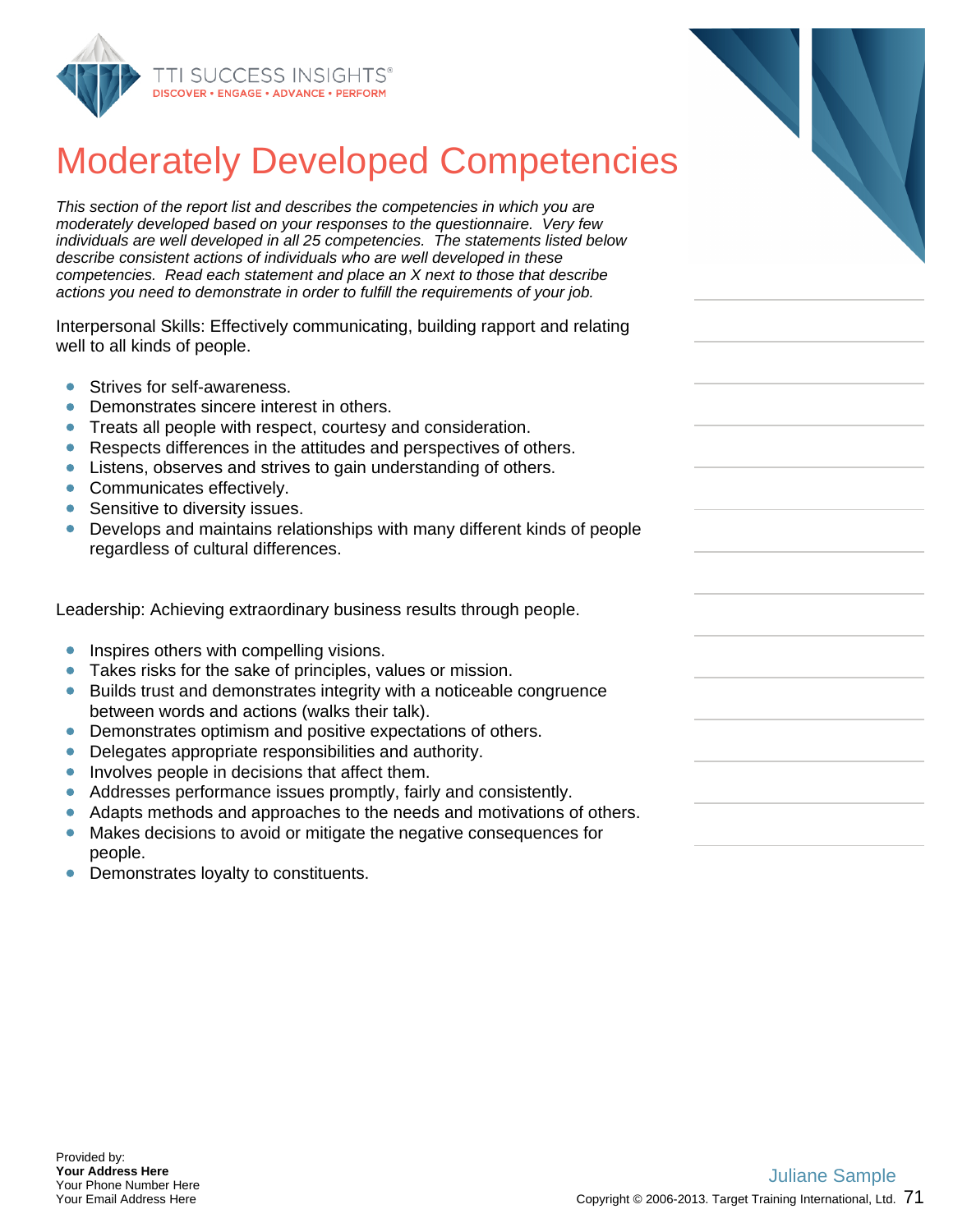

## Moderately Developed Competencies

Persuasion: Convincing others to change the way they think, believe or behave.

- Utilizes the knowledge of other's needs, wants, beliefs, attitudes, and  $\bullet$ behavior to promote a concept, product or service.
- Builds trust and credibility before attempting to promote concepts, products or services.
- Understands and utilizes compliance-producing behaviors to influence others such as authority, being likeable, proof of the prior compliance of others, limited availability, sampling or giving something away to create a sense of obligation.
- Uses logic and reason to develop rational arguments that challenge current assumptions, attitudes, beliefs, and behavior.
- Identifies and addresses the social, emotional, economic, and practical barriers that prevent people from complying.
- Adapts techniques and approaches to the needs and wants of those being influenced.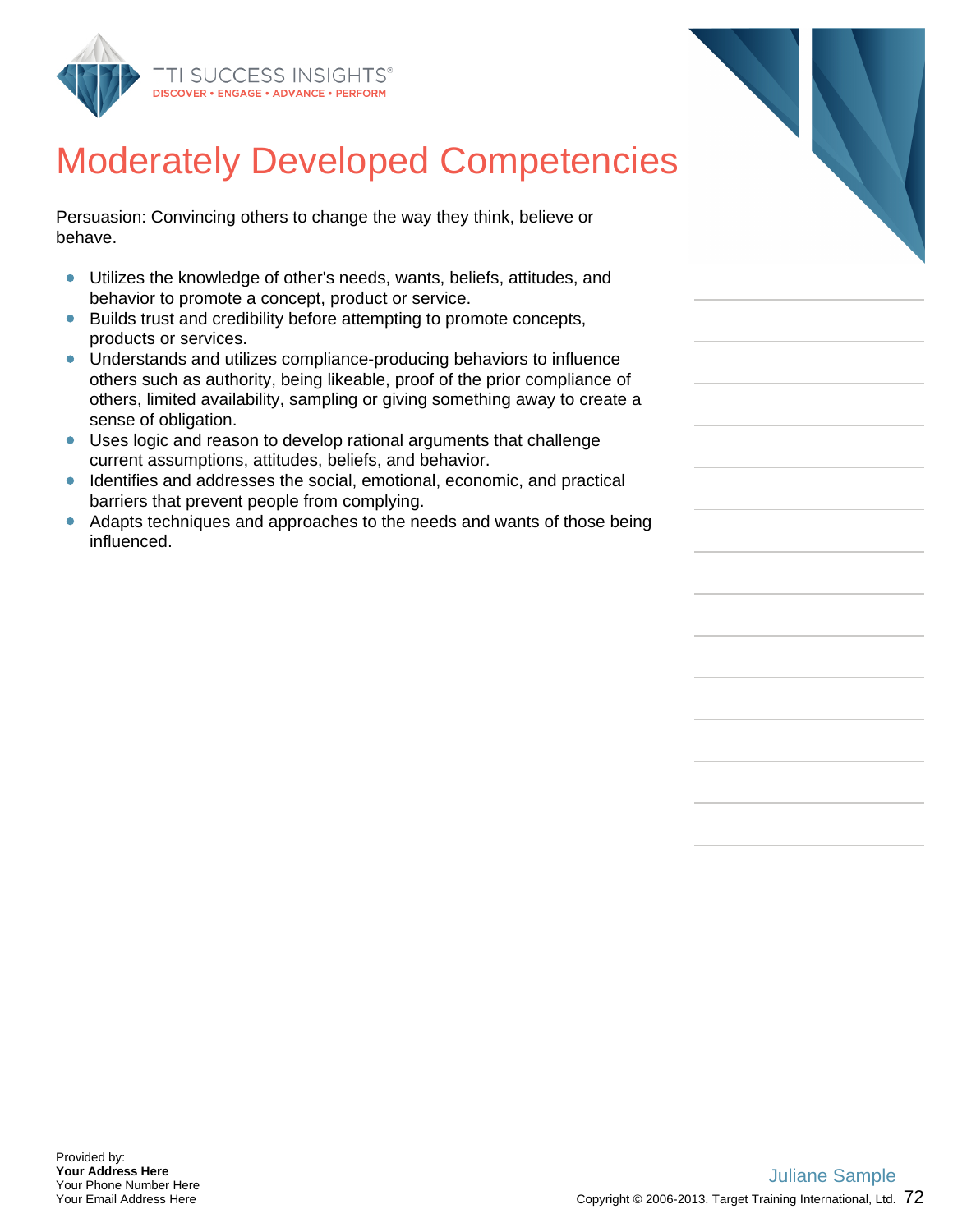

## Competencies Needing Development

Very few individuals are well developed in all 25 competencies. This section of your report lists and describes the competencies you have not yet developed based on your responses to the questionnaire. The statements listed below describe the consistent actions of individuals who are well developed in these competencies. Read each statement and place an X next to those that describe actions you need to demonstrate in order to fulfill the requirements of your job.

Futuristic Thinking: Imagining, envisioning, projecting and/or predicting what has not yet been realized.

- Demonstrates an ability to connect the dots and see the big-picture.
- Observes and analyzes the forces driving current reality that may have  $\bullet$ long-term effects.
- Utilizes foresight and intuitive perception as well as factual events to draw inferences.
- Recognizes, supports and/or champions progressive ideas.  $\bullet$
- **Anticipates future trends or events.**
- $\bullet$ Envisions possibilities others may not.
- **Imagines and/or predicts changes in current reality based on deductive** and conceptual reasoning.